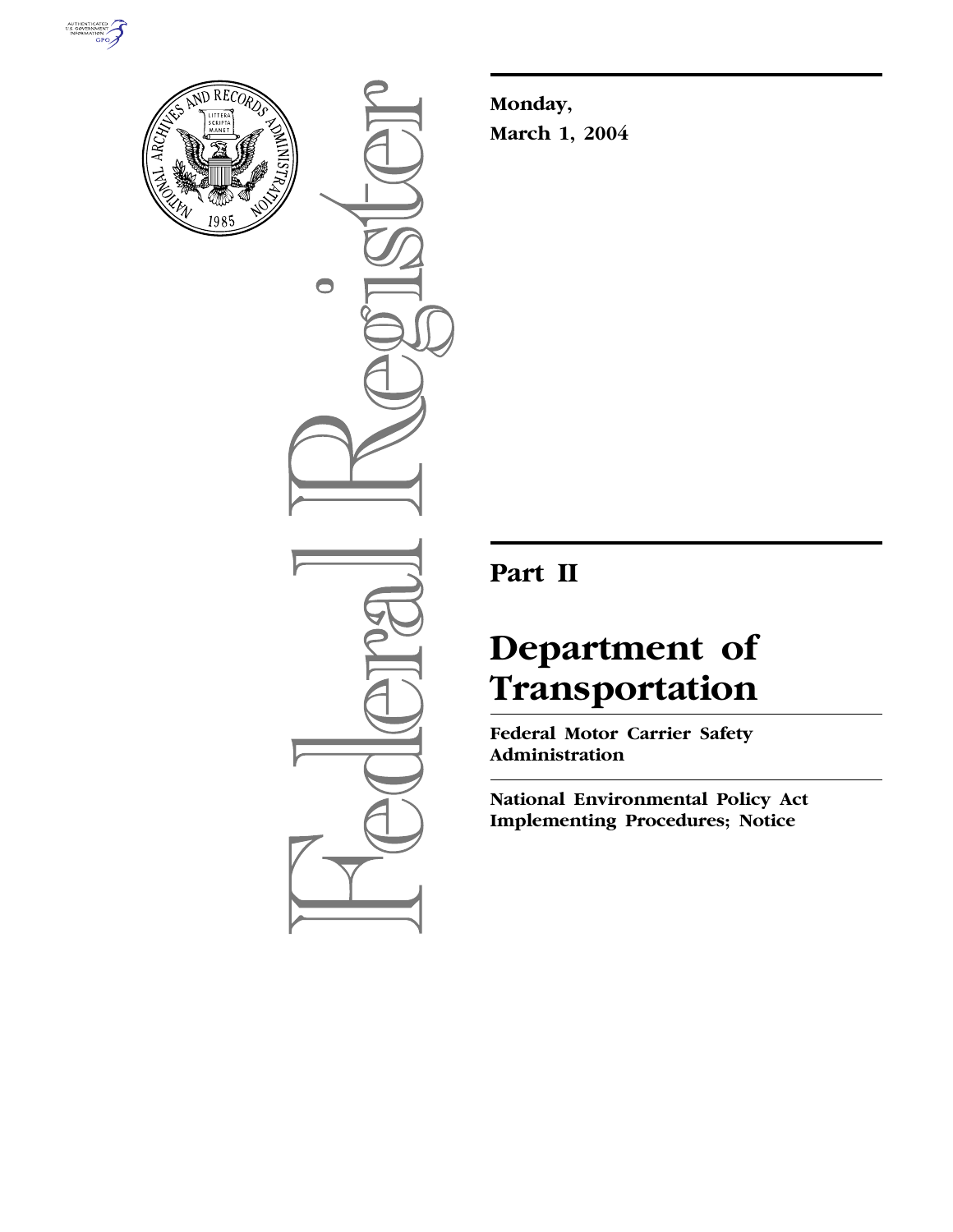# **DEPARTMENT OF TRANSPORTATION**

#### **Federal Motor Carrier Safety Administration**

**[Docket No. FMCSA–2002–14095]** 

# **National Environmental Policy Act Implementing Procedures**

**AGENCY:** Federal Motor Carrier Safety Administration (FMCSA), DOT. **ACTION:** Notice of final Order.

**SUMMARY:** The FMCSA is publishing its final Order on agency procedures for implementing the National Environmental Policy Act of 1969 (NEPA). Now that the FMCSA is a separate agency within the Department of Transportation (Department or DOT), it has developed its own environmental procedures for complying with NEPA, other pertinent environmental regulations, Executive Orders, statutes, and laws to ensure that it actively incorporates environmental considerations into informed decisionmaking.

#### **EFFECTIVE DATE:** March 31, 2004.

**FOR FURTHER INFORMATION CONTACT:** Mr. David Miller, Office of Policy, Plans, and Regulations (MC–PR), (202) 366– 6408, or Mrs. Elaine Walls, Office of the Chief Counsel (MC–CC), (202) 366– 0834, FMCSA, U.S. Department of Transportation, 400 Seventh St, SW., Washington, DC 20590–0001.

#### **SUPPLEMENTARY INFORMATION:**

# **Background**

The FMCSA was established within the Department on January 1, 2000, pursuant to the Motor Carrier Safety Improvement Act of 1999 (Pub. L. 106– 159, 113 Stat. 1748 (December 9, 1999)). The FMCSA's primary mission is to prevent commercial motor vehiclerelated fatalities and injuries. FMCSA activities contribute to ensuring safety in motor carrier operations through strong enforcement of safety regulations; targeting high-risk carriers and commercial motor vehicle drivers; improving safety information systems and commercial motor vehicle technologies; strengthening commercial motor vehicle equipment and operating standards; and increasing safety awareness. To accomplish these activities, the FMCSA works with Federal, State, and local enforcement agencies, the motor carrier industry, labor organizations, safety interest groups, and others.

The majority of the functions FMCSA inherited from the FHWA are safetyrelated functions that were transferred from the former Interstate Commerce

Commission (ICC) to the Department when it was established in 1966 (49 U.S.C. 102 and 102 note). The FMCSA also inherited additional functions relating to registering motor carriers operating in interstate and foreign commerce that had been carried out by the ICC before 1996 and by the FHWA from 1996–1999.

When the FHWA assumed authority over motor carrier licensing in 1996, it did not adopt the ICC's environmental regulations because the FHWA had its own. The FHWA's environmental impact regulations at 23 CFR part 771, which are primarily geared to highway and urban mass transportation construction projects, contain a categorical exclusion (CE) for the promulgation of rules, regulations, and directives (23 CFR 771.117(c)(17)).

#### **Draft Order**

On September 26, 2003, FMCSA published its proposal to implement environmental procedures for carrying out its responsibilities under NEPA (68 FR 55713). We also solicited public comments on the draft procedures.

Our NEPA Order establishes a process for assessing environmental impacts, and for the preparation of Environmental Assessments (EAs), Findings of No Significant Impacts (FONSIs), and Environmental Impact Statements (EISs) for FMCSA actions. We will use this Order in conjunction with NEPA, the Council on Environmental Quality (CEQ) regulations at 40 CFR parts 1500–1508, DOT Order 5610.1C, as amended, and other pertinent environmental regulations, Executive Orders, statutes, and laws for consideration of environmental impacts of FMCSA actions. We will also use the Order, to the fullest extent possible, to conduct analyses and consultations required by the environmental authorities noted above in conjunction with NEPA implementation to reduce redundancy, paperwork, time, and cost.

This FMCSA Order supplements DOT Order 5610.1C, as amended. It is important that persons using the FMCSA Order refer to those sections of the DOT Order 5610.1C, as amended, and the CEQ regulations, which are cross-referenced in this document. Reference to the DOT Order will provide a wider perspective on the issues, as well as provide details that may prove applicable to certain projects and actions.

The FMCSA Order will apply to all our actions, including the decision to conduct research activities, promulgate regulations, award grants, and conduct major acquisitions.

#### **Comments to the Draft Order**

We received two sets of comments to our draft Order—comments from the Environmental Protection Agency (EPA) and comments signed by Public Citizen, International Brotherhood of Teamsters, California Labor Federation, and the Environmental Law Foundation. This latter comment will be referred to as the Public Citizen comment.

Public Citizen raised six issues concerning the draft Order's Appendix 14, Air Quality Analysis.

First, Public Citizen says Appendix 14 appears to be outdated. We have revised and updated Appendix 14, Air Quality Analysis, to reflect current EPA regulations and guidance as suggested by Public Citizen.

Second, Public Citizen stated that ''rulemaking'' is on the list of CEs with respect to general conformity determinations. Public Citizen states that under the Ninth Circuit holding in *Public Citizen* v. *DOT,* 316 F.3d 1002, 1030–31 (9th Cir. 2003), while the process of developing and issuing regulations is exempt, the outcome of the rulemaking process—the substantive result of the rule's implementation—is not exempt. In that case, the court held that FMCSA was required to prepare a conformity analysis for rules that it had promulgated. Although the Supreme Court has granted the government's petition for writ of certiorari in the case, Public Citizen notes that FMCSA did not ask the Supreme Court to review the rulemaking holding. Public Citizen believes FMCSA should clarify its guidance to include and explain the application of a requirement for conformity determinations in the context of this holding and its planned practices.

Under the regulations promulgated by the EPA, we understand ''rulemaking'' is not subject to the Clean Air Act (CAA) general conformity review requirement. See 40 CFR 93.153(c)(2)(iii). Appendix 14, therefore, lists rulemaking as an exempt activity (and not, as stated by Public Citizen, as a ''categorical exclusion''). Moreover, EPA regulations establish threshold emission amounts for various pollutants, below which no conformity review is required (49 CFR 93.153(b)). The Ninth Circuit Court found that FMCSA did not properly analyze whether Presidential rescission of the moratorium against cross-border truck operations would exceed that threshold. The United States has sought Supreme Court review of that determination, as well as the Ninth Circuit's conclusion that the CAA general conformity review requirements apply to FMCSA rules implementing a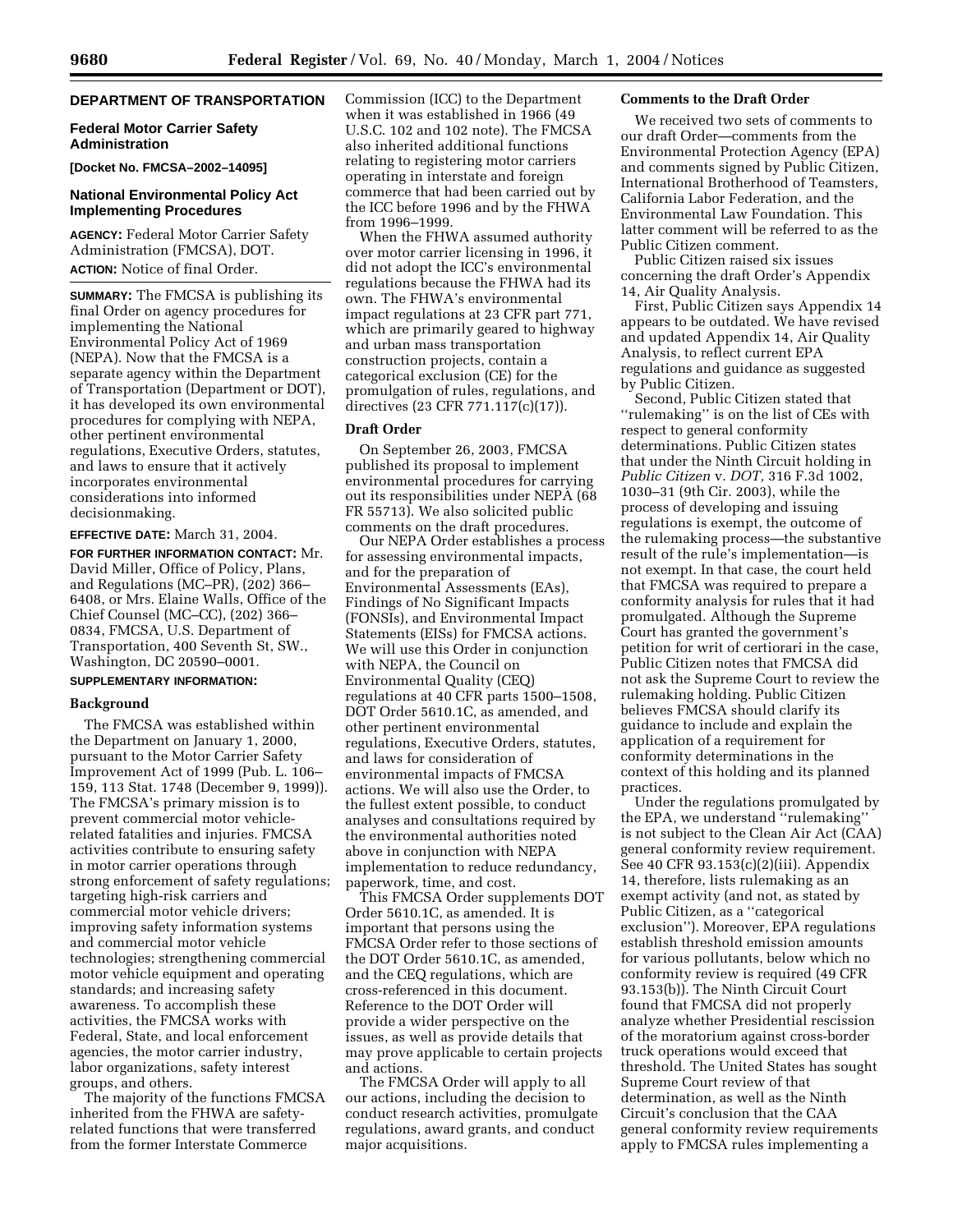presidential foreign policy decision. The Supreme Court has agreed to review the determination.

In updating Appendix 14 of the Order, we have restated the EPA regulations regarding applicable exemptions to the general conformity review requirement. In the future, we will analyze the facts of a proposed action on a case-by-case basis and rely on all applicable laws, guidance, and rulings from the Courts and EPA in applying the EPA regulations. Our revised guidance in the Order conforms to EPA's general conformity rule and we will consider it to be our continuing responsibility to conduct general conformity review where warranted.

Third, Public Citizen states that the comparison for a conformity analysis is between the existing State Implementation Plan (SIP) (or in the absence of an SIP, a Federal Implementation Plan (FIP)) and the amended SIP (or FIP) to incorporate the Federal action.

We have revised Appendix 14 to document the procedures for determining conformity, as outlined in EPA guidance and regulations.

Fourth, Public Citizen stated its belief that the last factor in the list of factors of the draft Order is inconsistent with the agency's conformity responsibilities. The last factor was ''the estimate(s) in tons per year for the year when the maximum emissions are expected to occur.''

We have modified Appendix 14 so that when a conformity determination is necessary, emissions estimates will be developed in accordance with 40 CFR 93.159(d)(2).

Fifth, Public Citizen stated that it believes the first full paragraph on page 102 of the draft Order is inconsistent with the agency's conformity obligations insofar as it limits the analysis of mitigation measures or offsets necessary to achieve conformity to '''the extent known.'' Public Citizen argues ''the agency is required to identify mitigation measures or offsets and to ensure that they are incorporated into legally enforceable requirements in the relevant SIPS (or FIPs). Only after this has been accomplished may the agency action proceed consistently with the conformity requirements of the Clean Air Act.''

We have revised the procedures for developing conformity determinations, and offsets or mitigation, to also reflect current EPA guidance and regulations.

Finally, Public Citizen stated its belief that throughout Appendix 14, the discussion was limited erroneously to carbon monoxide (CO). It argues that in

addition to other criteria pollutants, analysis of toxics should be included.

Public Citizen believes it is incorrect for the agency to assert that ozone ''is not a concern at the Federal action level.'' It also asserts that FMCSA's analysis must include ozone, particulate matter, and all other relevant impacts.

We have revised Appendix 14 so that conformity analyses will be shown for all National Ambient Air Quality Standards criteria pollutants. The discussion should not be limited to carbon monoxide only.

#### *EPA Comments*

In reference to Order's Planning and Early Coordination scoping section (Chapter 2 section C.1.), EPA stated that the wording for affected parties published in the draft Order ''may be misconstrued as limiting invitations to participate in the scoping process to governmental bodies only.'' EPA believes the wording ''known affected private parties amongst the invitees'' is more appropriate.

We have adopted EPA's suggestions concerning the list of affected parties who must be notified in writing and invited to participate in the NEPA process for all FMCSA actions not categorically excluded. We have changed the final Order to include the phrase ''known affected private parties amongst the invitees.''

In reference to the Order's Environmental Documentation section, EPA believes the wording is awkward. EPA suggested alternative wording for identifying extraordinary circumstances. FMCSA has changed the Order to include EPA's suggestion to describe extraordinary circumstances that preclude the use of a CE. We have also changed item 3.a.(2) to read ''Has a reasonable likelihood of promoting controversy regarding the potential for significant environmental effects (direct, indirect, and cumulative).''

In reference to the Order's Appendix 2, entitled ''Categorical Exclusions,'' EPA requested clarification of proposed category section 4.f., which reads ''Establishment of Global Positioning System (GPS), intelligent transportation systems (ITS), or essentially similar systems that use overlay of existing procedures.'' Second, EPA states that section 4.g., which reads ''Procedural actions requested by users on a test basis to determine the effectiveness of new technology and measurement of possible impacts on the environment'' is unclear and would benefit from further clarification.

In response to EPA's request for clarification here, FMCSA has decided to remove the two CEs in sections 4.f.

and 4.g. Our justification for use of these two CEs was based on the approval of similar category of actions or activity by another agency. Because we have no additional experience, specifically FONSIs, to prove these actions meet the definition of a CE, we are, therefore, removing them from our final Order.

# **Other Issues**

FMCSA has made a number of changes to section D of chapter 1 of the Order, which explains the applicability of the Order. In paragraph 1, we have added language from § 1508.18 of CEQ's NEPA regulations. This language supplements and clarifies language from § 1508.18 that appeared in the proposed Order, and explains that the Order does not apply to actions that the agency has no discretion to withhold or condition if those actions are in accordance with specific statutory criteria and the agency lacks control and responsibility over the effects of the actions. This language is modeled after similar language in NEPA regulations of other DOT administrations. (Changes have been made to sections B.1. (Step 2), and D.1. of Chapter 2, and to Appendix 17 to conform to this addition to the Order.) Finally, FMCSA has deleted the text citing rules of practice for certain agency proceedings as examples of enforcement actions that are not covered by the Order, because these rules of practice are covered more appropriately by a Categorical Exclusion.

FMCSA has changed paragraph 2 of section D of Chapter 1 to reflect the original intent of the agency in proposing this paragraph—to make it clear that the scope of the Order's coverage includes applications to FMCSA for grants and other similar actions, such as applications submitted to the agency by States pursuant to the Motor Carrier Safety Assistance Program. The broader language in the proposed Order, which was based on language from other agencies' NEPA Orders, went beyond the intended scope of the paragraph and included language that could have been construed as covering FMCSA actions to which the Order does not apply.

Any other edits FMCSA made to the Order were minor in nature and merely done to address changes in program roles and responsibilities, correct typographical errors, more fully define existing terms and concepts, and clarify the extent of the agency's jurisdictional parameters in certain subject matter areas. Overall, we believe that our final Order will ensure that FMCSA actively incorporates environmental considerations into its decisionmaking process.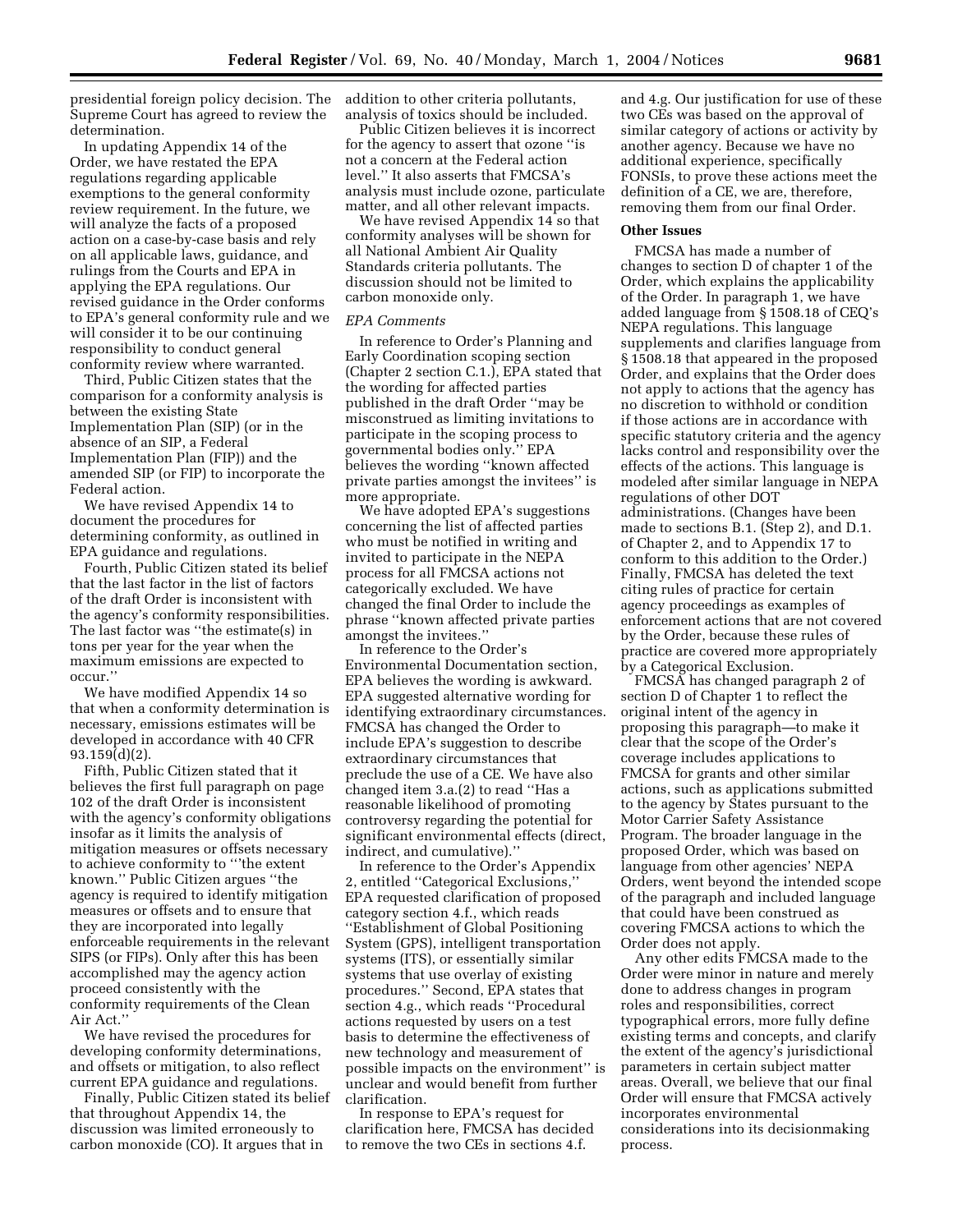# **Implementation of FMCSA's NEPA Order**

It is necessary for FMCSA to issue implementing procedures for carrying out its responsibilities under NEPA, 42 U.S.C. 4321, *et seq.*, as amended. You may access an electronic version of the Order including all appendices at *http://dms.dot.gov* by referencing the docket number at the heading of this document. To request a copy of the Order by mail, please contact one of the persons listed under **FOR FURTHER INFORMATION CONTACT.**

**Authority:** National Environmental Policy Act of 1969, as amended [42 U.S.C. 4321 *et. seq.*]; the Council on Environmental Quality Regulations at 40 CFR parts 1500–1508; DOT Order 5610.1C, as amended on July 13, 1982 and July 30, 1985; and 49 CFR 1.73.

Issued on: February 24, 2004.

# **Warren E. Hoemann,**

*Deputy Administrator.*

# **FMCSA Order 5610.1**

# **U.S. Department of Transportation**

*Federal Motor Carrier Safety Administration* 

*Subject:* National Environmental Policy Act Implementing Procedures and Policy For Considering Environmental Impacts.

*Classification Code:* 5610.1.

*Date:* March 1, 2004.

*Office of Primary Interest:* MC–PR. 1. *Purpose.* This order establishes

policy and prescribes responsibilities and procedures for the Federal Motor Carrier Safety Administration's (FMCSA's) implementation of the following:

(a) National Environmental Policy Act (NEPA), 42 U. S. C. 4321, *et seq.*, as amended.

(b) 40 CFR parts 1500—1508, Council on Environmental Quality Regulations for Implementing the Procedural Provisions of the National Environmental Policy Act, as amended.

(c) DOT Order 5610.1C, Procedures

for Considering Environmental Impacts, as amended on July 13, 1982 and July 30, 1985.

(d) Executive Order 11514, ''Protection and Enhancement of Environmental Quality,'' March 5, 1970, as amended by Executive Order 11991, May 24, 1977.

2. *Action.* The Offices of Administration; Research, Technology, and Information Management; Policy and Program Development; Enforcement and Program Delivery; Chief Counsel; Civil Rights; Field Operations Service Centers; and Field Division Offices must ensure that the provisions of this Order are followed in the consideration of

environmental effects of Federal Motor Carrier Safety Administration actions. Program managers must submit draft program guidance for implementing this Order to the Administrator for review and concurrence to ensure consistency with this Order.

3. *Changes.* Recommendations and amendments for improvement of these Federal Motor Carrier Safety Administration NEPA implementing procedures must be submitted to the Regulatory Development Division, MC-PRR, Office of Policy Plans and Regulation.

#### **Table of Contents**

- Chapter 1. Introduction
- A. Purpose.
- B. FMCSA Policies.
- C. Scope.
- D. Applicability.
- E. Legal Basis.
	- 1. National Environmental Policy Act of 1969 (NEPA).
	- 2. Council on Environmental Quality (CEQ) Regulations (40 CFR parts 1500–1508).
	- 3. Department of Transportation (DOT) Order 5610.1C, Procedures for Considering Environmental Impacts. 4. Other relevant environmental statutes,
- laws, and Executive Orders. F. Common Environmental Acronyms.
- G. Use and Organization of This Order.
- 1. Use.
	- 2. Organization.
- Chapter 2. FMCSA Responsible Parties, Duties, and Instructions for Implementing NEPA
- A. Responsible Parties for NEPA Implementation
	- 1. Administrator, Federal Motor Carrier Safety Administration.
	- 2. NEPA Liaison—Associate Administrator for Policy and Program Delivery.
	- 3. Heads of Headquarters Offices and Divisions.
	- 4. The Office of Administration.
	- 5. The Office of the Chief Counsel.
	- 6. Office of Research, Technology, and Information Management.
	- 7. FMCSA Program Staff.
	- 8. Field Operations Service Center Administrators.
	- 9. Heads of Units, Divisions, and Offices. 10. The Field Environmental Quality
	- Advisor (FEQA).
	- 11. Field Operations Service Center Program Staff.
- B. FMCSA's Decisionmaking Process for NEPA Implementation.
	- 1. Normal Circumstances.
- 2. Timing of Agency Action.
- C. Planning and Early Coordination. 1. Scoping.
- 2. Environmental Planning Process. D. Environmental Documentation.
	- 1. Actions Affected.
	- 2. Categorical Exclusions (CEs).
	- 3. Limitations on Using Categorical
	- Exclusions.
	- 4. Environmental Assessment (EA).
	- 5. Finding of No Significant Impact (FONSI).
	- 6. Environmental Impact Statement (EIS).
- 7. Agency Responsibility for Documents Prepared by Applicants or Proponents.
- 8. Documents Prepared by Contractors.
- 9. List of Preparers.
- 10. Reducing paperwork in preparation of environmental documents.
- 11. Reducing delays in preparation of environmental documents.
- 12. Supplementation.
- 13. Signing FMCSA NEPA Documents. 14. Signature.
- E. Special Areas of Consideration.
- Chapter 3. Public Involvement, Legislative, and Interagency Coordination
- A. Citizen Involvement and Public Notice Process.
	- 1. Public Involvement (40 CFR 1506.6).
	- 2. Notice of Intent.
- 3. Intergovernmental Review.
- B. Proposals for Legislation.
- 1. Preparation.
- 2. Processing.
- C. Mitigating Measures.
- D. Inter-Agency Coordination. 1. Lead Agencies and Cooperating
	- Agencies.
	- 2. Distribution of Environmental **Documents**
	- 3. Adopting Environmental Documents Prepared by Other Agencies.
- 4. Review of Environmental Statements Prepared by Other Agencies.
- 5. Pre-decision Referrals to the Council on Environmental Quality.
- Appendices
- Appendix 1—FMCSA Environmental Checklist
- Appendix 2—FMCSA Categorical Exclusions  $(CE)$
- Appendix 3—FMCSA Regulations Typically Subject to an EA
- Appendix 4—FMCSA Categorical Exclusion Determination (CED)
- Appendix 5—FMCSA Environmental Assessment Cover Sheet
- Appendix 6—FMCSA Environmental Assessment (EA)
- Appendix 7—FMCSA Finding of No Significant Impact (FONSI)
- Appendix 8—FMCSA Notice of Intent to Prepare An Environmental Impact Statement
- Appendix 9—FMCSA Environmental Impact Statement Model Cover Sheet
- Appendix 10—FMCSA Environmental Impact Statement (EIS)
- Appendix 11—FMCSA Notice of Availability of Environmental Impact Statement

Environmental Statutes and Executive

Consideration When Implementing

- Appendix 12—FMCSA Record of Decision
- Appendix 13—Form and Content of 4(f) Statements

Appendix 14—Air Quality Analysis Appendix 15—Distribution of Environmental

Appendix 17—FMCSA's National Environmental Policy Act (NEPA)

Impact Statements Appendix 16—List of Relevant

Review Process Appendix 18—Special Areas of

Orders

NEPA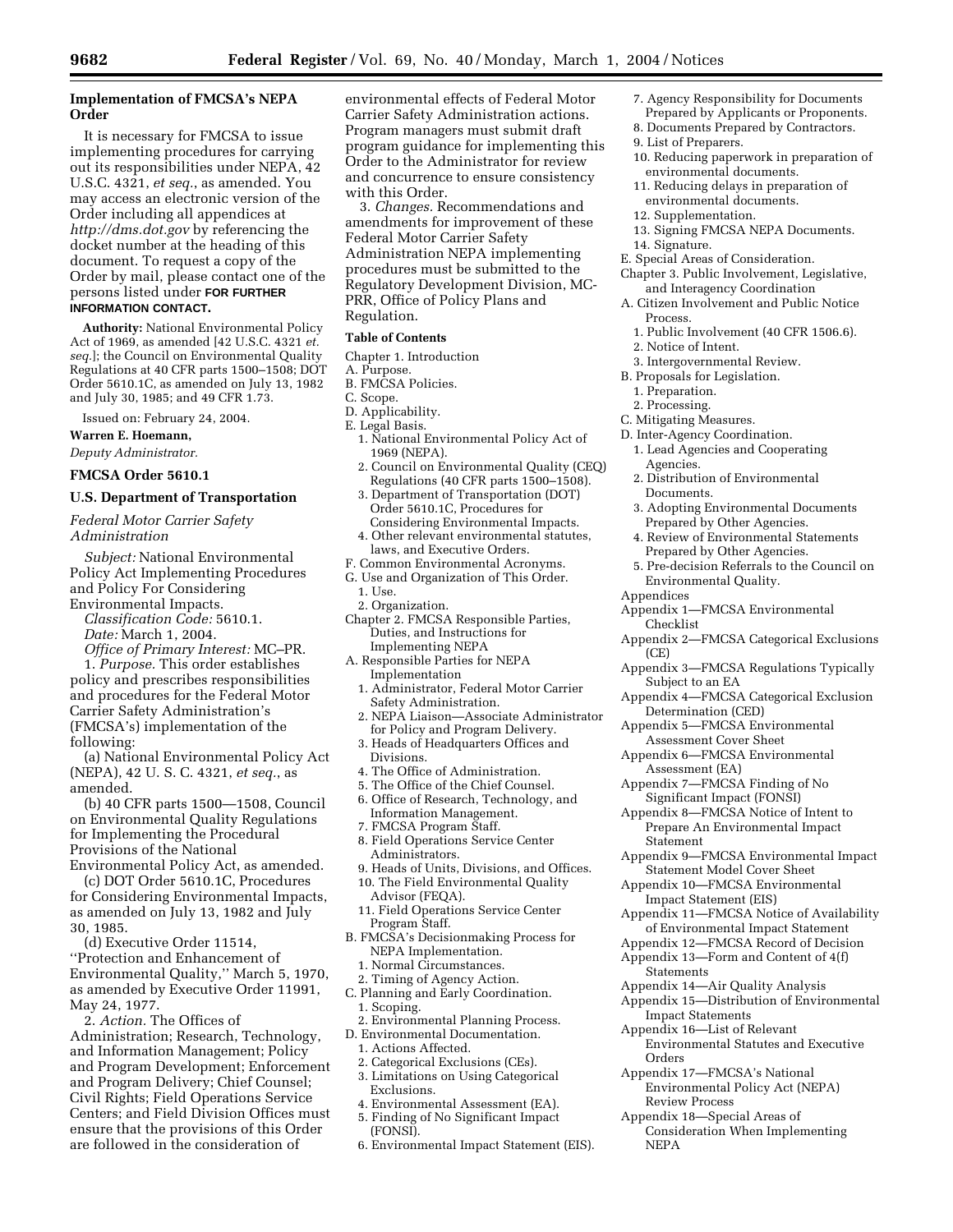# **Chapter 1. Introduction**

#### *A. Purpose*

This Order provides information pertaining to environmental planning and establishes policy and procedures to ensure timely environmental review for appropriate Federal Motor Carrier Safety Administration (FMCSA) actions. Furthermore, this Order addresses the policies and responsibilities for FMCSA's implementation of the National Environmental Policy Act of 1969 (NEPA), as well as other pertinent environmental regulations, Executive Orders, statutes, and laws.

# *B. FMCSA Policies*

1. NEPA establishes broad Federal policies and goals for the protection of the environment and provides a flexible framework for balancing the need for environmental quality with other essential societal functions, including national defense. The FMCSA is expected to manage those aspects of the environment affected by FMCSA activities, comprehensively integrating environmental policy objectives into planning and decisionmaking. Meaningful integration of environmental considerations is accomplished by efficiently and effectively informing FMCSA planners and decisionmakers. The FMCSA will use the flexibility of NEPA to ensure implementation in the most costefficient and effective manner. The depth of analyses and length of documents will be proportionate to the nature and scope of the action, the complexity and level of anticipated effects on important environmental resources, and the capacity of FMCSA decisions to influence those effects in a productive, meaningful way from the standpoint of environmental quality.

2. The FMCSA will actively incorporate environmental considerations into informed decisionmaking, in a manner consistent with NEPA. Communication, cooperation, and, as appropriate, collaboration between government and extra-government entities is an integral part of the NEPA process. FMCSA personnel engaged in the NEPA process as participants, preparers, reviewers, and approvers will balance environmental concerns with mission requirements, technical requirements, economic feasibility, and long-term sustainability of FMCSA operations. While carrying out its missions, the FMCSA will also encourage the wise stewardship of natural and cultural resources for future generations. Decisionmakers will be cognizant of the impacts of their decisions on cultural

resources, soils, forests, rangelands, water and air quality, fish and wildlife, and other natural resources under their stewardship, and, as appropriate, in the context of regional ecosystems.

3. Environmental analyses will reflect appropriate consideration of nonstatutory environmental issues identified by Federal and DOT orders, directives, and policy guidance. Potential issues will be discussed and critically evaluated during scoping and other public involvement processes.

4. The FMCSA will ensure NEPA compliance and will provide for levels and kinds of public involvement appropriate to the type of action and its likely effects, taking into account the recommendations as set forth in the CEQ regulations regarding public involvement.

a. The FMCSA will provide public notice of NEPA-related public meetings and hearings in the following manner:

(1) By publishing notice in the **Federal Register**, in local newspapers, newsletters, or by direct mailings of the availability of environmental documents so as to inform those persons and agencies who may be interested or affected;

(2) By posting notice on- and off-site in the area where the action is to be located; and

(3) By requesting comments on environmental documents to secure views either on the adequacy of the FMCSA action or the merits of the alternatives discussed or both. (See 40 CFR 1506.6).

b. When any other related authority provides specific procedures for public involvement, the responsible FMCSA official shall ensure that such procedures are addressed in the NEPA review process.

c. The FMCSA will involve the public in its decisionmaking and will have as its purpose the full disclosure of FMCSA actions and alternatives to the public and giving the public a full opportunity to influence FMCSA decisions.

5. The FMCSA will continually take steps to ensure that the NEPA program is effective and efficient. Effectiveness of the program will be determined by the degree to which environmental considerations are included on a par with the agency mission in project planning and decisionmaking. Efficiency will be promoted through the following:

a. Awareness and involvement of the decisionmaker and participants in the NEPA process.

b. NEPA technical and awareness training, as appropriate, at all decision levels of the FMCSA.

c. Where appropriate, the use of programmatic analyses and tiering to ensure consideration at the appropriate decision levels, elimination of repetitive discussion, consideration of cumulative effects, and focus on issues that are important and appropriate for discussion at each level.

d. Use of the scoping and public involvement processes to limit the analysis of issues to those which are of interest to the public and/or important to the decision.

e. Elimination of needless paperwork by focusing documents on the major environmental issues affecting those decisions.

f. Integration of the NEPA process into all aspects of FMCSA planning at an early stage, so as to prevent disruption in the decisionmaking process; ensuring that NEPA personnel function as team members, supporting the FMCSA planning process and sound FMCSA decisionmaking. All NEPA analyses will be prepared by an interdisciplinary team.

g. Partnering or coordinating with Federal, State, tribal and local governmental agencies, organizations, and individuals whose specialized expertise will improve the NEPA process.

h. Oversight of the NEPA program to ensure continuous process improvement.

i. Clear and concise communication of data, documentation, and information relevant to NEPA analysis and documentation.

6. The worldwide, transboundary, and long-range character of environmental problems will be recognized, and, where consistent with national security requirements and U.S. foreign policy, appropriate support will be given to initiatives, resolutions, and programs designed to maximize international cooperation in protecting the quality of the world human and natural environment. Consideration of the environment for FMCSA decisions involving activities outside the United States will be accomplished pursuant to Executive Order 12114 (Environmental Effects Abroad of Major Federal Actions, 4 January 1979), the DOT Order, and the requirements of this Order. An environmental planning and evaluation process will be incorporated into FMCSA actions that may substantially affect the global commons, environments of other nations, or any protected natural or ecological resources of global importance.

#### *C. Scope*

1. The Federal Motor Carrier Safety Administration's primary mission is to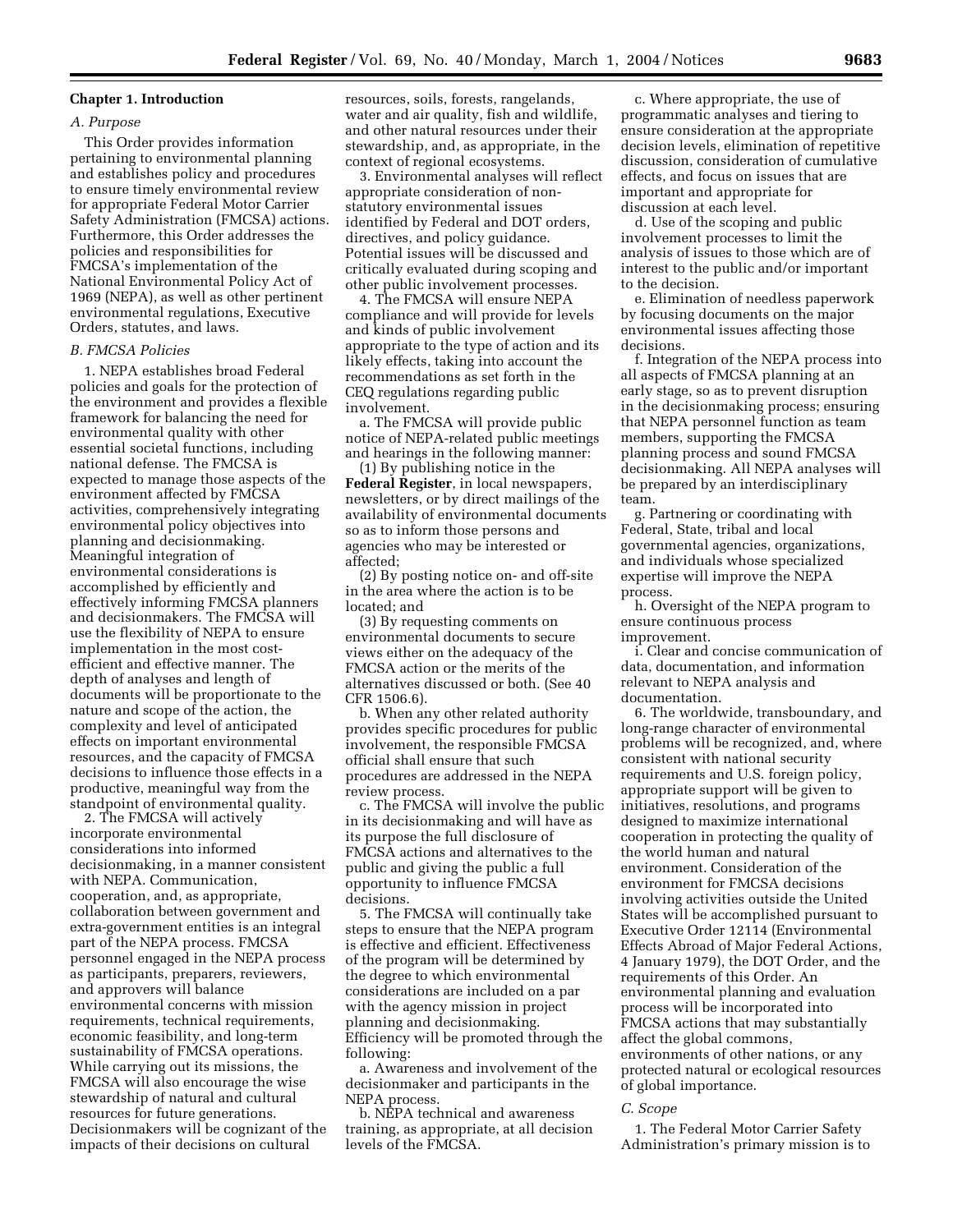prevent commercial motor vehiclerelated fatalities and injuries. Administration activities contribute to ensuring safety in motor carrier operations through rigorous enforcement of safety regulations, targeting high-risk carriers and commercial motor vehicle (CMV) drivers; improving safety information systems and commercial motor vehicle technologies; strengthening commercial motor vehicle equipment and operating standards; and increasing safety awareness. To accomplish these activities, the FMCSA works with Federal, State, and local enforcement agencies; tribal governments; the motor carrier industry; labor, safety, and any other interested parties.

2. Any environmental impacts that result from FMCSA's oversight of motor carrier operations would most likely be in areas affecting air quality, noise, and hazardous materials transportation. Actions that may result in environmental impacts include, for example, the following:

a. Any action that may directly, indirectly, or cumulatively result in a significant increase in noise levels, either within a commercial motor vehicle's closed environment or upon nearby areas.

b. Any action that may directly, indirectly, or cumulatively result in a significant increase in the energy or fuel necessary to operate a commercial motor vehicle, including but not limited to the following: (1) Actions which may directly or indirectly result in a significant increase in the weight of a commercial motor vehicle; and (2) actions which may directly or indirectly result in a significant adverse effect upon the aerodynamic drag of a commercial motor vehicle.

c. Any action that may directly, indirectly, or cumulatively result in a significant increase in the amount of harmful emissions resulting from the operation of a commercial motor vehicle.

d. Any action that may directly, indirectly, or cumulatively result in a significant increase in either the use of or the exposure to toxic or hazardous materials in the operation or disposal of commercial motor vehicles or commercial motor vehicle equipment.

e. Any action that may directly, indirectly, or cumulatively result in a significant increase in solid waste, as in the disposal of commercial motor vehicles or commercial motor vehicle equipment.

f. Any action that may directly, indirectly, or cumulatively result in a significant depletion of scarce natural resources associated with the

manufacture or operation of commercial motor vehicles or commercial motor vehicle equipment.

#### *D. Applicability*

1. This FMCSA Order applies to all FMCSA actions, including actions with effects that may be major and which are potentially subject to the agency's control and responsibility. Actions include: projects and programs entirely or partly financed, assisted, conducted, regulated, or approved by FMCSA; new or revised agency rules, regulations, plans, policies, or procedures; and agency legislative proposals. Where FMCSA has no discretion to withhold or condition an action if the action is in accordance with specific statutory criteria and FMCSA lacks control and responsibility over the effects of an action, that action is not subject to this Order. *See* 40 CFR 1500.6; 40 CFR 1508.18. Actions do *not* include bringing judicial or administrative civil or criminal enforcement actions. *See* 40 CFR 1508.18.

2. These environmental procedures also apply to all FMCSA actions in response to Motor Carrier Safety Assistance Program (MCSAP) applications or other similar requests to FMCSA for a grant, award, or other similar action. For major categories of FMCSA actions involving a large number of applicants, the appropriate Program Office must prepare and make available generic guidance describing the recommended level and scope of environmental information that applicants should provide. The appropriate Program Office must also begin the NEPA review and planning processes as early as possible after receiving an application for items described above, advising any potential applicants of issues, such as the appropriate level and scope of any studies or environmental information that the agency may require to be submitted as part of the application, and the need to consult with appropriate Federal, tribal, State, regional, and local governments. *See* 40 CFR 1501.2(d) and 1507.3.

#### *E. Legal Basis*

1. National Environmental Policy Act of 1969 (NEPA)

NEPA sets forth a national policy that encourages and promotes productive harmony between humans and the environment. NEPA procedures require that environmental information is available to public officials and citizens before decisions are made and before actions are taken. The NEPA process is intended to help public officials make

decisions that are based on an understanding of environmental consequences and take actions that protect, restore, and enhance the environment.

2. Council on Environmental Quality (CEQ) Regulations (40 CFR parts 1500– 1508)

The CEQ regulations establish policy requirements that are binding on all Federal agencies for implementing NEPA and related statutory requirements.

3. Department of Transportation (DOT) Order 5610.1C, Procedures for Considering Environmental Impacts

DOT Order 5610.1C sets the policy and procedures that supplement the CEQ regulations and applies them to DOT programs. The Federal Motor Carrier Safety Administration must comply with the CEQ regulations and the provisions of the DOT Order.

4. Other Relevant Environmental Statutes, Laws, and Executive Orders

Appendix 16 lists other relevant environmental statutes, laws, and Executive Orders that must be reviewed for compliance.

#### *F. Common Environmental Acronyms*

ACHP Advisory Council on Historic Preservation

AC&I Acquisition, Construction, and Improvement

- CAA<sup>
Clean</sup> Air Act
- CBRA Coastal Barriers Resource Act
- CD Consistency Determination
- CE Categorical Exclusion
- CED Categorical Exclusion Determination
- CEQ Council on Environmental Quality
- CERCLA Comprehensive Environmental

Response, Compensation, and Liability Act CFR Code of Federal Regulations

- 
- CWA Clean Water Act
- CZM Coastal Zone Management Act Draft Environmental Impact Statement
- DOT Department of Transportation
- 
- EA Environmental Assessment<br>EIS Environmental Impact Stat
- Environmental Impact Statement
- E.O. Executive Order<br>ESA Endangered Spe
- Endangered Species Act
- FEIS Final Environmental Impact Statement
- FEQA Field Environmental Quality Advisor FHWA Federal Highway Administration
- FMCSA Federal Motor Carrier Safety
	- Administration
- FMCSR Federal Motor Carrier Safety Regulations
- FONSI Finding of No Significant Impact FWPCA Federal Water Pollution Control
- Act (also commonly referred to as the Clean Water Act)
- FWS Fish and Wildlife Service
- FR **Federal Register**
- HMR Hazardous Material Regulations
- LESA Land Evaluation and Site Assessment
- MCSAP Motor Carrier Safety Assistance Program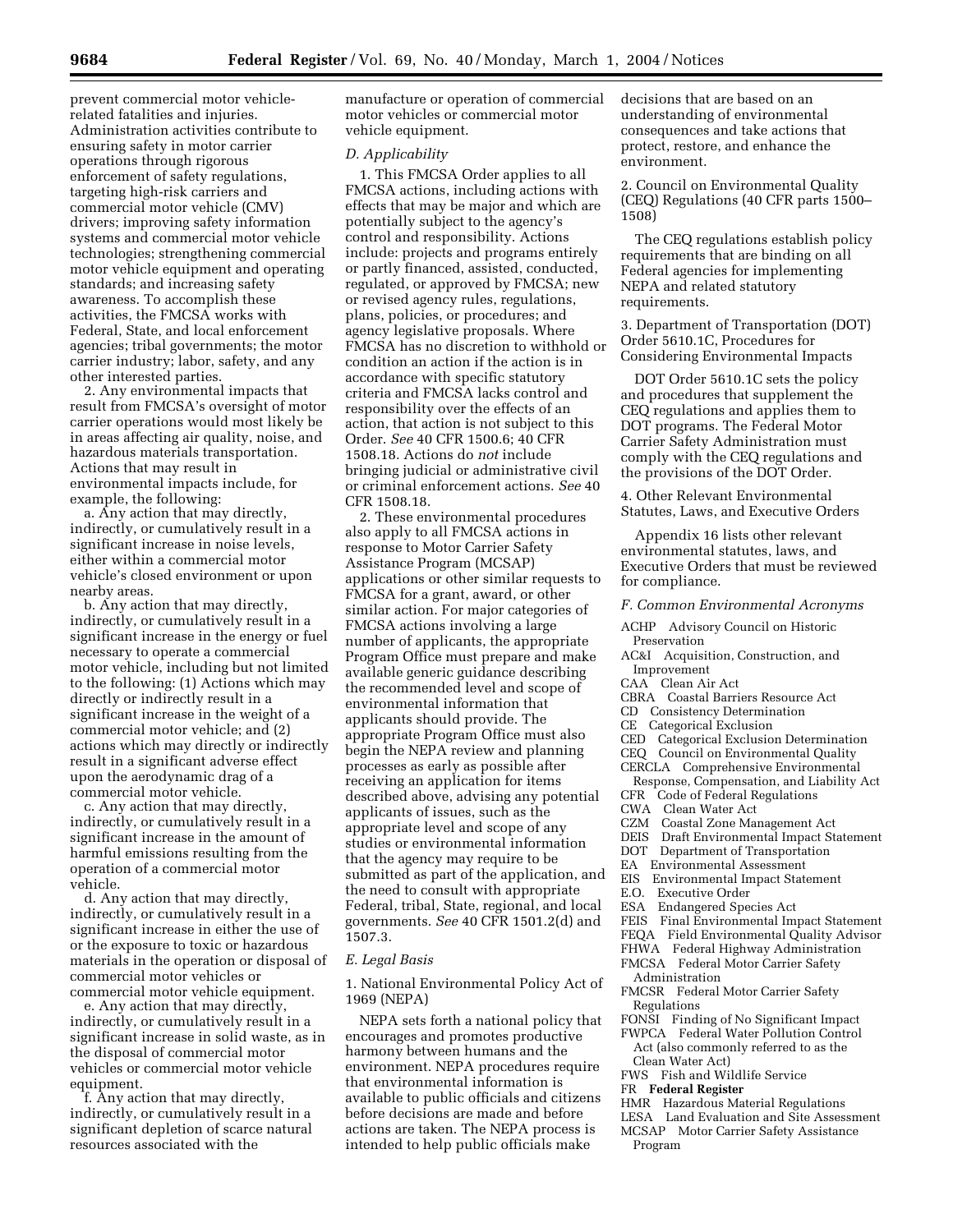NAAQS National Ambient Air Quality Standards

NEPA National Environmental Policy Act

NHPA National Historic Preservation Act

NMFS National Marine Fisheries Services NPDES National Pollutant Discharge

Elimination System

NPS Non-Point Source

NSPS New Source Performance Standard NRCS Natural Resources Conservation Service

NRHP National Register of Historic Places

PCB Polychlorinated Biphenyls

Pub. L. Public Law

- PPR Project Proposal Report
- RCRA Resource Conservation and Recovery Act
- ROD Record of Decision
- SDWA Safe Drinking Water Act
- SEIS Supplemental Environmental Impact Statement
- SHPO State Historic Preservation Officer
- SIP State Implementation Plan
- THPO Tribal Historic Preservation Officer
- TSCA Toxic Substance Control Act
- TSDF Treatment, Storage, and Disposal

Facility USACE U. S. Army Corps of Engineers (Former Acronym—COE)

U.S.C. United States Code

*G. Use and Organization of this Order* 

1. Use

This Order will be used in conjunction with NEPA, the CEQ regulations, and as a supplement to DOT Order 5610.1C, as amended, for consideration of environmental impacts of FMCSA actions. It will also be used, to the fullest extent possible, to conduct analyses and consultations required by environmental laws other than NEPA, statutes, Executive Orders, and regulations in conjunction with NEPA implementation to reduce redundancy, paperwork, time, and cost.

# 2. Organization

Chapter 2 of this FMCSA Order implementing NEPA procedures and policies for considering environmental impacts supplements specific paragraphs in DOT Order 5610.1C, as amended. It is important that persons using this Order refer to those sections of the DOT Order 5610.1C, as amended, cross-referenced in this FMCSA Order. Reference to the DOT Order will provide a wider perspective on the issues as well as provide details that may prove applicable to certain projects and actions. Additional chapters and/or changes providing guidance in meeting new or changed requirements will be added to this Order as necessary.

# **Chapter 2. FMCSA Responsible Parties, Duties, and Instructions for Implementing NEPA**

**[Supplementary Instructions to DOT Order 5610.1C, 9/18/79, as amended 7/13/82 and 7/ 30/85]**

*A. Responsible Parties for NEPA Implementation* 

This FMCSA Order assigns the following NEPA implementation responsibilities:

1. Administrator, Federal Motor Carrier Safety Administration

a. *Responsibilities*. Acts on matters relating to NEPA implementation and is responsible for providing NEPA capabilities (40 CFR 1507.2) as follows:

(1) Establishes and maintains the capability (personnel and other resources) to ensure adherence to the policies and procedures specified by this Order. This capability can be provided through contract support, matrix (other modal) support, and permanent staff, with sufficient staff to ensure:

(A) FMCSA cognizance of the analyses and decisions being made; and

(B) Familiarity with the requirements of NEPA and the provisions of this Order by every person preparing, implementing, supervising, and managing projects involving NEPA analysis.

(2) Ensures environmental responsibility and awareness among personnel to most effectively implement the goals and policies of NEPA. All personnel who are engaged in any activity or combination of activities that significantly affect the quality of the human environment will be aware of their NEPA responsibility. Only through alertness, foresight, and notification through Project and Program managers to MC–P, and training and education will NEPA goals be realized.

b. *Environmental Analyses and Documentation*. Approves all environmental analyses and documentation for Administrationinitiated actions, unless delegated to another FMCSA responsible official or another Federal agency. The Administrator may enter into contracts with a State or private entity to conduct initial environmental analyses and documentation, but the Administrator must review and approve all such environmental analyses and documentation and remains responsible for its scope and contents (see Section D.7. of Chapter 2):

(1) With the exception of highly controversial EISs (as defined by Section 11.d of DOT Order 5610.1C), the Administrator delegates approval

authority to Field Operations Service Center Administrators for FMCSA DEISs, FEISs, and SEISs for actions that originate within, and having effects confined to, their respective area;

(2) Authority for the appropriate FMCSA Administrator-level Program Office to approve highly controversial EISs (see Section D.6.b.(4) of Chapter 2); and

(3) For all other FEISs (noncontroversial), only a notice of approval will be made to DOT (P–1) by the responsible Administrator-level Program office via the Administrator.

(c) *Decisions on How to Proceed with FMCSA Actions*. The Administrator, or the Administrator's designee, has authority to decide whether or, at a minimum, how to proceed with every action the FMCSA undertakes. Thus, the Administrator (unless his/her authority is delegated) is the decisionmaker and the responsible FMCSA official. (Authority to sign EISs as the responsible official will be governed by Section D.14.a. of Chapter 2). The Administrator makes the following delegations:

(1) The NEPA Liaison will act as the senior decisionmaker and senior environmental advisor for NEPA compliance and NEPA implementation of all FMCSA actions. The Administrator also delegates the responsibility to the NEPA Liaison to ensure accountability for implementation of the policies set forth in this Order. For Headquartersoriginated actions, the Administrator delegates the responsibility to the NEPA Liaison to determine whether to prepare an EA, EIS, a Finding of No Significant Impact (FONSI), or a decision withdrawing the proposal on the basis of its environmental impacts (40 CFR 1508.9) in consultation with the Office Director for the program sponsoring the action or the person with the delegated authority to issue the regulation.

(2) The Field or Division Administrators or their delegated Federal, State, or Division Program Managers, in consultation with their FEQAs (*see* also Section D.13. of Chapter 2), will hold authority to determine whether to prepare an EA, EIS, a Finding of No Significant Impact (FONSI), or a decision withdrawing the proposal on the basis of its environmental impacts (40 CFR 1508.9) for actions that originate within, and have effects confined to, their respective area. For Headquarters-originated actions, the NEPA Liaison makes this determination in consultation with the responsible FMCSA Program Manager.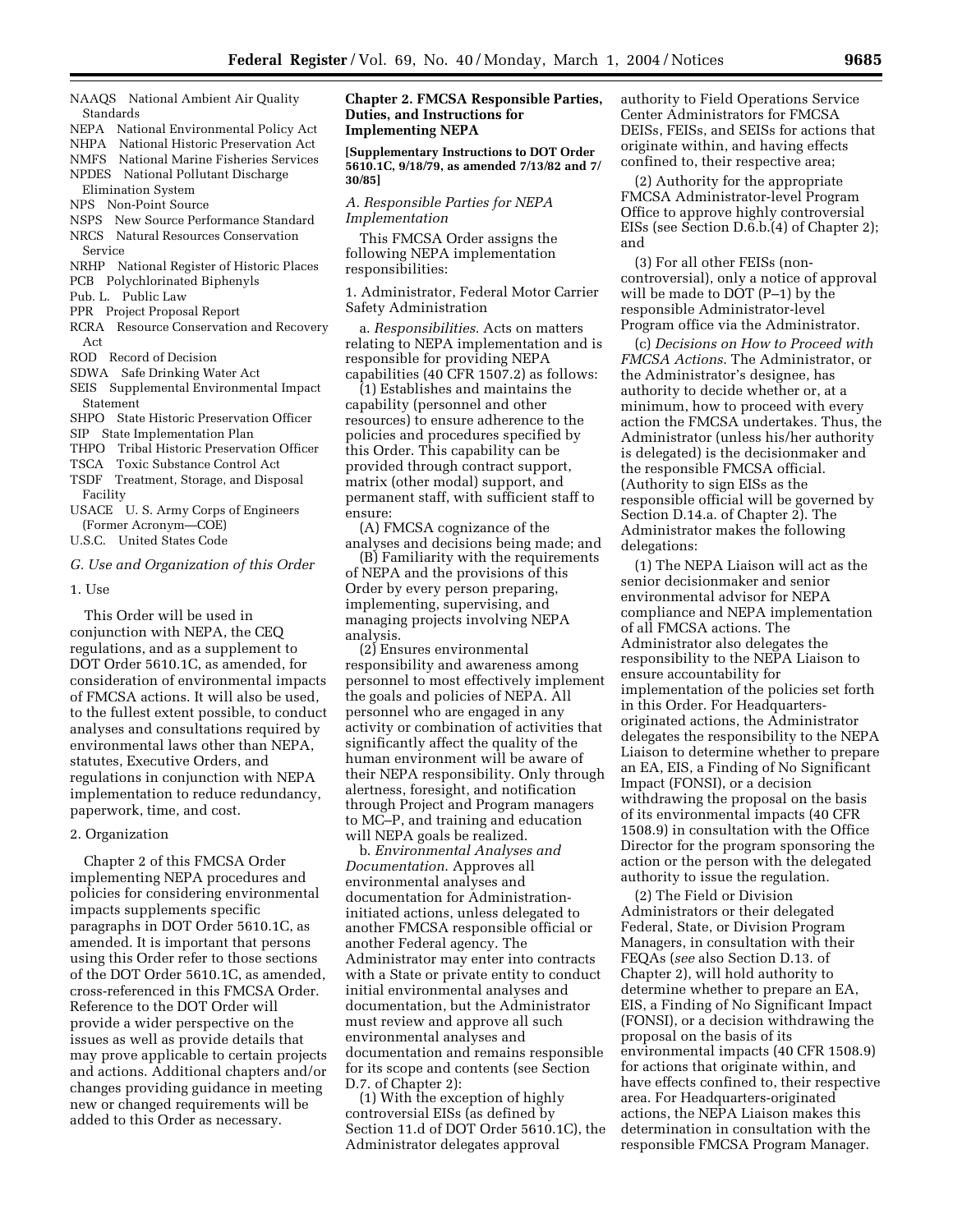2. NEPA Liaison—Associate Administrator for Policy and Program Delivery

a. Is the principal FMCSA environmental advisor and decisionmaker for the completion of the environmental analysis under NEPA, CEQ regulations, DOT and FMCSA Orders, and other environmental laws, statutes, and Executive Orders listed in Appendix 16. The Regulatory Development Division (MC-PRR), in the Office of Policy, Plans and Regulation is the Program Office that will assist the NEPA Liaison in carrying out these duties.

b. Is responsible for overseeing NEPA compliance and NEPA implementation of all FMCSA actions. The NEPA Liaison ensures accountability for implementation of the policies set forth in this Order and that all necessary NEPA analyses (CE, EA, and EIS) are completed before initiation of an FMCSA action.

c. Reviews all FMCSA proposed projects and advises the responsible FMCSA official (*e.g.*, the FEQAs or Project Manager) on the appropriate level of environmental analysis and documentation needed for the proposal. For CEs, EAs and non-controversial EISs, the NEPA Liaison may direct the FEQAs or program staff to determine the appropriate level of environmental analysis and documentation needed for the proposal.

d. Provides expert advice on NEPArelated matters to FMCSA Heads of Offices, Divisions, and Field Operations Service Center Units.

e. Acts as the intra-agency and interagency liaison and coordinates NEPA-related matters on a national basis, and is the principal contact for CEQ on all other FMCSA actions.

f. Provides and periodically updates this FMCSA Order, program guidance and policies after consultation with the Chief Counsel, Heads of Offices, Divisions, and Field Operations Service Center Units. Updates must comply with 40 CFR 1507.3 requirements for public notice and CEQ review.

g. Serves as FMCSA representative in coordination with outside groups at the national level regarding NEPA-related matters.

3. Heads of Headquarters Offices and Divisions

a. Coordinate with the NEPA Liaison to ensure agency-wide consistency in areas of shared or related responsibility.

b. Serve as the responsible agency officials under NEPA and CEQ regulations for actions subject to their approval.

c. Ensure accountability for implementation of the policies set forth in this Order.

d. In consultation with the NEPA Liaison, ensure that FMCSA staff responsible for the supporting function of the responsible agency official under CEQ and related authorities receive appropriate training in how to carry out FMCSA's responsibilities.

e. Ensure completion of all environmental analysis and documentation for Headquarters Officeoriginated actions in consultation with environmental staff and the NEPA Liaison. This responsibility includes ensuring that the appropriate environmental planning, analyses, and documentation are completed for the respective programs and actions.

f. Notify the Policy, Plans, and Regulations Office Director (MC–PR) through appropriate chains of command of all actions involved in the NEPA review. The notification must include electronically filed monthly updates, electronically filed checklists, etc.

#### 4. The Office of Administration

At the current time, the General Services Administration (GSA) is responsible for all building acquisition and construction projects to meet the needs of the FMCSA. The GSA is currently responsible for, and is required to comply with, all statutory and regulatory requirements of NEPA for such projects. In the event the FMCSA is authorized by Congress or the GSA delegates authority for the purchase, lease, and/or acquisition of real property in the future, the FMCSA's Office of Administration will assume primary responsibility for all necessary environmental analyses and documentation needed for building acquisition and construction projects, in consultation with the FMCSA's Office of Chief Counsel. The FMCSA will coordinate such environmental analyses, as appropriate, with the interested general public, as well as other Federal, State, local, and tribal government agencies.

# 5. The Office of the Chief Counsel

a. Responsible for legal interpretation of NEPA and related authorities, and represents FMCSA in litigation under such authorities.

b. Must approve the implementation of the procedures of FMCSA Environmental Orders in consultation with the NEPA Liaison, NEPA Field Environmental Quality Advisors (FEQAs), MC–PR, and MC–RI (Office of Information Management), for actions originated by the Administrator.

c. Responsible for the review and approval of FMCSA and non-FMCSA environmental documents submitted for Associate Administrator level review. *See* Section D.6.b.(3) of Chapter 2 for information on legal review of Environmental Impact Statements (EISs).

d. Responsible for the review and approval of guidance and training concerning this Order, in consultation with the NEPA liaison and the Professional Development and Training division.

6. Office of Research, Technology, and Information Management

a. Responsible for preparation and completion of all environmental analysis and documentation for all headquarters office- and Administratororiginated actions. Ensures that all required analysis is completed, and that it meets CEQ and DOT standards for quality and completeness. The Regulatory Evaluation Team (MC–RIA) within the Analysis Division is the program office that will carry out these duties.

b. Ensures the division is adequately staffed and has technical capabilities, through government employees, contractors, or some combination of the two, to complete all necessary analysis.

c. Coordinates actions and evaluations with program offices and NEPA Liaison, and ensure that relevant offices have an opportunity to review and comment on environmental analyses.

#### 7. FMCSA Program Staff

a. For purposes of this FMCSA Order, this includes all FMCSA employees responsible for the management and implementation of program actions, such as, promulgating regulations, project planning and development, project management, and research.

b. Program staff are responsible for: (1) Developing and maintaining a thorough understanding of NEPA requirements and the requirement of related authorities, and of the policies articulated in this FMCSA Order, DOT Order 5610.1C, as amended, as these pertain to their program areas with the assistance of the NEPA Liaison and the FEQA.

(2) Ensuring that NEPA and related authorities are complied with, as early as possible in the planning of any action within their program areas.

(3) Coordinating their programs, activities, and projects with FEQAs and the NEPA liaison, as appropriate.

(4) Implementing all mitigation and other commitments resulting from NEPA compliance for actions under their authority.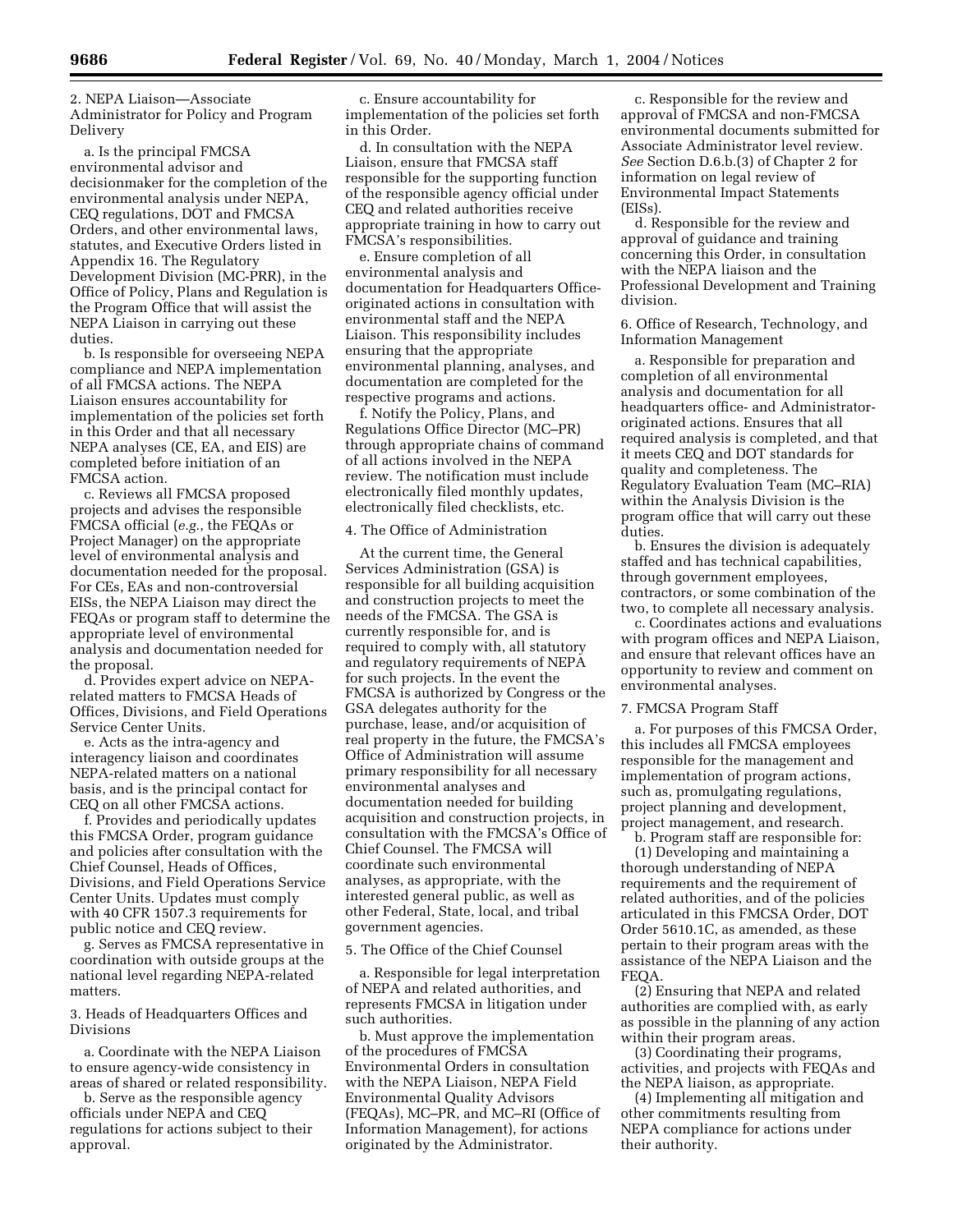(5) Initiating early consultations with Field Operations Service Center Units, the FEQAs, Heads of Offices and Divisions, the NEPA liaison, as appropriate if uncertain regarding the need for environmental analysis or documentation for any project. The Field Operations Service Center Administrator will promptly notify the Policy, Plans, and Regulations Office Director (MC–PR) and the NEPA Liaison if uncertainty for NEPA review persists.

(6) Notifying the Policy, Plans, and Regulations Office Director (MC–PR) through appropriate chains of command of all actions involved in the NEPA review. The notification must include electronically filed monthly updates, electronically filed checklists, etc.

8. Field Operations Service Center Administrators

a. Are accountable for execution of FMCSA's responsibilities under NEPA and related authorities with respect to actions under their jurisdiction.

b. Serve as the ''responsible agency official'' under CEQ regulations (40 CFR 1506.5(c)) with respect to the environmental effects of actions under their jurisdiction.

c. Maintain FEQA within their staffs, augmented as necessary through interagency agreements and contracts, to ensure field interdisciplinary competence in environmental matters.

d. In consultation with the FMCSA NEPA Liaison, ensure that all field staff with responsibility for planning, approving, and implementing Commercial Vehicle Safety Plan grants, etc., receive training in how to carry out FMCSA's responsibilities under NEPA and related authorities.

e. Comply with all environmental laws. What may appear to be a good idea initially may not be environmentally acceptable. It is, therefore, important that alternatives to a proposed action be available. Coordination of FMCSA environmental analyses and documents with Federal, State, local, and tribal officials may be necessary. Questions concerning environmental matters should be directed to the FEQA and appropriate Field Operations Service Center staff.

f. Notify the Policy, Plans, and Regulations Office Director (MC–PR) through appropriate chains of command of all actions involved in the NEPA review. The notification must include electronically filed monthly updates, electronically filed checklists, etc.

9. Heads of Units, Divisions, and Offices

a. Ensure that all environmental analyses and documentation for FMCSA actions (except building acquisition and

construction actions) they initiate, or are directed by higher authority to initiate, are completed.

b. Ensure that a FEQA, Environmental Project Manager, and Environmental Specialists are available within the Field Operations Service Center territory.

c. Ensure that Field Operations Service Center Units and Field Division Offices are notified as soon as possible of any needed environmental analyses or documentation required for field proposed actions and projects.

d. Notify the Policy, Plans, and Regulations Office Director (MC–PR) through appropriate chains of command of all actions involved in the NEPA review. The notification must include electronically filed monthly updates, electronically filed checklists, etc.

10. The Field Environmental Quality Advisor (FEQA)

a. The Field Environmental Quality Advisor is the center of expertise maintained at the Field Service Unit in which knowledge in NEPA-related environmental matters and other related authorities, such as the National Historic Preservation Act, the Clean Air Act, and the Endangered Species Act, is vital.

b. The FEQA will be a collateral duty among others assigned to the employee.

c. The FEQA will be located at the Field Service Unit where it can influence decisionmaking early in FMCSA's planning or preparation for any project or action subject to review under NEPA and related authorities.

d. The FEQA is responsible for participating in FMCSA planning and decisionmaking, for advising the Administrator, the Office Heads, the Field Administrators, and other decisionmakers, and for providing training and technical assistance to all pertinent FMCSA employees and contractors.

e. Maintains interdisciplinary expertise in environmental matters, through the employment of qualified staff and/or by interagency agreement or under contract.

f. Reviews all documentary products of FMCSA NEPA analyses, and assists program staff in ensuring that such products, and the analyses they report, are adequate and defensible.

g. Maintains records of FMCSA NEPA compliance activities.

h. Routinely interacts with, and is assisted by, the NEPA Liaison.

i. Maintains needed guidance material, and recommends updates and/ or changes to this FMCSA Order, as appropriate. Updates must comply with 40 CFR 1507.3 requirements for public notice and CEQ review.

j. Develops and maintains an up-todate checklist for use in determining whether an action requires an environmental assessment or impact statement.

k. Notifies the Policy, Plans, and Regulations Office Director (MC–PR) through appropriate chains of command of all actions involved in the NEPA review. The notification must include electronically filed monthly updates, electronically filed checklists, etc.

11. Field Operations Service Center Program Staff

a. Ensure completion of all environmental analyses and documentation for FMCSA actions designated to them.

b. Assist Headquarters Units, where appropriate, with their implementation of the procedures set forth in this Order.

c. Coordinate these environmental analyses and documents with Federal, State, local, and tribal officials as necessary.

d. Maintain close coordination with appropriate Field Division Office elements during the execution of these tasks. Questions concerning environmental matters should be directed to appropriate Field Operations Service Center Unit staff and the FEQA.

e. Empower the FEQA to advise and assist in planning and decisionmaking on actions that could affect the human environment, in a way and at a time in the planning and decisionmaking process that maximizes the effectiveness of the FEQA's advice and assistance.

f. Ensure that all Field program staff involved in planning and decisionmaking about actions that could affect the human environment are made aware of FMCSA's responsibilities under NEPA and related authorities, are acquainted with this FMCSA Order, DOT Order 5610.1C, as amended, and other NEPA- or CEQ-related guidance, are held accountable for the quality of their actions and decisions, and are required to coordinate effectively with the FEQA.

g. Notify the Policy, Plans, and Regulations Office Director (MC–PR) through appropriate chains of command of all actions involved in the NEPA review. The notification must include electronically filed monthly updates, electronically filed checklists, etc.

*B. FMCSA's Decisionmaking Process for NEPA Implementation. (see Flow Chart in Appendix 17)* 

1. Normal Circumstances

Under normal circumstances, FMCSA's compliance with the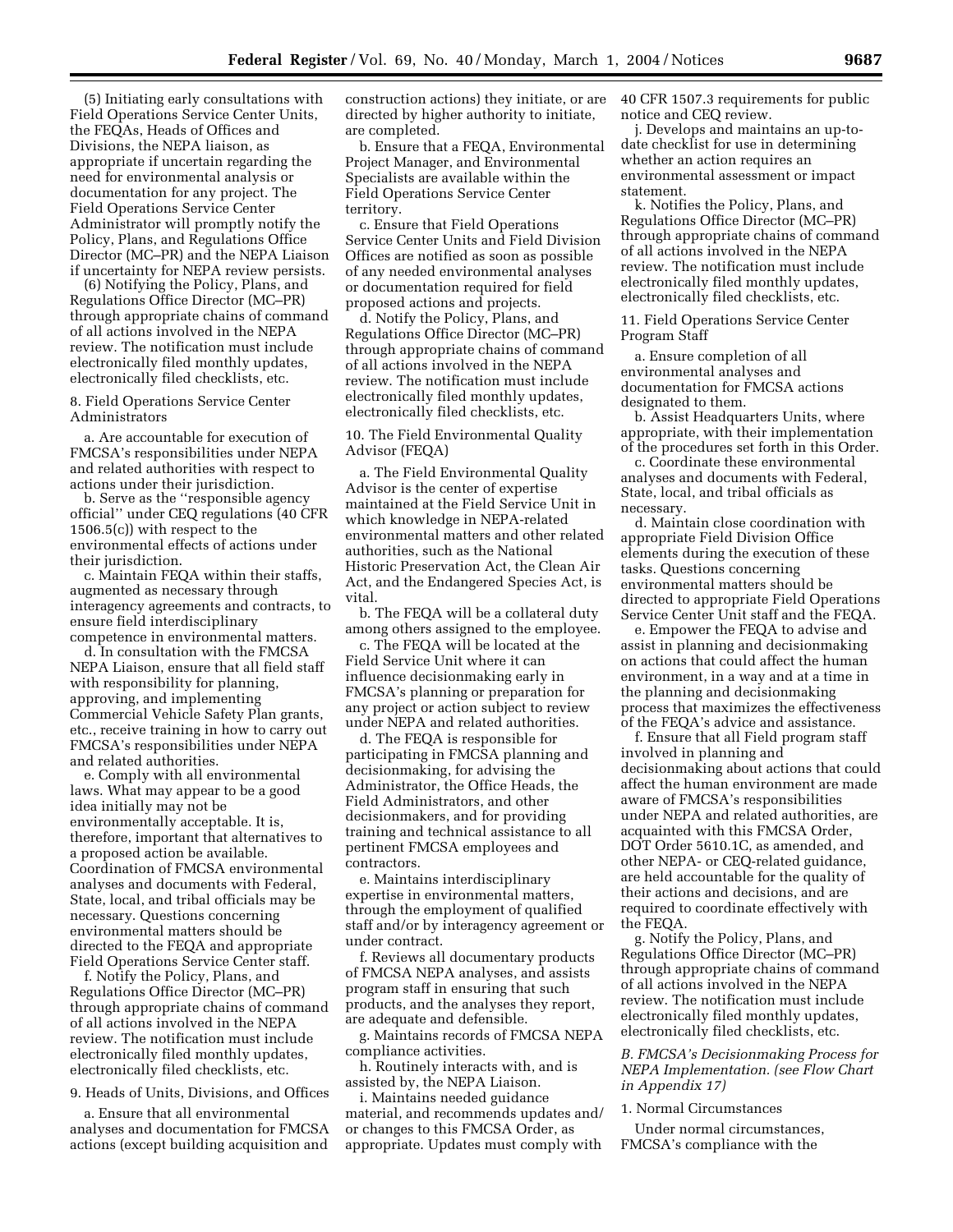procedural requirements of NEPA is handled as follows:

*Step 1:* Program staff determine a purpose and need for a particular action, and develop a preliminary description of the action.

*Step 2:* In consultation with, or at the direction of the FEQAs or NEPA Liaison, program staff determine whether a NEPA analyses is required and, if so, the appropriate level of NEPA analysis and documentation required.

*Step 3:* Program staff and the FEQA, in consultation with the NEPA Liaison (or designee) and the Office of Information Management (MC-RI), arrange for necessary environmental analysis and documentation to take place, including public involvement for preparation of EAs and EISs [40 CFR 1501.4(b) and 1506.6]. Program staff make sure that there is written documentation of all environmental analyses in the FMCSA docket or record. When legal issues and/or public controversy are involved in the action or NEPA analysis, program staff must notify the FEQAs and Field Administrators, the NEPA Liaison, MC-P, and Chief Counsel, to afford them an opportunity to participate.

*Step 4:* Program staff and the Office of Information Management (MC-RI), in consultation with, or with oversight by, the FEQAs and the NEPA Liaison ensure that the appropriate analysis and documentation are completed, and that documents are circulated and filed in accordance with the requirements of law, the CEQ regulations, this FMCSA Order, DOT Order 5610.1C, as amended, any other NEPA-related guidance, statutes, Executive Orders, and related authorities.

*Step 5:* Program staff, assisted as needed by the FEQAs and the NEPA Liaison, provide the results of the NEPA review process to the relevant FMCSA decisionmaker(s).

*Step 6:* The decisionmaker(s) decides whether and how the action will proceed, and if it proceeds, what, if anything, will be done to mitigate adverse impacts.

*Step 7:* Program staff, as assisted by the FEQAs and the NEPA Liaison, ensure that any required final public notifications of the environmental decision are issued.

*Step 8:* If the project or action has been approved by the decisionmaker, it proceeds, subject to whatever mitigation (if any) and monitoring activities have been chosen.

*Step 9:* If mitigation is to be performed, program staff, FEQAs, and the NEPA liaison monitor the activity to ensure that it is carried out.

The extent to which all of the above steps in FMCSA's environmental decisionmaking process can be carried out varies with the type of action under consideration (*see* Chapter 3).

#### 2. Timing of Agency Action

a. FMCSA is adopting the availability of, and the review process for, draft EISs as set forth at 40 CFR 1506.10. No decision on the FMCSA's proposed action shall be made or recorded (*see* 40 CFR 1505.2/RODs in cases requiring an EIS) by the agency until the later of the following dates:

(1) Ninety (90) days after publication of the notice by EPA described in 40 CFR 1506.10(a) for a draft environmental impact statement (DEIS); and

(2) Thirty (30 ) days after publication of the notice by EPA described in 40 CFR 1506.10(a) for a final environmental impact statement (FEIS).

b. *Exceptions.* An agency engaged in rulemaking under the Administrative Procedure Act or other statute for the purpose of protecting the public health or safety, may waive the time period in subparagraph 2(a)(2) above and publish a decision on the final rule simultaneously with publication of the notice of the availability of the FEIS. *See* 40 CFR 1506.10(b)(2).

c. *Time Periods May Run Concurrently.* If the FEIS is filed within ninety (90) days after a DEIS is filed with the EPA, then the minimum thirty (30) day period and the minimum ninety (90) day period may run concurrently. However, subject to 40 CFR 1506.10(d), the FMCSA shall allow not less than 45 days for comments on draft statements.

d. *Request for Reasonable Extensions.* Requests for reasonable extensions of the review period for the draft EISs shall be granted whenever possible, and particularly when warranted by the magnitude and complexity of the statement or the extent of citizen interest.

e. *Reduction of Prescribed Periods.* Requests to reduce the prescribed periods for EIS processing based on compelling reasons of national security must be made via the Administrator to EPA.

f. *Emergency Circumstances.* In emergency situations (such as lifethreatening natural or human-caused disasters), where it is necessary to take an action with significant environmental impact without observing the provisions of CEQ regulations, the process outlined above (NEPA normal circumstance procedures) cannot be followed. CEQ regulations (40 CFR 1506.11) permit

Federal agencies to consult with CEQ to discuss alternative arrangements. The FMCSA NEPA Liaison will consult with CEQ to discuss alternative arrangements in such emergency situations. This is only applicable to actions necessary to control the immediate effects of the emergency; other actions remain subject to NEPA review (40 CFR 1506.11). The FMCSA NEPA Liaison will also notify Cooperating Agencies in this regard.

(1) Program staff should always alert the FEQAs and the NEPA Liaison immediately when an emergency exists.

(2) FMCSA will limit such actions necessary to control the environmental impacts of the emergency.

(3) In emergency situations where it is necessary to take an action that does not have significant environmental impact without observing the provisions of CEQ regulations, and the process in this Order cannot be followed, the FMCSA NEPA Liaison will consult with DOT's Office of the Assistant Secretary for Transportation Policy (P–1) to determine if alternative arrangements are needed.

#### *C. Planning and Early Coordination*

#### 1. Scoping

The environmental checklist, located in Appendix 1, is a tool to assist in scoping, *i.e.*, identifying environmental requirements and potential consequences to consider in project planning efforts. Some consultation with Federal, State, tribal, or local expert agencies may be necessary to complete the environmental analysis checklist. The responsible official (the Office Director for the program sponsoring the action or the person with the delegated authority to issue the regulation) must maintain a written record of contacts made and responses received. For all FMCSA actions to which NEPA applies and that are not categorically excluded (*see* Appendix 2), all known interested (including those that might not be in accord with the action on environmental grounds) or affected parties (Federal, State, tribal, local, and private) must be notified in writing and invited to participate in the NEPA process. Any other known affected private parties amongst the invitees having regulatory involvement in the outcome of, or otherwise having expressed an interest in the action, will also be notified in writing. All other interested parties may be informally contacted. For actions requiring preparation of an Environmental Impact Statement (EIS), the scoping process must be followed as described in 40 CFR 1501.7. Policy regarding public notice and involvement is presented in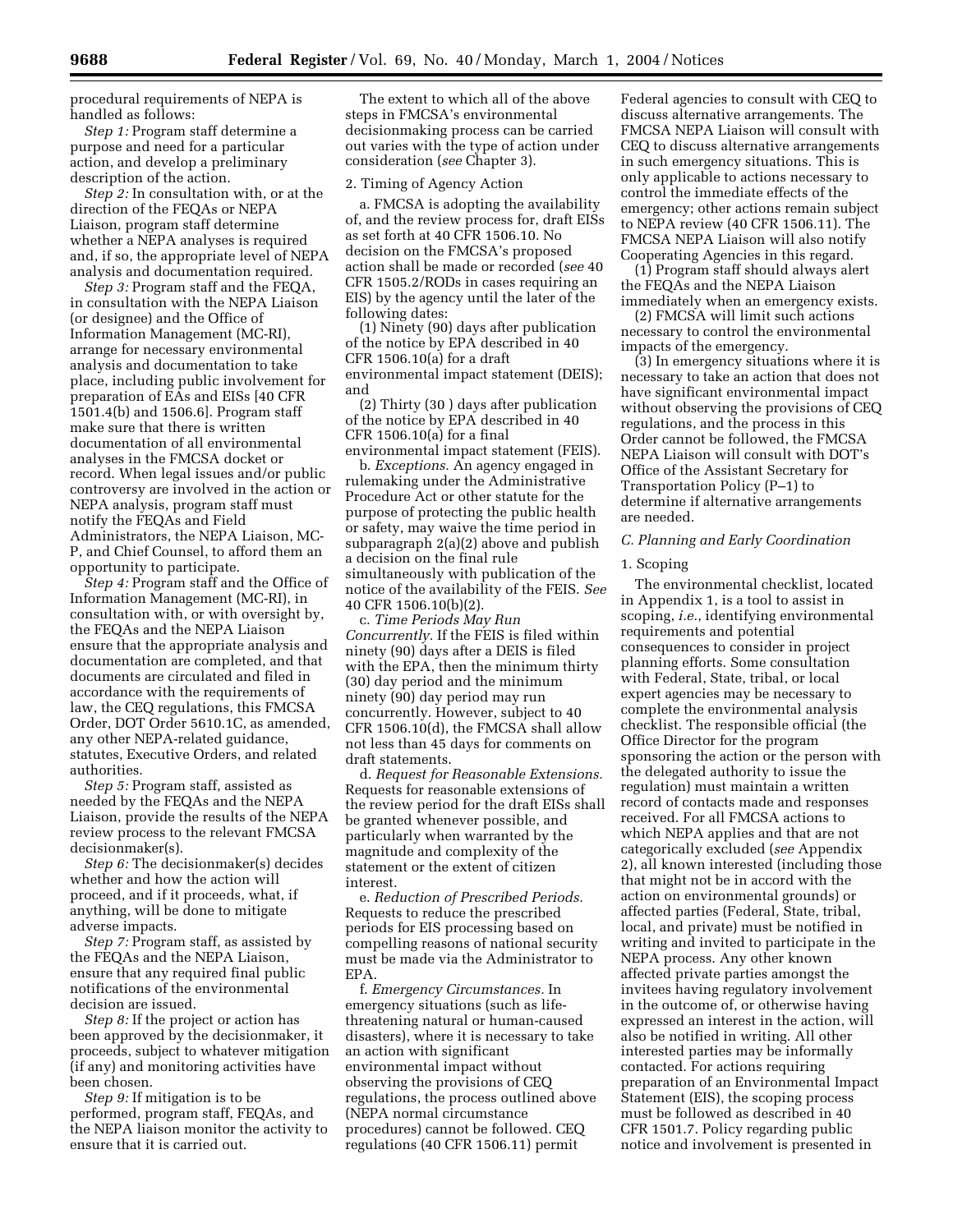Sections A. and D.3. of Chapter 3 of this Order. The NEPA Liaison will identify other environmental review and consultation requirements so that FMCSA and cooperating agencies may prepare other required analyses and studies concurrently with preparation of the EA or EIS (40 CFR 1502.25).

#### 2. Environmental Planning Process

Consideration of the environmental consequences of a given action (scoping) should begin early in the project planning process. This is necessary not only for documentation purposes, but also because environmental factors and compliance with Federal law may alter the design, layout, or timing of a given action. The word ''action'' is a comprehensive term used throughout this Order that includes all undertakings that may have environmental impacts. See Section D of chapter 1 for examples. Environmental analysis and documentation for proposed actions are to be completed before initiation of the action.

For very broad actions, (*e.g.*, actions that are regional in scope or involving regulations on hours-of-service of drivers and hazardous materials), the EIS tiering as discussed in the CEQ regulation (40 CFR 1502.20) may be appropriate. The first tier EIS would focus on broad issues, such as, general location, mode choice, area-wide air quality and land use implications of the major alternatives. The second tier would address site-specific details on project impacts, costs, and mitigation measures.

#### *D. Environmental Documentation*

#### 1. Actions Affected

This FMCSA Order applies to all FMCSA actions as described in section D of chapter 1, including the decision to conduct research activities (research, development, test, and evaluation); promulgate regulations; award grants; change operations; conduct major acquisitions; and decommission FMCSA facilities or equipment (such as noise pollution, radioactive monitoring equipment, and computers).

#### 2. Categorical Exclusions (CEs)

a. *Introduction.* As defined by the Council on Environmental Quality (CEQ), a ''categorical exclusion'' or ''CE'' means a category of actions which do not individually or cumulatively have a significant effect on the human environment and for which, therefore, neither an EA nor an EIS is required. The use of a CE is intended to reduce paperwork and delay by eliminating the unnecessary preparation of EAs and

EISs. All CEs are subject to

''extraordinary circumstances.'' (40 CFR 1508.4)

b. *FMCSA List of CEs.* A list of current FMCSA CEs can be found in Appendix 2 of this Order. The CEs listed in Appendix 2 are subject to review and any suggested modifications should be provided to the Administrator. Additional CEs should be suggested by the responsible FMCSA official when it becomes clear that the category of actions does not individually or cumulatively result in significant effects. For example, when through the preparation of EAs, FONSIs result after numerous analyses of similar types of actions and monitoring confirms the FONSI are appropriate, a new CE should be proposed.

3. Limitations on Using Categorical Exclusions

a. Extraordinary circumstances that preclude the use of a categorical exclusion are when the proposed action:

(1) Has greater size or scope than is generally experienced for the category of action.

(2) Has a reasonable likelihood of promoting controversy regarding the potential for significant environmental effects (direct, indirect, and cumulative).

(3) Has highly uncertain effects on the environment that involve unique or unknown risks, or are scientifically controversial.

(4) Is reasonably likely to establish a precedent (or makes decisions in principle) for future or subsequent actions that are reasonably likely to have a future significant effect.

(5) Is reasonably likely to have significant effects on public health, safety, or the environment.

(6) Is reasonably likely to be inconsistent with or cause a violation of any Federal, State, local or tribal law or requirement imposed for the protection of the environment.

(7) Is reasonably likely to cause reportable releases of hazardous or toxic substances as specified in 40 CFR part 302, Designation, Reportable Quantities, and Notification.

(8) Is reasonably likely to cause releases of petroleum, oils, and lubricants, application of pesticides and herbicides.

(9) Is reasonably likely to generate air emissions that would exceed de minimis levels or otherwise require a formal Clean Air Act conformity determination.

(10) Has reasonable potential for degradation of already existing poor environmental conditions, or reasonably likely to initiate a degrading influence,

activity, or effect in areas not already significantly modified from their natural condition.

(11) Is reasonably likely to have an unresolved effect on environmentally sensitive resources unless the impact has been resolved through another environmental process (*e.g.*, CZMA, NHPA, CWA, etc). Environmentally sensitive resources include:

(A) Proposed federally listed, threatened, or endangered species or their habitats.

(B) Properties listed or eligible for listing on the National Register of Historic Places.

(C) A site that involves a unique characteristic of the geographic area, such as prime or unique agricultural land, a coastal zone, a historic or cultural resource, park land, wetland, wild and scenic river, designated wilderness or wilderness study area, 100-year floodplain, sole source aquifer (potential sources of drinking water), ecologically critical area, or property requiring special consideration under 49 U.S.C. 303(c). (49 U.S.C. 303(c) is commonly referred to as section 4(f) of the Department of Transportation (DOT) Act, which includes any land from a public park, recreation area, wildlife and waterfowl refuge, or any historic site).

(12) Is considered together with other past, present, and reasonably foreseeable future actions, and is likely to create cumulatively significant impacts.

(13) Has a reasonably disproportionate (high and adverse) effect on a minority or low income population.

(14) May cause a change in traffic patterns or an increase in traffic volumes (road and/or waterway) that could require rerouting of roads, waterways, or traffic.

b. The listed circumstances above and those in the DOT Order are addressed in the Environmental Checklist (Appendix 1). If a CE is *not* appropriate, an EA or an EIS must be prepared.

c. Complete an Environmental Checklist (Appendix 1) to substantiate the use of each CE. The checklist must be submitted with the proposal for the action. If a CE is not appropriate, the Environmental Checklist will be used for developing an EA or EIS. A written Categorical Exclusion Determination (CED) (Appendix 4) must be prepared as a part of the Rulemaking Support Paper<sup>1</sup> when a CE will be relied on to promulgate a regulation that requires an environmental checklist. Checklists and CEDs supplementary to the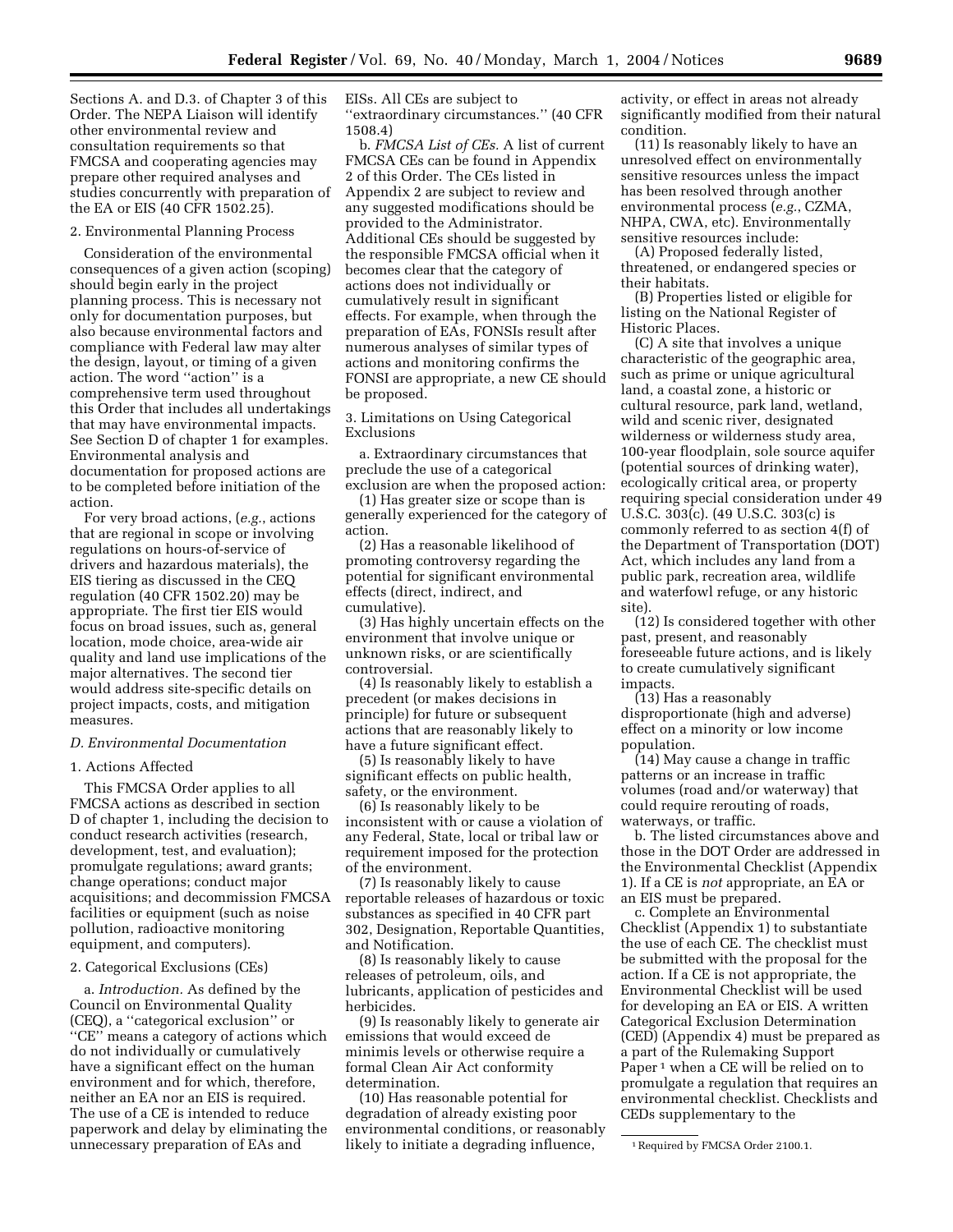requirements of this Order may be developed by subordinate offices for specific types of actions. Those documents must be approved by the Administrator before they are adopted for use.

d. Even though a CE is appropriate, that fact does not exempt the action from compliance with any other Federal law or any review or consultation requirements contained in any applicable agreement. For example, compliance with the Endangered Species Act, the Fish and Wildlife Coordination Act, the National Historic Preservation Act, the Clean Water Act, the Clean Air Act (conformity requirements), etc., is always mandatory, even for actions that do not require an EA or EIS.

4. Environmental Assessment (EA)

An EA is a brief report that provides sufficient evidence and analysis to determine the significance of the potential environmental effects of the proposed action and its alternatives. The EA documents, in summary, set forth the agency's consideration of environmental effects in the planning stages of the action. The EA is the document used to determine whether to prepare an EIS, a Finding of No Significant Impact (FONSI), or a decision withdrawing the proposal on the basis of its environmental impacts (40 CFR 1508.9).

a. An Environmental Assessment (EA) means a concise public document that serves to:

(1) Briefly provide sufficient evidence and analysis for determining whether to prepare:

(A) An Environmental Impact Statement; or

(B) A Finding of No Significant Impact.

(2) Aid an agency's compliance with NEPA when no environmental impact statement is necessary.

(3) Facilitate preparation of a

statement when one is necessary. b. All EAs shall include brief

discussions of:

(1) The need for the proposal;

(2) The no action alternative and alternatives as required by section 102(2)(E) of NEPA;

(3) The environmental impacts of the proposed action and alternatives;

(4) The significance of effects,

including:

(A) The context(s) in which effects may occur; and

(B) The intensity of effects, using the Environmental checklist as an outline, and including mitigation measures where they exist and are adequate to reduce effects below significance; and

(5) A listing of agencies and persons consulted.

The EA, supported by the necessary appendices, must be concise for meaningful review and use by the decisionmaker. Studies, technical data and other documents incorporated by reference should be readily available to the public.

c. Projects for which environmental assessments are normally completed include new or revised regulations, directives or policy guidance concerning activities that are not categorically excluded and uncertainty about whether they may have significant environmental effects.

5. Finding of No Significant Impact (FONSI)

A FONSI is a statement that a proposed action has been environmentally assessed (EA completed) and determined not to ''significantly affect the quality of the human environment.'' The FONSI must briefly present the reasons why the action will not have a significant impact on the quality of the human environment.

a. The FMCSA is only required to circulate an EA if there is a special reason to do so. The CEQ regulations require an agency to make an EA available for 30 days [see 40 CFR  $1501.4(e)(2)$ ] if there is a precedentsetting or unique action. Thus, the EA will be made available to the public for review and comment for thirty (30) days and notice will be provided in accordance with 40 CFR 1501.4(e)(2) and 1506.6. Normally, the FONSI may be attached to the EA and combined into a single document. However, if the EA is developed on a ''precedent-setting or unique action'' as referred to in section  $1501.4(e)(2)$ , a copy of the EA shall be made available to the public for a period of not less than 30 days before the FONSI is made and the action is implemented.

b. If the FMCSA is engaged in rulemaking under the Administrative Procedure Act or other statute for the purpose of protecting the public health or safety, it may make a finding of no significant impact available for public review (including State and area-wide clearinghouses) for thirty (30) days before the agency makes its final determination whether to prepare an environmental impact statement and before the action may begin. The circumstances are:

(1) The proposed action is, or is closely similar to, one which normally requires the preparation of an environmental impact statement under the procedures adopted by the FMCSA pursuant to 40 CFR 1507.3, or

(2) The nature of the proposed action is one without precedent. *See* 40 CFR 1501.4(e)(2).

c. *Format.* For FMCSA purposes a FONSI should be a separate, one page document to which an EA is attached and which notes any other environmental document related to it. The format should be as outlined in Appendix 7.

d. *Coordination.* To ensure copies of the FONSI and the EA are available to the public upon request, the originator must forward one copy each to the Administrator and the responsible Associate Administrator program office, and retain one copy each in the office of the preparer and the appropriate program office. For actions involving a notice to be published in the **Federal Register** or where a docket has been established in the DOT Docket Management System (DMS), the originator must forward one singlesided copy suitable for black and white scanning to the staff responsible for the **Federal Register** notice or FMCSA docket. The staff person responsible for the FMCSA docket will forward the FONSI and EA to the appropriate docket for public viewing on the World Wide Web (www).

6. *Environmental Impact Statement (EIS)*

a. An EIS is prepared for actions significantly affecting the quality of the human environment. It describes in detail the nature and extent of the environmental impacts of the proposed action and each alternative. The EIS should discuss appropriate mitigation measures for any adverse impacts associated with the proposed action or alternative. FMCSA actions which normally require an EIS include the following:

(1) Actions addressed in an environmental assessment that concludes preparation of an EIS is necessary to discuss significant environmental impacts of the action(s), and where FMCSA cannot make a finding of no significant effect.

(2) Actions which generate significant controversy because of effects on the human environment.

(3) Actions for which there is a clear need for an Environmental Impact Statement, such that it is unnecessary to first prepare an Environmental Assessment. These would include actions having a significant effect on the following:

- (A) Air quality.
- (B) Noise.
- (C) Hazardous materials. (D) Endangered species.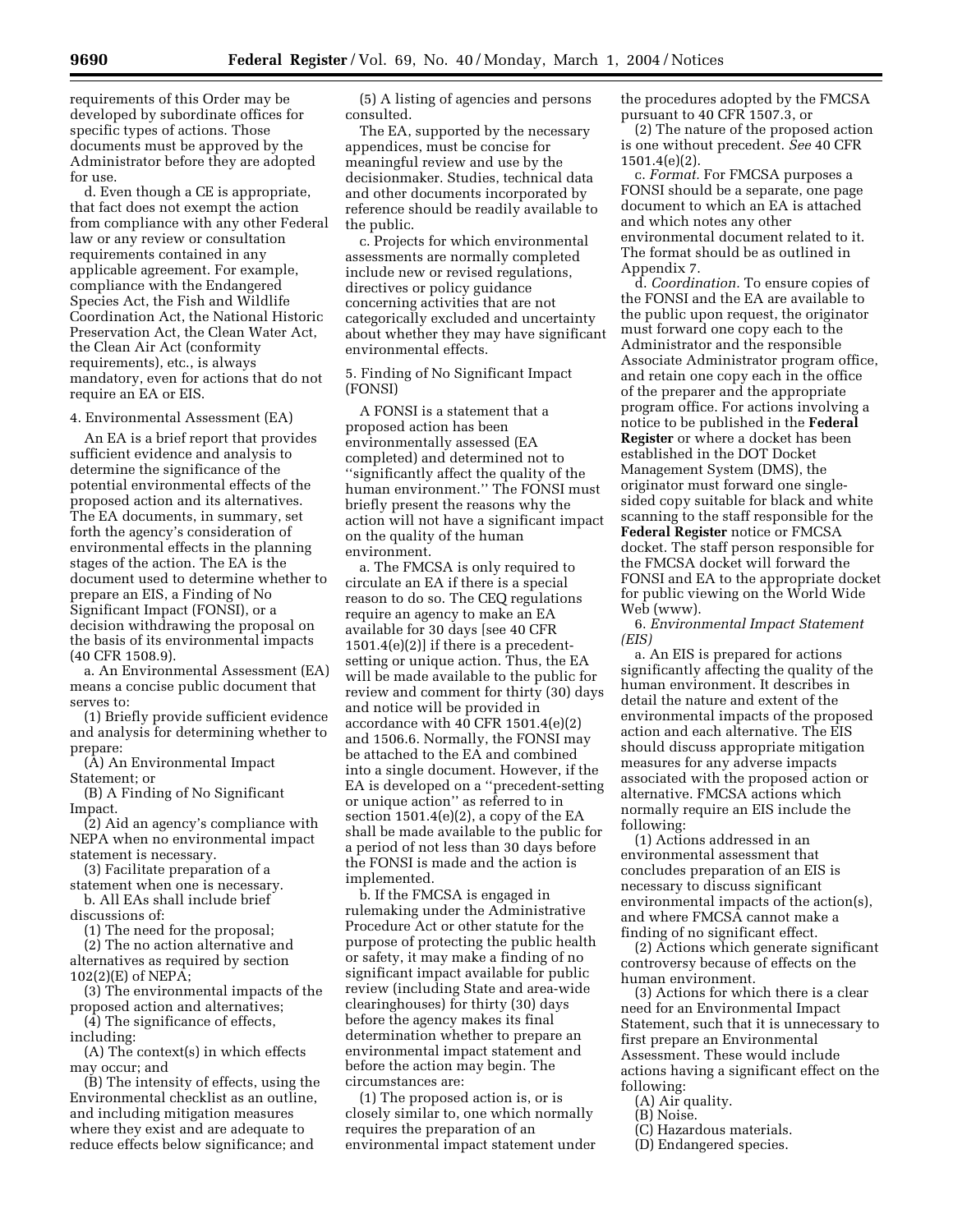(E) Significant archaeological, cultural or historical resources.

(F) Wetlands.

(G) Property protected under section 4(f) of the DOT Act.

b. Preparation and Processing of EISs. (1) *Preparation of EISs.* All draft, final, and supplemental EISs (DEISs, FEISs, SEISs) must be prepared as directed in 40 CFR part 1502. A template for the cover page of an FMCSA EIS is included in Appendix 9.

(2) *Circulation of EISs.* FMCSA is adopting the availability of, and the review process for, draft EISs as set forth at 40 CFR 1506.10. The originator of the draft EIS or the responsible Associate Administrator program office must forward copies of the DEIS, FEIS, and SEIS, as applicable, to the Administrator for distribution among Administrator level offices and DOT elements, as appropriate, and for filing 5 copies with the Environmental Protection Agency's (EPA's) Office of Federal Activities. The copies of the environmental documents should be forwarded to the Administrator in sufficient time for review and comment by Administrator level offices and DOT elements as appropriate.

When the State process for intergovernmental review provides that comments are obtained through a designated agency, the DEIS must be circulated to that agency. When there is no designated agency for intergovernmental review, the FMCSA project manager must obtain comments directly from interested State and local agencies.

Additionally, comments must be solicited from the affected and interested public, Federal agencies that have jurisdiction by law or expertise with respect to any environmental impact involved or which are authorized to develop and enforce environmental standards, and any other Federal agency that is affected by the proposed action or has requested a copy of the DEIS. The FEIS and SEIS will be circulated to all those who commented on the DEIS or requested copies of the FEIS, and to any other interested or affected organizations, agencies or individuals.

(3) *Legal Review.* The Headquarters Office of the Chief Counsel must provide final legal sufficiency review of all FMCSA DEISs, FEISs, and SEISs prepared for all actions.

(4) *Environmental Review and Approval.* As noted above, the Administrator has authority to approve all FMCSA DEISs, FEISs, and SEISs in conjunction with the responsible official in the originating program office. With the exception of highly controversial

EISs (as defined by Section 11.d. of DOT Order 5610.1C), this approval authority is delegated to the Headquarters Division Offices and Field Operations Service Center Administrators for FMCSA DEISs, FEISs and SEISs for actions that originate within, and have effects confined to, their respective area.

(A) *Highly controversial EISs.* The Administrator and the appropriate FMCSA Associate Administrator program office must approve highly controversial EISs. Before final FMCSA approval of a controversial FEIS, however, the Administrator will notify the Secretary of Transportation's Office of the Assistant Secretary for Transportation Policy (P–1) and Office of the General Counsel (C–1) that a controversial FEIS is under review and will provide them a copy of the summary section contained in the FEIS. The Administrator as appropriate, will give DOT [(P–1) and (C–1)] two weeks notice before final approval of a highly controversial FEIS.

(B) *Non-controversial EISs.* For all other FEISs, only a notice of approval will be made to DOT (P–1) by the responsible Associate Administrator program office via the Administrator.

(5) *Records of Decision (40 CFR 1505.2).*

(A) A concise public Record of Decision (ROD) must be completed for projects requiring an EIS (*See* Appendix 12). As required by 40 CFR 1505.2, the record must do the following: (i) State what the decision was.

(ii) Identify all alternatives considered by the agency in reaching its decision, specifying the alternative or alternatives which were considered to be environmentally preferable. An agency may discuss preferences among alternatives based on relevant factors including economic and technical considerations and agency statutory missions. An agency must identify and discuss all such factors including any essential considerations of national policy which were balanced by the agency in making its decision and state how those considerations entered into its decision.

(iii) State whether all practicable means to avoid or minimize environmental harm from the alternative selected have been adopted, and if not, why they were not. A monitoring and enforcement program must be adopted and summarized where applicable for any mitigation.

(A) The ROD is the document that completes the EIS process and states whether and how to proceed with the proposed action. The Environmental Project Manager must forward 12 copies of the ROD (these can be submitted

along with the copies of the FEIS) through the appropriate chain of command to the Administrator. The twelve copies of the ROD must be forwarded to the Administrator in sufficient time for review and comment by Administrator level offices and DOT elements as appropriate. After the ROD is reviewed and signed by the responsible official (*see* section D.14. of this chapter), signed copies will be forwarded to the Administrator for distribution among Administrator level offices and DOT elements as appropriate and for publication in the **Federal Register**. The responsible official must distribute the ROD to appropriate agencies, organizations, individuals, and FMCSA dockets.

7. Agency Responsibility for Documents Prepared by Applicants or Proponents

a. The CEQ regulations allow for applicants or proponents (*e.g.*, a cooperating local government) to prepare environmental documents for a proposed action, but require that the FMCSA take an active guidance and evaluative role during EA/EIS preparation, and take final responsibility for the quality of the analysis and the resulting document. If the FMCSA permits an applicant to prepare an EA or EIS, the FMCSA:

 $(i)$  Will assist the applicant by outlining the types of information required;

(2) Will independently evaluate the information submitted and shall be responsible for its accuracy; or

(3) Will make its own evaluation of the environmental issues and take responsibility for the scope and content of the environmental document (40 CFR 1506.5).

b. Local governments, other applicants, or cooperating agencies may conduct studies, etc., on FMCSA's behalf, but the FMCSA must oversee and approve the work. FMCSA staff will provide guidance to assist applicants in preparation of these documents.

#### 8. Documents Prepared by Contractors

a. Contractors frequently prepare EISs and EAs. To obtain unbiased analyses, contractors must be selected in a manner that avoids, to the maximum extent possible, even the appearance of impropriety, including but not necessarily limited to, avoiding any conflicts of interest. Therefore, contractors must execute disclosure statements specifying that they have no financial or other interest in the outcome of the project or action. The contractor's efforts should be closely monitored throughout the contract to ensure an adequate assessment/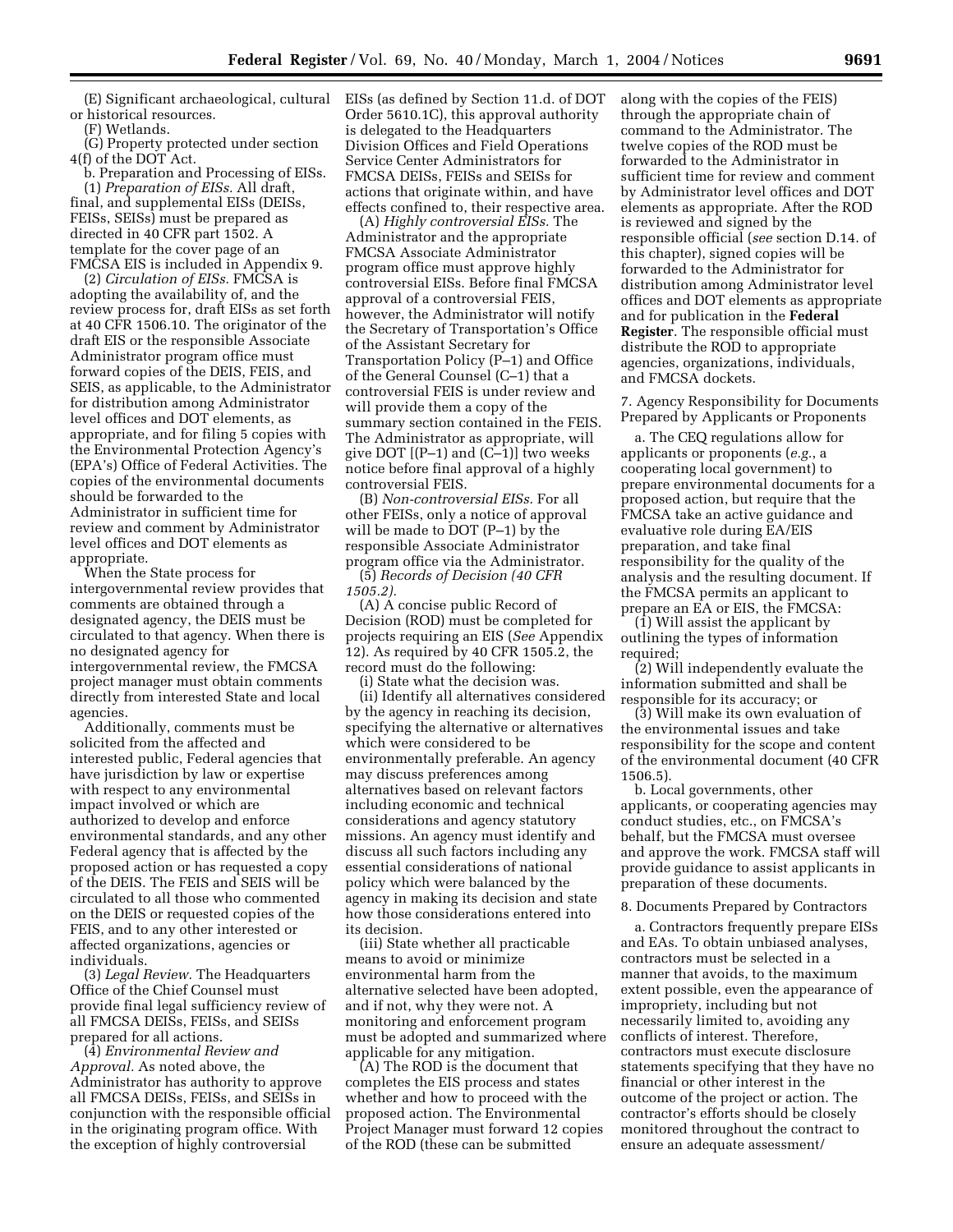statement and also to avoid extensive, time-consuming, and costly analyses or revisions. FMCSA Action proponents and NEPA program managers must be continuously informed and involved. When selecting a contractor the following rules shall apply:

(1) A contractor shall be chosen solely by Federal agencies to avoid any conflict of interest.

(2) Agencies shall prepare disclosure statements for execution by contractors specifying that the contractor has no financial or other interest in the outcome of the action.

(3) The responsible Federal official shall independently evaluate the EIS and take responsibility for its scope and contents.

(4) All contractor-prepared documents must indicate the contractor's level of involvement in the following ways:

(A) If contractor involvement is minimal and only for a limited portion of the NEPA analysis process, then the contractor must be included in the list of preparers and the FMCSA Environment Project Manager will sign as the Environmental Project Manager.

(B) If the contractor has major involvement in the preparation of the NEPA document, or if the contractor and the FMCSA preparer have equal involvement in the preparation, then the ''cover page'' of the NEPA document will indicate that the CED and/or checklist, EA, and/or EIS was prepared by the contractor for the FMCSA and be signed by the contractor as preparer, or that the documentation was prepared by both the contractor and the FMCSA and be signed by the contractor and the FMCSA Environmental Project Manager as preparers.

b. *Types of Contracts and Agreements.* Most FMCSA NEPArelated work would normally be procured under Firm Fixed Price contracts (used when all elements of a task are well-defined), but this may not always be the most efficient kind of vehicle for the stated purpose. The type of contract used is a determination for the Contracting Officer (CO). The FMCSA may also use other different contract types, such as:

(1) Indefinite Delivery (used when delivery requirements are not certain);

(2) Fixed Price with Economic Price Adjustment (used when market prices for labor and/or materials are likely to be unstable over the life of the contract);

(3) Fixed Price Award Fee (used when FMCSA wishes to provide an incentive award and evaluation standards exist);

(4) Fixed Price Prospective Redeterminable (used when the costs can be estimated reliably only during the first year of performance);

(5) Fixed Price Incentive (used when a proposed cost-sharing formula would motivate a contractor to control costs);

(6) Cost Plus Fixed Fee (used when risks and requirements are highly uncertain);

(7) Cost Plus Incentive Fee (used when risks and requirements are highly uncertain);

(8) Cost Plus Award Fee (used when risks and requirements are highly uncertain);

(9) Cost or Cost Sharing (used when risks and requirements are highly uncertain); and

(10) Time and Materials (used when risks and requirements are highly uncertain).

c. *Interagency Agreements.*

(1) The FMCSA can use Interagency Agreements (IAAs) (or ''Economy Act'' Transfers, 31 U.S.C. 1535) to accomplish needed NEPA studies. For example, it may be possible to obtain data on the air quality standards for a particular region in the United States through agreement with the Environmental Protection Agency, or on endangered species through the U.S. Fish and Wildlife Service. Use of an IAA is a determination for the CO.

(2) IAAs can provide the FMCSA with the interdisciplinary team it needs to establish Statements of Work, the scope of NEPA analysis and obtain the expertise needed to carry it out, and to develop contracts for NEPA-related studies.

d. *Statements of Work (SOWs).* (1) SOWs are used in formal contracting, and informal and formal agreements to guide the development of data and deliverables.

(2) The FMCSA shall develop a SOW specifically for each proposed action and the FMCSA and the consultant should have a specific understanding of the nature of an acceptable deliverable before finalizing any contract or agreement.

e. *Role of the Contracting Officer, Subject Matter Expert, and Project Manager.*

(1) The FMCSA's Contracting Officer is responsible for all phases of procurement, from initial distribution of the Request for Proposals or Quotations (RFP/RFQ) to approving the final payment for NEPA services.

(2) The subject matter expert (SME) is crucial to the success of the procurement, as this person must develop the SOW, the specific evaluation criteria, and review the deliverables along with the project manager at each stage of the NEPA process.

(3) The Project Manager, here used in the sense of the Contracting Officer's

Representative, is the officially designated person who, with the appropriate SMEs, evaluates the various contract deliverables and recommends payments and other specific actions to the Contracting Officer.

#### 9. List of Preparers

The EA and the EIS must contain a list of preparers who assisted in the preparation of the analysis. The list may also include members of other government entities, such as the Department of Justice, the Department of Labor, OSHA, etc., when they are responsible for a particular analysis used in the preparation of the document. The list should provide the name, affiliation or organization, and qualifications of the preparer and identify the section(s) of the document containing their analysis. *See* 40 CFR 1502.17 and 1506.5.

10. Reducing Paperwork in Preparation of Environmental Documents

Reduce excessive paperwork by: a. Reducing the length of documents by means such as page limits.

b. Preparing analytic rather than encyclopedic documents.

c. Discussing only briefly issues other than significant ones.

d. Writing documents in plain language.

e. Following a clear format for documents.

f. Emphasizing the portions of the document that are useful and reducing emphasis on background material.

g. Using the scoping process to identify significant issues, deemphasize insignificant issues, and to narrow the scope of the environmental process.

h. Summarizing the document and circulating the summary if the document is unusually long.

i. Using program, policy, or plan environmental documents and tiering to eliminate repetition.

j. Incorporating by reference.

k. Integrating NEPA requirements with other environmental review and consultation requirements.

l. Requiring comments to be specific. m. Attaching and circulating only changes to the draft documents rather than the entire document when changes are minor.

n. Eliminating duplication with State and local procedures, by providing for joint preparation, and with other Federal procedures, by providing for adoption of environmental documents.

o. Combining environmental documents with other documents.

p. Using categorical exclusions.

q. Using findings of no significant impact.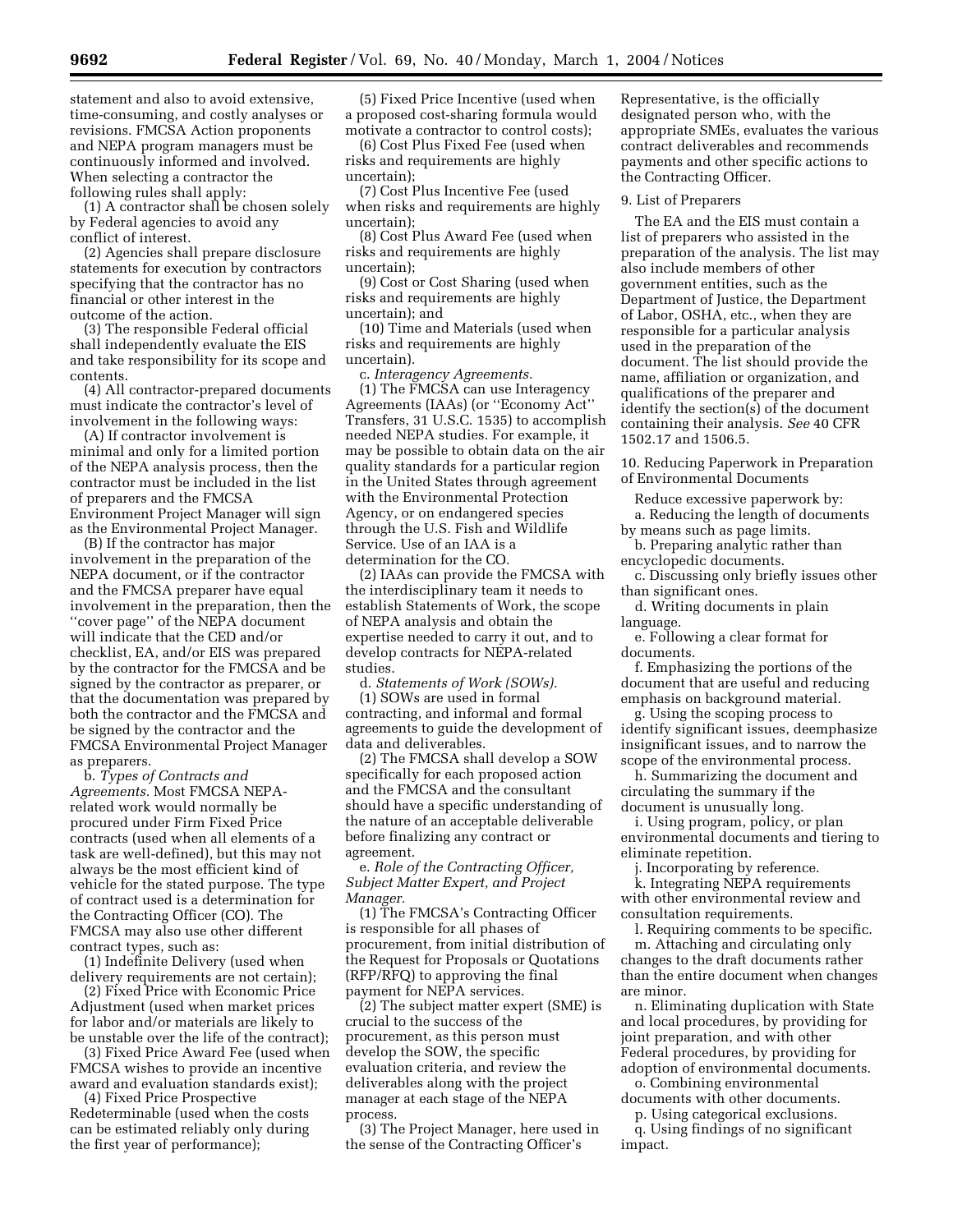11. Reducing Delays in Preparation of Environmental Documents

Reduce delays by:

a. Integrating the NEPA process into early planning.

b. Emphasizing interagency cooperation before the environmental documents are prepared, rather than submission of adversary comments on completed documents.

c. Insuring the swift and fair resolution of lead agency disputes.

d. Using the scoping process for an early identification of what are and what are not the real issues.

e. Establishing appropriate time limits for the NEPA process.

f. Preparing environmental impact statements early in the process.

g. Integrating NEPA requirements with other environmental review and consultation requirements.

h. Eliminating duplication with State and local procedures by providing for joint preparation.

i. Combining environmental documents with other documents—and describing the circumstances when this will be done.

12. Supplementation

FMCSA NEPA documentation must be periodically reviewed for adequacy and completeness in light of changes in project conditions.

a. Supplemental NEPA

documentation is required when: (1) The FMCSA makes substantial changes in the proposed action that are

relevant to environmental concerns; or (2) There are significant new circumstances or information relevant to environmental concerns and bearing on the proposed action or its impact.

b. This review requires a ''hard look'' to ascertain the adequacy of the previous analyses and documentation in light of the changes in project conditions listed above. If this review indicates no need for new or supplemental documentation, a statement to that effect should be prepared and attached to the documentation and included in the administrative record. The NEPA Liaison and the Office of Information Management must periodically review relevant existing NEPA analyses to ascertain the need for supplemental documentation and document this review.

c. In the event supplementation is required, the supplemental analysis and documentation should be prepared in accordance with 40 CFR 1502.9 and included in the administrative record for the proposed action.

13. Signing FMCSA NEPA Documents

Documentation resulting from FMCSA NEPA processes may require the signature of the preparer/ environmental project manager, environmental reviewer, and/or the responsible FMCSA official. FMCSA documents which require signatures consist of the following:

a. The Environmental Checklist (Appendix 1).

b. The Categorical Exclusion Determination (Appendix 4).

c. The cover page of an Environmental Assessment (Appendix 5).

d. The Finding of No Significant Impact document for FMCSA-prepared, adopted, contractor, or applicantprepared NEPA documents (Appendix 7).

e. The cover page for an

Environmental Impact Statement (EIS), (Appendix 9).

f. The Record of Decision (ROD) for an EIS (Appendix 12).

#### 14. Signature

Where a signature is required on each of the signature pages listed in Section D.13. of Chapter 2, above, the following policy applies.

a. *Signature of the Responsible Official.* The responsible official is the person with the authority for either making the decision or developing the final recommendation for a decision on the actions analyzed in the NEPA document. The purposes of the responsible official's signature are to:

(1) Provide a means to monitor NEPA activity in the FMCSA; and

(2) Demonstrate that relevant environmental information was considered by the decisionmaker when the decision was made.

Typically, for Administrator-initiated actions, the responsible official is the Office Director for the program sponsoring the action. For Administrator-initiated regulations, the responsible official is the person with the delegated authority to issue the regulation.

b. *Signature of the Environmental Reviewer.* The environmental reviewer is the individual responsible for reviewing the environmental content of the document to ensure that the environmental analysis and documentation complies with NEPA, CEQ regulations, DOT, and FMCSA NEPA policies and procedures.

For Administrator-initiated actions, including those where document preparation has been delegated to the Field, the environmental reviewer must be a member of the FMCSA environmental staff in the

Administrator's office. For Administrator-initiated actions where document preparation has been delegated to the Field, the Administrator may also delegate environmental review of the document to the Field. However, such delegation must be documented in formal correspondence between the Administrator and the applicable Field office. For Field initiated actions, the environmental reviewer must be a member of the environmental staff in that organization. For actions initiated by Headquarters Units, Divisions, and Offices, the environmental reviewer must be a member of the FMCSA Headquarters environmental staff. In all cases, the environmental reviewer cannot be the same individual as the preparer of the NEPA document.

c. *Signature of the Environmental Project Manager.* For NEPA documents that are prepared with in-house staff, the FMCSA staff member coordinating the preparation of the environmental document is, and signs as, the ''Environmental Project Manager.'' The Environmental Project Manager is responsible for the quality of the environmental and technical analysis and documentation.

(1) If contractor involvement is minimal and only for part of the NEPA document, then the contractor must be included in the list of preparers and the FMCSA Environment Project Manager will sign as the Environmental Project Manager.

(2) If the contractor has major involvement in the preparation of the NEPA document, or if the contractor and the FMCSA preparer have equal involvement in the preparation, then the ''cover page'' of the NEPA document will indicate that the CED and/or checklist, EA, and/or EIS was prepared by the contractor for the FMCSA and be signed by the contractor as preparer, or that the documentation was prepared by both the contractor and the FMCSA and be signed by the contractor and the FMCSA Environmental Project Manager as preparers.

d. *Signature of applicant, contractors, or other preparers.* Applicants, contractors, and other preparers must sign-off on environmental documents at the time they submit the documents to the FMCSA.

# *E. Special Areas of Consideration*

See Appendix 18 for additional information on evaluating special areas of consideration, such as air quality, potential noise impacts, hazardous materials, endangered species, the National Historic Preservation Act,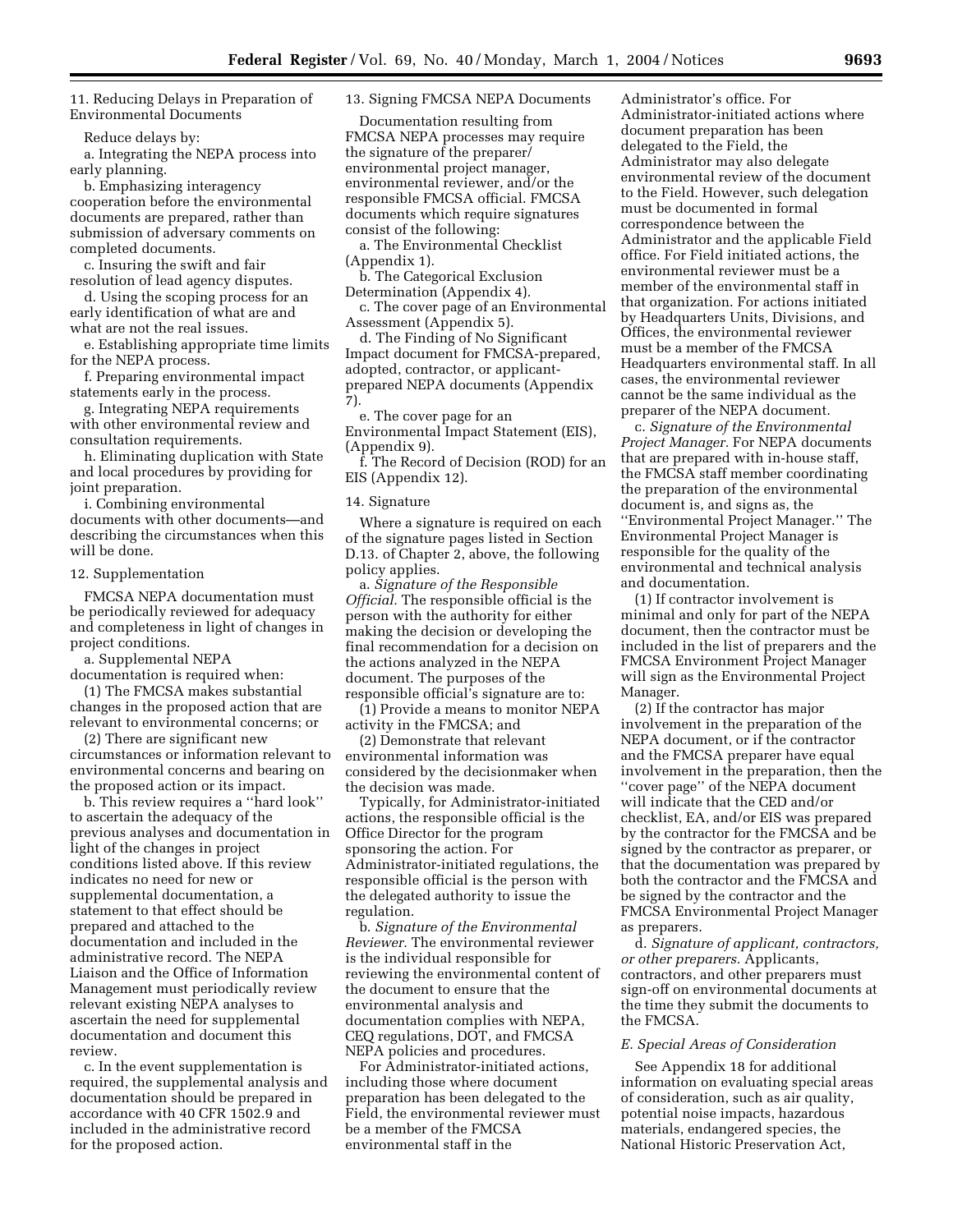wetlands, and determinations under section 4(f) of the DOT Act.

# **Chapter 3. Public Involvement, Legislative, and Interagency Coordination**

*A. Citizen Involvement and Public Notice Process* 

In addition to the information in this Chapter, see Appendix 15, which contains information on distribution of EISs and notices of NEPA related hearings, meetings, and documents.

#### 1. Public Involvement (40 CFR 1506.6)

a. The FMCSA will make diligent efforts to involve the public in preparing and implementing its NEPA procedures. The FMCSA will provide public notice of NEPA-related hearings and hold or sponsor public hearings or meetings whenever appropriate in accordance with statutory requirements applicable to FMCSA. The FMCSA will make environmental documents available to inform those persons and agencies who may be interested or affected. The FMCSA will provide:

(1) *Notice in All Actions.* In all cases mail notice to those who have requested it on an individual action.

(2) *Notice in Actions of National Concern.* In the case of an action with effects of national concern, provide notice to include publication in the **Federal Register**.

(A) In addition, the FMCSA will post notices and press releases on the FMCSA internet website.

(B) FMCSA will provide notice by mail to:

(i) News organizations and members of the public as appropriate or expected to be interested in the action.

(ii) Federal, State, tribal, and local government agencies that have jurisdiction by law or special expertise with respect to an environmental impact involved or that are authorized to develop and enforce environmental standards, or those agencies, organizations, and individuals that have expressed a concern in the matter.

(iii) Those who have requested it on an individual action; and

(iv) National organizations reasonably expected to be interested in the matter. If engaged in rulemaking, the FMCSA will provide notice by mail to national organizations who have requested that notice regularly be provided. The FMCSA shall maintain a list of such organizations.

(3) *Notice in Actions of Local Concern.* In the case of an action with effects primarily of local concern, the FMCSA will:

(A) Notify State and area wide clearinghouse pursuant to Exceutive Order 12372 entitled,

''Intergovernmental Review of Federal Programs.'' (*see* 47 FR 30959; July 16, 1982).

(B) Publish notice in local newspapers as appropriate (in papers of general circulation rather than legal papers).

(C) Publish notice in newsletters or provide notice through other local media (*e.g.*, radio, television, etc.) that may be expected to reach potentially interested persons.

(D) Notify affected Indian tribes when effects may occur on reservations or impact tribal interests.

(E) Follow the affected State's public notice procedures for comparable actions.

(F) Notify potentially interested community organizations including small business associations.

(G) Send direct mailings to owners and occupants of nearby or affected property.

(H) Post notice on- and off-site in the area where the action is to be located.

b. When deciding whether to hold or sponsor a public hearing or meeting, consider whether there is:

(1) Substantial environmental controversy concerning the proposed action or substantial interest in holding the hearing.

(2) A request for a hearing by another agency with jurisdiction over the proposed action supported by reasons why a hearing will be helpful.

c. If a draft EIS is to be considered at a public hearing, the FMCSA shall make the statement available to the public at least 15 days in advance (unless the purpose of the hearing is to provide information for the draft environmental impact statement).

d. The FMCSA must solicit appropriate information from the public.

e. The FMCSA must explain in its public notice where interested persons can get information or status reports on environmental impact statements and other elements of the NEPA process.

f. The FMCSA must make EISs (in addition to the distribution described in 40 CFR 1502.19)., the comments received, and any underlying documents available to the public pursuant to the provisions of the Freedom of Information Act (5 U.S.C. 552), without regard to the exclusion for interagency memoranda where such memoranda transmit comments of Federal agencies on the environmental impact of the proposed action. Materials to be made available to the public shall be provided to the public without charge to the extent practicable, or at a fee which is not more than the actual costs of reproducing copies required to

be sent to other Federal agencies, including CEQ.

2. Notice of Intent

As soon as the decision to prepare an EIS has been made, the responsible FMCSA official, via the Administrator, must approve and publish the required Notice of Intent (40 CFR 1508.22) in the **Federal Register**. Where there is a lengthy period between the decision to prepare an environmental impact statement and the time of actual preparation, the Notice of Intent may be published at a reasonable time in advance of preparation of the draft statement. In addition to publishing the Notice of Intent in the **Federal Register**, the FMCSA will provide notices and press releases on the FMCSA Internet Web site.

#### 3. Intergovernmental Review

Responsible FMCSA officials will provide notice to other Federal, State, local, and tribal government agencies when proposed actions are likely to involve public interest. The EA or EIS must evidence this solicitation, and consideration of the comments received.

#### *B. Proposals for Legislation*

#### 1. Preparation

The originating Associate Administrator program office must ensure completion of the environmental analysis and/or documentation for legislative proposals which originate with FMCSA.

# 2. Processing

An EIS, if necessary, must be processed as required in paragraph 15.b. of DOT Order 5610.1C, via the Administrator (*See* 40 CFR 1506.8).

#### *C. Mitigating Measures*

The responsible FMCSA official must assure the execution and monitoring of all mitigating measures committed to in any environmental document (*i.e.*, EA, FONSI, EIS, SEIS, or FEIS) and/or record of decision for any FMCSA action. When implementing decisions, the FMCSA shall:

1. Include appropriate conditions in grants, permits, regulations or other approvals;

2. Condition funding or actions on mitigation;

3. Upon request, inform cooperating or commenting agencies on progress in carrying out mitigation measures which they have proposed and which were adopted; and

4. Upon request, make available to the public the results of relevant monitoring.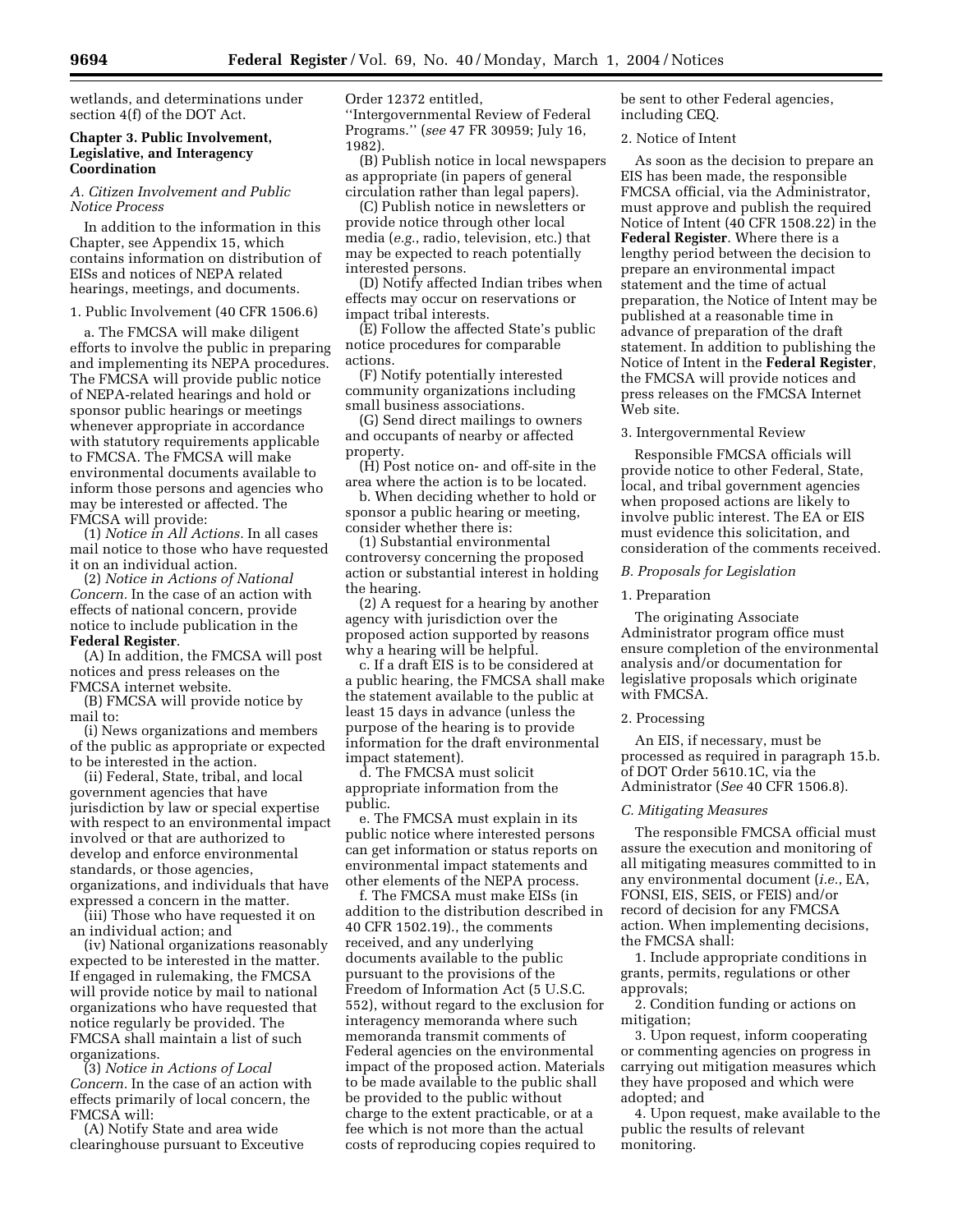# *D. Inter-Agency Coordination*

1. Lead Agencies and Cooperating Agencies

The FMCSA will request the participation of each Cooperating Agency in the NEPA process at the earliest possible time. The FMCSA will coordinate and integrate State and tribal processes early in the NEPA process. When FMCSA is a Lead Agency, it will use the environmental analysis and proposals of Cooperating Agencies with jurisdiction by law or special expertise, to the maximum extent possible.

a. *Lead Agency Designation.* For Field office actions, the program office in the Field will assume responsibility for maintaining FMCSA lead agency status. The Chief of the responsible Administrator-level program office will assume this responsibility for Administrator-originated actions. The Administrator will designate the responsible Field Administrator for maintaining FMCSA lead agency status in extraordinary circumstances (*e.g.*, when an action transcends or involves more than one Field office, etc.).

b. *Proactively Soliciting Cooperating Agencies.* FMCSA will actively consider designation of Federal and non-Federal cooperating agencies in the preparation of its analyses and documentation required by NEPA, and will ensure that FMCSA actively participates as a cooperating agency in other agencies' NEPA processes. Stakeholder involvement is important to ensure decisionmakers have the environmental information necessary to make informed and timely decisions efficiently. One of the benefits of Cooperating Agency participation in NEPA analyses includes enhancing agencies' ability to adopt environmental documents by allowing adoption of an EIS without recirculating it as a draft EIS.

(1) *Cooperating Agency Designation.* FMCSA shall determine if Federal and non-Federal agencies are interested and appear capable of assuming the responsibilities of becoming a cooperating agency under 40 CFR 1501.6. If invited, Federal, State, tribal and local agencies that elect *not* to be included as cooperating agencies, should still be considered for inclusion in interdisciplinary teams engaged in the NEPA process and on distribution lists for review and comment on the NEPA documents.

(A) If the FMCSA determines that cooperating agencies will be useful in the development and preparation of EAs and EISs, it will notify, in writing, those Federal and non-Federal agencies that may be interested in assuming the responsibilities of becoming a

cooperating agency. The FMCSA may consider the following factors, as appropriate on a case-by case basis, for determining whether to invite, decline, or end cooperating agency status:

(i) Whether the agency has jurisdiction by law (40 CFR 1508.15) (*e.g.*, Does the agency have authority to approve, veto, or finance a proposal or portions of a proposal?);

(ii) Does the cooperating agency have the special expertise (40 CFR 1508.26) needed to help the lead agency to:

(a) Meet a statutory responsibility;

(b) Carry out an agency mission; (c) Meet related program expertise or experience; or

(d) Meet the objectives of regional, State, and local land use plans, policies and controls (40 CFR 1502.16(c))?

(iii) Does the agency understand what cooperating agency status means and can it legally enter into an agreement to be a cooperating agency?

(iv) Can the cooperating agency participate during scoping and/or throughout the preparation of the analysis and documentation as necessary and meet milestones established for completing the process?

(v) Can the cooperating agency, in a timely manner, aid in:

(a) Identifying significant environmental issues, including aspects of the human environment (40 CFR 1508.14) and natural, social, economic, energy, urban quality, historic and cultural issues (40 CFR 1502.16)?

(b) Eliminating minor issues from further study?

(c) Identifying issues previously the subject of environmental review or study?

(d) Identifying the proposed action's relationship to the objectives of regional, State and local land use plans, policies and controls (40 CFR 1502.16(c))?

(vi) Can the cooperating agency assist in preparing portions of the review and analysis and resolving significant environmental issues to support scheduling and critical milestones?

(vii) Can the cooperating agency provide resources to support scheduling and critical milestones, such as:

(a) Personnel? Consider all forms of assistance (*e.g.*, data gathering,

surveying; compilation; research). (b) Expertise? This includes technical or subject matter expertise.

(c) Funding? Examples include funding for personnel, travel and

studies.

(d) Models and databases? Consider consistency and compatibility with lead and other cooperating agencies' methodologies.

(e) Facilities, equipment and other services? This type of support is

especially relevant for smaller governmental entities with limited budgets.

(viii) Does the agency provide adequate lead-time for review and do the other agencies provide adequate time for review of documents, issues, and analyses?

(ix) Can the cooperating agency(s) accept the lead agency's final decisionmaking authority regarding the scope of the analysis, including authority to define the purpose and need for the proposed action? For example, is an agency unable or unwilling to develop information/ analysis of alternatives they favor and disfavor?

(x) Are the agency(s) able and willing to provide data and rationale underlying the analyses or assessment of alternatives?

(xi) Does the agency release predecisional information (including working drafts) in a manner that undermines or circumvents the agreement to work cooperatively before publishing draft or final analyses and documents? Disagreeing with the published draft or final analysis should not be a ground for ending cooperating agency status. Agencies must be alert to situations where State law requires release of information.

(xii) Does the agency consistently misrepresent the process or the findings presented in the analysis and documentation?

(B) FMCSA program offices

responsible for NEPA analysis must: (i) Set time limits;

(ii) Assign milestones;

(iii) Assign responsibilities for

analysis and documentation;

(iv) Specify scope and detail of the cooperating agency's contribution;

(v) Establish other appropriate ground-rules addressing issues such as availability of pre-decisional information; and

(vi) In appropriate cases, document the agency's expectations, roles, and responsibilities (e.g., Memorandum of Agreement or Understanding, or correspondence).

(2) *Agencies That Decline Cooperating Agency Status.* Federal agencies that decline to accept cooperating agency status in whole or in part are obligated to respond to the request. A copy of their response should be provided to CEQ (40 CFR 1501.6(c)). If an agency refuses to participate, FMCSA shall provide the agency refusing to participate with a draft EIS for comment. Negative and/or controversial comments may be referred to CEQ for resolution via the Administrator.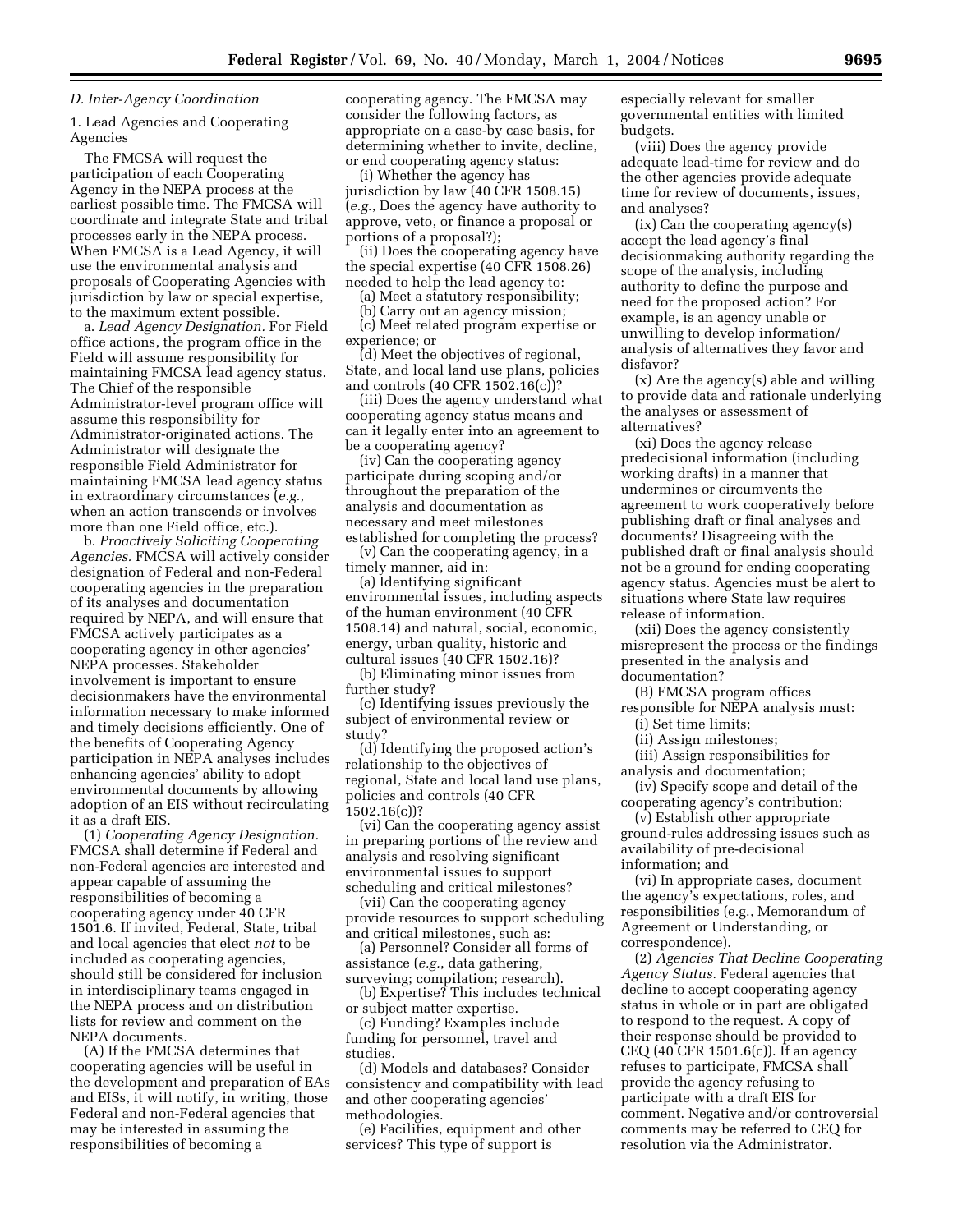(3) *Declining an agency's request to participate.*

(A) If the FMCSA disagrees with the request by an agency to participate in the development of an EA or EIS, the Associate Administrator for Policy and Program Development (MC–PR) will contact the requesting agency's responsible official to have a meeting to discuss the matter and attempt to resolve the issues the FMCSA has against participating.

(B) If no agreement can be reached between the requesting agency and FMCSA:

(i) The Associate Administrator for Policy and Program Development will prepare a letter for the FMCSA Administrator's signature declining to participate with the requesting agency.

(ii) The letter will provide the specific reasons why the FMCSA believes it should not or cannot participate with the cooperating agency's request.

(iii) The FMCSA will coordinate its letter of declination with OST's Office of the Assistant Secretary for Transportation Policy (P–1) before the FMCSA Administrator signs and transmits this letter of declination to the cooperating agency and CEQ.

c. *CEQ Resolution.* Request for Council on Environmental Quality (CEQ) resolution concerning lead agency designation must be made via the Administrator. The Administrator will contact CEQ for resolution of environmental issues.

d. *Adverse Comments and Delays.* Matters to be discussed with the Council on Environmental Quality (CEQ) must be coordinated with the Administrator.

2. Distribution of Environmental Documents

a. FMCSA will provide a written notification to State, area-wide, regional, local, and tribal officials through the State process or otherwise, of any plan or project proposed in the State or locality. Where the effect of an action or rulemaking, etc., crosses State/tribal lines, the FMCSA will notify each entity of the proposal. Notification must take place at the earliest practicable time in project planning. The notification must contain all of the following:

(1) Name of the organization proposing the project.

(2) Geographic location of the project. (3) Brief description of the project that

will ensure appropriate distribution. (4) Program to be supported by the project.

(5) Date on which the actual development, construction, or other activities involved in the physical

implementation of the project is scheduled to begin.

b. In areas where no State clearinghouse process exists, forward the notification letter directly to affected State, area, regional, local, and tribal entities with instructions to review and coordinate the project.

c. It is recommended that interagency distribution of Environmental Assessments or Environmental Impact Statements be handled using a ''Public Notice'' type cover letter addressed to ''All Interested Parties.'' It should announce the availability of the EA, EIS, or SEIS, describe the project, review environmental considerations, and solicit comments. This practice eliminates the need for individual distribution letters.

3. Adopting Environmental Documents Prepared by Other Agencies

#### a. *Summary.*

(1) Some FMCSA actions can be taken based on environmental documentation that has been prepared by another Federal agency. The CEQ Regulations (40 CFR 1506.3) encourage agencies to adopt the environmental documentation of other Federal agencies whenever possible to reduce costs and processing time of Federal actions. This adoption may be complicated due to difference in internal agency judgment.

(2) In order to adopt another agency's environmental documentation the FMCSA must be in agreement with the content and findings of the document.

b. *Specific Procedures.* The following procedures must be adhered to when adopting environmental documents produced by other agencies:

(1) *Environmental Assessments (EAs).* EAs produced by another agency may be adopted. The responsible FMCSA official must ensure that the EA prepared for, or by, the other agency is adequate for FMCSA's purposes. If the EA is in fact adequate from a NEPA standpoint and meets FMCSA requirements, the FMCSA may adopt the document. In doing so, the FMCSA accepts the EA and takes full responsibility for its scope and content.

Should review of the EA by the responsible FMCSA official conclude in a Finding of No Significant Impact (FONSI), a FONSI statement must be prepared and should follow the format provided in Appendix 7. The FONSI should be attached to the front of the EA. The use of Appendix 7 serves both as a statement adopting the lead agency's EA and as a Finding of No Significant Impact for the FMCSA. A separate adoption statement is not needed.

When the responsible FMCSA official determines that the lead agency's EA is *not* adequate, the EA must be supplemented or rewritten. This may be done by the lead agency at the request of the FMCSA. Should the lead agency be unable to do so, or refuse, the responsible FMCSA official must ensure that the EA is supplemented or rewritten, as appropriate. In this instance, the FMCSA does not adopt the lead agency's document. The lead agency's EA becomes the basis for the FMCSA's EA, and is incorporated in the FMCSA EA to the extent it is adequate.

(2) *Finding of No Significant Impact (FONSI).* A FONSI statement itself may not be adopted. However, an EA resulting in a FONSI may be adopted as discussed in Section D.4.b.(1) of Chapter 3.

(3) *Environmental Impact Statement (EIS).* The FMCSA may adopt the EIS of another agency if the EIS adequately addresses the impacts of the project within the FMCSA's area of jurisdiction and concern. The FMCSA may either adopt the entire EIS or just a portion of it, in accordance with the procedures described in 40 CFR 1506.3. When adopting the EIS of another agency, the responsible FMCSA official must state that the FMCSA has adopted another agency's EIS in the Record of Decision. A suggested format for the statement is as follows:

''After an independent review of (specify lead agency) Environmental Impact Statement, I have determined that the document adequately addresses the impacts of the (specify action(s)). Therefore, I hereby adopt the (specify entire EIS or portion thereof).''

4. Review of Environmental Statements Prepared by Other Agencies

*Comments on Non-FMCSA EISs.* In many instances, other Federal agencies will submit copies of their EIS to the FMCSA for review. One copy of all FMCSA comments must be sent to the Administrator and DOT (P–1).

5. Pre-Decision Referrals to the Council on Environmental Quality

*DOT Lead Agency Proposals.* Field Offices and Administrator-level program offices receiving a notice of intended referral from another agency must provide DOT (P–1) with a copy of the notice via the Administrator.

#### **Appendices**

- Appendix 1—FMCSA Environmental Checklist
- Appendix 2—FMCSA Categorical Exclusions (CE)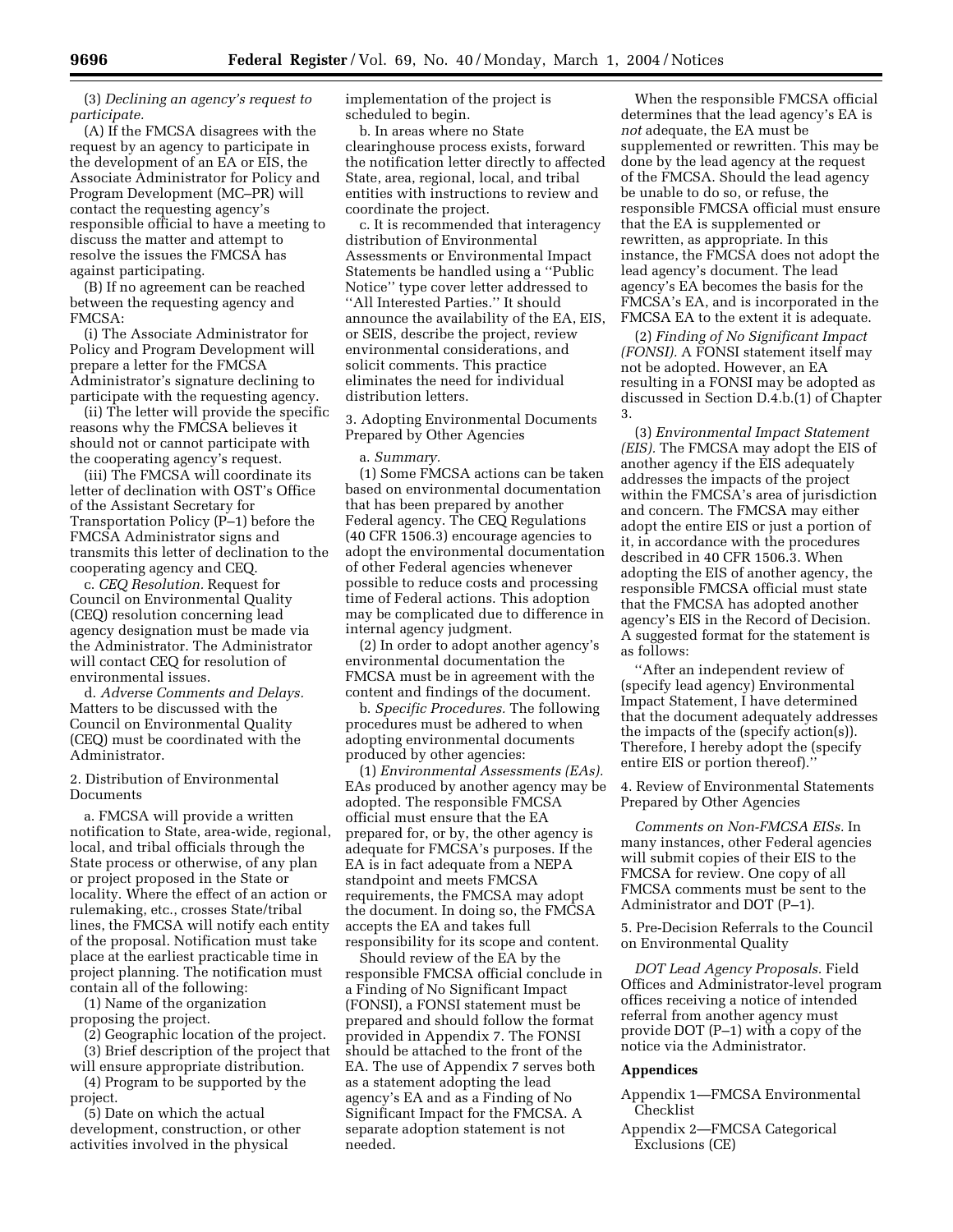- Appendix 3—FMCSA Regulations Typically Subject to an Environmental Assessment
- Appendix 4—FMCSA Categorical Exclusion Determination (CED)
- Appendix 5—FMCSA Environmental Assessment Cover Sheet
- Appendix 6—FMCSA Environmental Assessment (EA)
- Appendix 7—FMCSA Finding of No Significant Impact (FONSI)
- Appendix 8—FMCSA Notice of Intent to Prepare an Environmental Impact **Statement**
- Appendix 9—FMCSA Environmental Impact Statement Model Cover Sheet
- Appendix 10—FMCSA Environmental Impact Statement (EIS)
- Appendix 11—FMCSA Notice of Availability of Environmental Impact Statement
- Appendix 12—FMCSA Record of Decision
- Appendix 13—Form and Content of 4(F) Statements
- Appendix 14—Air Quality Analysis Guidance
- Appendix 15—Distribution of Environmental Impact Statements
- Appendix 16—List of Relevant Environmental Statutes and Executive Orders
- Appendix 17—FMCSA's National Environmental Policy Act (NEPA) Review Process (Flow Chart) Appendix 18—Special Areas of
- Consideration When Implementing NEPA

#### **Appendix 1—FMCSA Environmental Checklist**

*Action Name:*

(Give project name and FMCSA Docket No., and/or other ID codes); *Action Location:* (List specific location of action [*i.e.*, border States]); *Action Description:* (Describe the action); *Action Category:*

(List the category into which you believe the action falls).

# **Environmental Checklist**

**Note:** The decisionmaker in consultation with a HEADQUARTERS OR FIELD ENVIRONMENTAL QUALITY ADVISOR should complete this checklist. Please read the information on how to properly complete this checklist and make sure each question is answered using the accompanying explanations found on the following pages in this appendix. Attempting to answer these questions without reading the accompanying explanations may result in an incorrect or incomplete environmental analysis.

\* Project Description:

# Activity Year:

(\* **Note:** Checklist preparer may want to attach additional descriptive information on the proposed action such as diagrams, site maps, and photographs.)

#### *Part I. Checklist Analysis*

|                                                                                                                                                                                                                                                                                                                                                                                                                                                                                                                                                                                                                                                                                                                                                                                                                                                                                                                                                                                                                                                                                                                                                                                                                                                                                                                                                                                                                                                                                                                                                                                                                                                                                                                                                                                                                                                                                                                                                                                                                                                                                                                                                                                                                                                                                                                                                                                                                                                                                                                                                                                                                                                                                                                                                                                                                                                                 | Yes | No | Need<br>data |
|-----------------------------------------------------------------------------------------------------------------------------------------------------------------------------------------------------------------------------------------------------------------------------------------------------------------------------------------------------------------------------------------------------------------------------------------------------------------------------------------------------------------------------------------------------------------------------------------------------------------------------------------------------------------------------------------------------------------------------------------------------------------------------------------------------------------------------------------------------------------------------------------------------------------------------------------------------------------------------------------------------------------------------------------------------------------------------------------------------------------------------------------------------------------------------------------------------------------------------------------------------------------------------------------------------------------------------------------------------------------------------------------------------------------------------------------------------------------------------------------------------------------------------------------------------------------------------------------------------------------------------------------------------------------------------------------------------------------------------------------------------------------------------------------------------------------------------------------------------------------------------------------------------------------------------------------------------------------------------------------------------------------------------------------------------------------------------------------------------------------------------------------------------------------------------------------------------------------------------------------------------------------------------------------------------------------------------------------------------------------------------------------------------------------------------------------------------------------------------------------------------------------------------------------------------------------------------------------------------------------------------------------------------------------------------------------------------------------------------------------------------------------------------------------------------------------------------------------------------------------|-----|----|--------------|
| 1. Is there greater size or scope than generally experienced for a particular category of action?<br>2. Is the proposed action located near a site that involves a unique characteristic of the geographic area, such as a his-<br>toric or cultural resource, park land, wetland, wild and scenic river, ecologically critical area, or property requiring spe-<br>cial consideration under 49 U.S.C. 303(c)?<br>3. Is there a likelihood that the proposed action would be highly controversial on environmental grounds?<br>4. Is there a potential for effects on the human environment that are highly uncertain or involve unique or unknown risks?<br>5. Will the action cause effects on the human or natural environment that may be precedent setting?<br>6. Are the action's impacts likely to create cumulatively significant impacts when considered along with other past,<br>present, and reasonably foreseeable future actions?<br>7. Is the proposed action likely to have an impact on a district, site, highway, structure, or object that is listed on or eligi-<br>ble for listing on the National Register of Historic Places, or to cause the loss or destruction of a significant scientific,<br>cultural, or historic resource?<br>8. Will the proposed action have a significant effect on species or habitats protected by the Endangered Species Act or<br>other statute?<br>9. Is there a likelihood that the proposed action would be inconsistent with or cause a violation of any Federal, State,<br>local, or tribal law or requirement imposed for the protection of the environment?<br>10. Is the action likely to have an impact that may be both beneficial and adverse? A significant impact may exist even if<br>it is believed that, on balance, the effect will be beneficial such as likelihood that air emissions exceed de minimis lev-<br>els or otherwise that a formal Clean Air Act conformity determination is required?<br>11. Are there reportable releases of hazardous or toxic substances as specified in 40 CFR part 302, Designation, Re-<br>portable Quantities, and Notification in the vicinity of the proposed action?<br>12. Are there reportable releases of petroleum, oils, and lubricants, application of pesticides and herbicides, or where the<br>proposed action results in the requirement to develop or amend a Spill Prevention, Control, or Countermeasures Plan?<br>13. Does the proposed action have the potential to degrade already poor environmental conditions? Does the initiation of<br>degrading influence activity, or affect areas not already significantly modified from their natural condition?<br>14. Does the proposed action have the potential to impact minority and/or low-income populations?<br>Other environmental considerations not included on checklist. |     |    |              |
|                                                                                                                                                                                                                                                                                                                                                                                                                                                                                                                                                                                                                                                                                                                                                                                                                                                                                                                                                                                                                                                                                                                                                                                                                                                                                                                                                                                                                                                                                                                                                                                                                                                                                                                                                                                                                                                                                                                                                                                                                                                                                                                                                                                                                                                                                                                                                                                                                                                                                                                                                                                                                                                                                                                                                                                                                                                                 |     |    |              |

# *Part II. Comments or Additional Information Related to Part I*

The following space is provided to discuss the ''YES'' responses to the above categories (identify by corresponding number), or to provide any supplemental information.

# *Part III. Conclusions*

1. This proposed action is a CE and it requires no further environmental review. [ ]

*Comments:*

2. This proposed action is a CE, but it is recommended for further review under one or more of the environmental authorities noted below (list). [ ]

*Comments:*

3. An EA is recommended for this proposed action. [ ]

*Comments:*

4. An EIS is recommended for this proposed action. [ ]

*Comments:*

5. A SEIS is recommended for this proposed action. [ ]

*Comments:*

6. A FEIS is recommended for this proposed action. [ ]

*Comments:*

# **Date**

\* Preparer/Environmental Project Manager

Title/Position

- Date
- \*\* Environmental Reviewer
- Title/Position
- \* The FMCSA preparer signs for NEPA documents prepared in-house. The FMCSA Environmental Quality Advisor signs for NEPA documents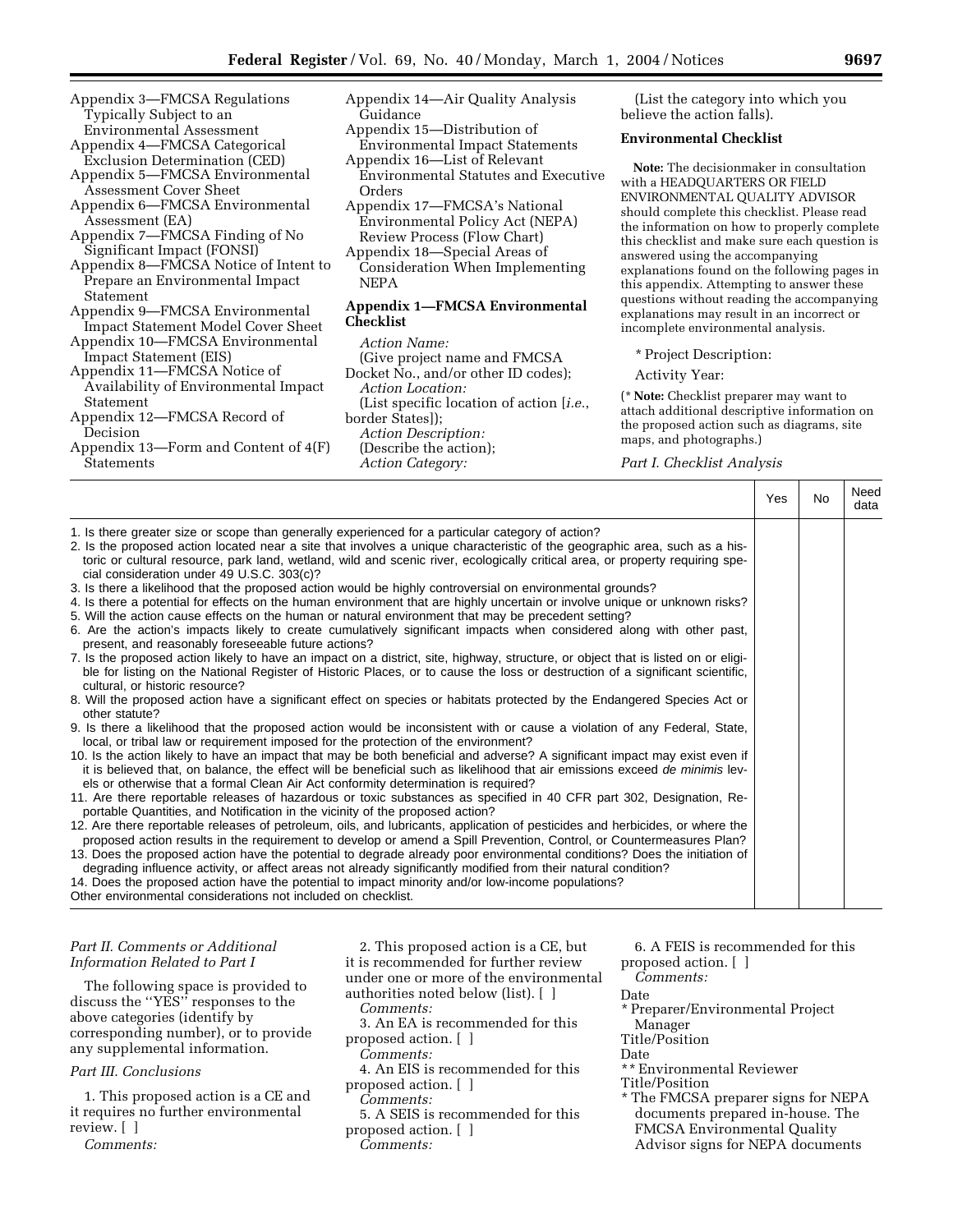prepared by an applicant, a contractor, or another outside party.

# **Considering Environmental Consequences**

The 14 questions listed in this appendix comprise the analysis portion of the Environmental Checklist. Each question calls for a judgment by you, the decisionmaker and/or the Environmental Protection Specialist, about the likelihood that a particular kind of environmental consequence will result from the proposed action. The purpose of this checklist is to serve as a tool for the decisionmaker and/or the Environmental Protection Specialist to determine the proper level of NEPA analysis with which to begin and to identify areas of potential problems and concern.

Clarification and lists of things to consider for each question are found below; however, these lists should not be considered exhaustive by any means. Every situation and proposed action will have a unique set of circumstances that you will need to take into account as you contemplate the potential consequences of the proposed action.

Based on an internal review, external review (where appropriate), and research, check ''YES,'' ''NO,'' or ''NEED DATA'' for each question. Attach documentation as needed to support your answer.

The checklist is not complete until all ''Need Data'' issues have been resolved and all blocks are checked either ''YES'' or ''NO.'' Once you have done this, you need to go back, look at all the ''YES'' answers, and ask yourself, ''Do any of these YES's indicate potential for *significant effects to the human environment.''* Remember that the *human environment* includes both the natural and historic/cultural environment.

• If it is known that significant effects will occur which cannot be avoided or mitigated to a level of insignificance, then an EIS should be prepared.

• If it is unknown whether significant effects will occur or there is no appropriate categorical exclusion applicable to your action, an EA should be prepared with the potential for an EIS, as necessary.

**Note:** If an EA or EIS is necessary, then you must also consider the significance of impacts on the socioeconomic environment and environmental justice. Significant impacts in either of these two realms alone are NOT enough to trigger an EA or EIS. However, if an EA or EIS is prepared due to the potential for significant environmental impacts, then these documents should include discussion of any potentially significant socioeconomic or environmental

justice impacts as well. Please see the discussion for Question 12 for further guidance.

• If you answered ''NO'' to all the questions, or all ''YES'' responses were adequately researched and found to have no potential for significant impacts, and there is a Categorical Exclusion (CE) to cover the proposed action, then you do *not* need to prepare either an EA or EIS.

• If the appropriate CE requires documentation such as a Categorical Exclusion Determination (CED) and/or this Environmental Checklist, make sure the documentation is complete, submit it with the appropriate planning documents, and place it in the project file.

# *Question 1*

Is there greater size or scope than generally experienced for a particular category of action?

Think about whether your action is likely to

• Result in the use, storage, release, and/or disposal of toxic materials such as fertilizers, cleaning solvents, laboratory wastes, or other hazardous materials such as explosives;

• Involve a facility that may contain polychlorinated biphenyls (PCBs), urea formaldehyde, or friable asbestos;

• Be on or near an EPA or State Superfund, or a priority cleanup site;

• Involve construction on or near an active or abandoned toxic, hazardous, or radioactive materials generation, storage, transportation, or disposal site;

• Involve use of a site that contains underground storage tanks (USTs) as evidenced by historical data or physical evidence such as vent pipes or fill caps;

• Have a significant possibility of accidental spills of oils, hazardous, or toxic materials;

• Require the use or storage of explosives; or

• Require the storage or transportation of a large amount of fuel.

Agencies that may require consultation include the following:

- OSHA
- Appropriate Federal, State and local authorities, and Indian tribes

Think about whether your action is likely to be inconsistent with such authorities as:

- EPA's solid waste management guidelines
- A State Implementation Plan (SIP) under the Clean Air Act
- OSHA noise standards
- Executive Order 12898 (Environmental Justice)
- Executive Order 12372 (Review of Federal Programs)

Are you in compliance with the following laws?

- Clean Air Act
- Clean Water Act
- Resource Conservation and Recovery Act
- Comprehensive Environmental Response Compensation, and Liability Act (CERCLA—Superfund)
- Toxic Substance Control Act
- Occupational Safety and Health Act
- The Noise Control Act

# *Question 2*

Is the proposed action located near a site that involves a unique characteristic of the geographic area, such as a historic or cultural resource, park land, wetland, wild and scenic river, ecologically critical area, or property requiring special consideration under 49 U.S.C. 303(c)?

Think about whether your action is likely to:

• Alter a natural ecosystem;

• Cause damage to or require the removal of any terrestrial, marine, or aquatic vegetation;

• Affect the water supplies of humans, animals, or plants;

• Affect the water table;

• Result directly or indirectly in construction on slopes greater than  $15\%$ :

• Result in construction on or near hydric soils, wetland vegetation, or other evidence of a wetland;

• Result in construction on or near any other natural feature that could affect the safety or health of the public;

• Be located on or near a wildlife refuge, a designated wilderness, a wild and scenic river, a National Natural Landmark, a National Historic Landmark, or a National Monument designated under the Antiquities Act;

• Be located on or near designated open space, or a designated conservation area;

• Be located on or near an area under study for any such designation;

• Be located on or near any other environmentally critical area;

• Have adverse visual, social, atmospheric, traffic, or other effects on such a critical area even though it is NOT located on or near the area;

• Change the use of park lands; or

• Alter a wetland.

Find out whether there is some possible, even improbable, effect of your action that would be so serious if it occurred that further review is appropriate.

For example, you want to acquire land in a non-sensitive area that is generally unlikely to have adverse effects on the environment. However, if there is an environmentally sensitive

<sup>•</sup> EPA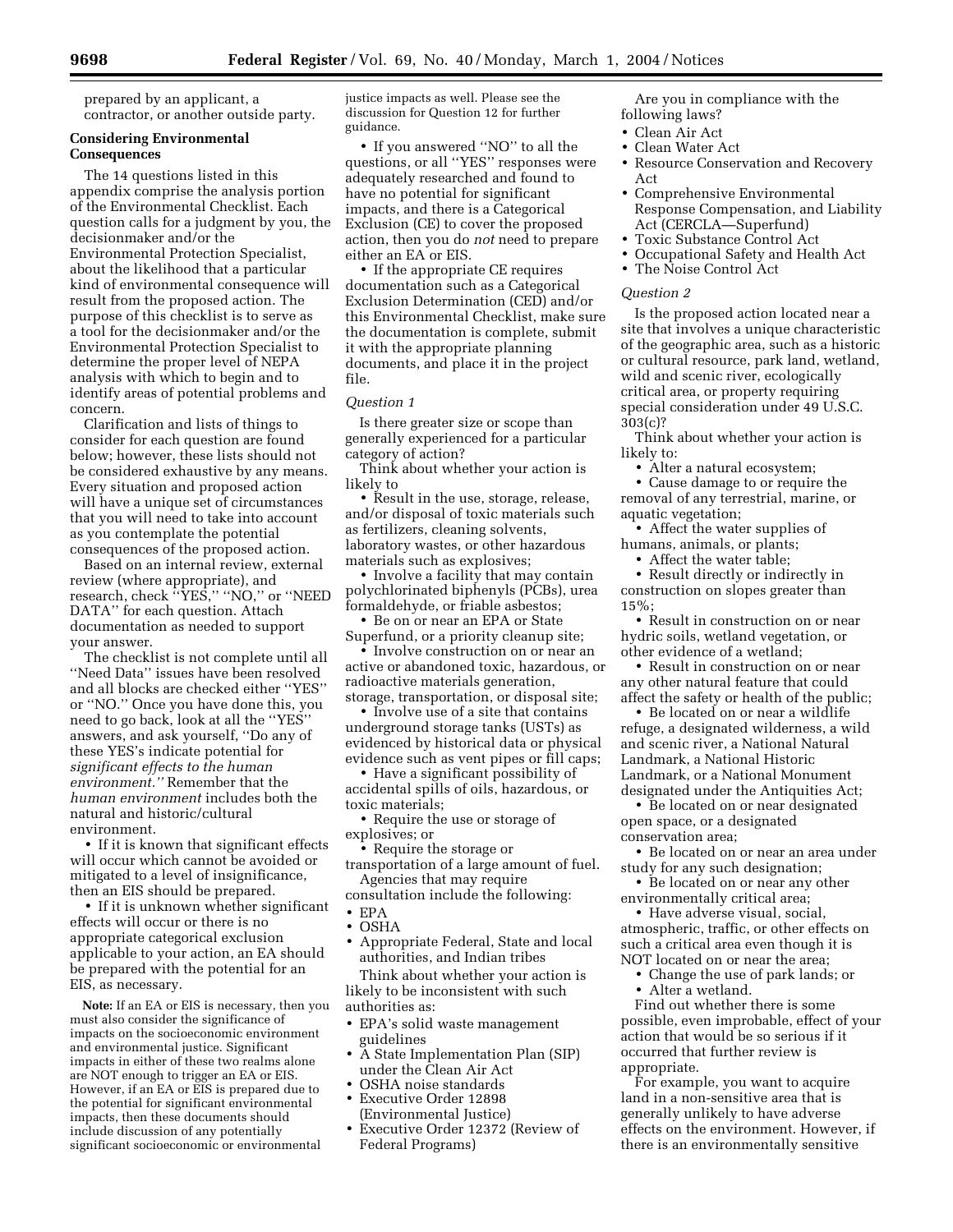area downstream from the land you want to acquire, and use of the land might have the potential to cause pollution as groundwater flows through the sensitive area, then you must conduct further review. Agencies that may require consultation include:

- Army Corps of Engineers
- US Fish and Wildlife Service
- National Marine Fisheries Service
- Appropriate Federal, State and local authorities, and Indian tribes

Think about whether your action is likely to be inconsistent with such authorities as:

- Executive Order 11990, Protection of Wetlands
- Executive Order 13089 (Coral Reef Protection)
- Executive Order 13158 (Marine Protected Areas)
- DOT Order 5660.1A (Wetlands) Are you in compliance with the

following laws?

- Clean Water Act
- Wild and Scenic Rivers Act
- Coastal Zone Management Act
- National Historic Preservation Act
- American Indian Religious Freedom Act
- Native American Graves Protection and Repatriation Act
- Archaeological Resources Protection Act

#### *Question 3*

Is there a likelihood that the proposed action would be highly controversial on environmental grounds?

Consider first whether your action is likely to be controversial in any way. If so, consider whether this controversy is likely to have an environmental element. For example, if the FMCSA decides to close a unit, controversy could be generated on economic grounds; however, unless this controversy encompasses a potential significant *environmental* impact, it does not trigger further NEPA analysis on its own.

Environmental controversies can be about a variety of things: Impacts on historic buildings, archaeological sites, and other cultural resources; impacts on traffic or parking on a community or neighborhood; and, of course, impacts on natural resources such as water, air, soil, and wildlife. To avoid missing a controversial issue that should be addressed under NEPA, be sure not to interpret the word ''environmental'' too narrowly.

Consideration should be given to Executive Order 12372 (Review of Federal Programs).

# *Question 4*

Is there a potential for effects on the human environment that are highly uncertain or involve unique or unknown risks?

First, is there anything you do not know about the action's potential impacts? Second, does what you do not know have any significance?

For example, consider a conservation plan's implementation when the full effects of the plan will not be known until after implementation and monitoring.

# *Question 5*

Will the action cause effects on the human or natural environment that may be precedent setting?

To answer this question, you must look forward and outward, and consider the possibility that what is done with your particular action will pave the way for future actions that could have serious environmental consequences.

For example, you decide to issue a waiver under 49 CFR 381.215 from 49 CFR 392.66(a)(3) for a commercial motor vehicle that has been found to have a mechanical condition which would likely produce a carbon monoxide hazard to the occupants. It may be possible to issue this waiver because of the type and circumstance of the mechanical condition, or perhaps the mechanical condition of other parts and accessories mitigates the hazard. Although the nature of the particular situation may allow a CE to occur, if your action were taken as precedent for allowing ALL similar mechanical conditions to allow non-unique carbon monoxide hazards, then a higher level of review of the action may be in order.

#### *Question 6*

Are the action's impacts likely to create cumulatively significant impacts when considered along with other past, present, and reasonably foreseeable future actions?

Consider whether the action is related to other actions (by FMCSA or others) with impacts that are individually insignificant but that may, taken together, have significant effects.

For example, is the action part of an ongoing pattern of pollutant discharge, traffic generation (truck or bus), economic change, or land-use change in its locality that could collectively affect human health or the condition of the environment? (For further information on cumulative effects see: The Council on Environmental Quality's, ''Considering Cumulative Effects'' published January 1997.)

#### *Question 7*

Is the proposed action likely to have an impact on a district, site, highway, structure, or object that is listed on or eligible for listing on the National Register of Historic Places, or to cause the loss or destruction of a significant scientific, cultural, or historic resource?

Some preliminary investigation will be necessary to determine whether significant scientific, cultural or historic resources exist in the area of potential effect of the proposed action.

Think about whether your action is likely to affect:

• Districts, sites, buildings, vessels, aircraft, structures, or objects included in or eligible for the National Register of Historic Places;

• A building, structure, truck, bus, or aircraft that is over 45 years old;

• A neighborhood or commercial area; that may be important in the history or culture of the community;

• A neighborhood, commercial, industrial, or rural area that might be eligible for listing on the National Register as a district;

• A known or probable cemetery, through physical alteration or by altering its visual, social, or other characteristics;

• A rural landscape that may have cultural or aesthetic value;

• A place of traditional cultural value in the eyes of a Native American group or community;

• A known archaeological site, or land identified by archaeologists as having high potential to contain archaeological resources;

• An area identified by archaeologists or a Native American Group as a sacred site or as having high potential to contain Native American cultural items; or

• The historic/cultural character of communities or neighborhoods. Agencies that may require consultation include:

• Appropriate State (*e.g.* State Historic Preservation Officer) and local authorities (*e.g.*, local historic preservation groups)

• Applicable Native American populations.

Think about whether your action is likely to be inconsistent with such authorities as:

• E.O. 13006, Locating Federal Facilities on Historic Properties in Our Nations Central Cities;

- E.O. 13007, Indian Sacred Sites;
- E.O. 13175, Consultation and

Coordination with Indian Tribal Governments;

• E.O. 11593, Protection and Enhancement of the Cultural Environment;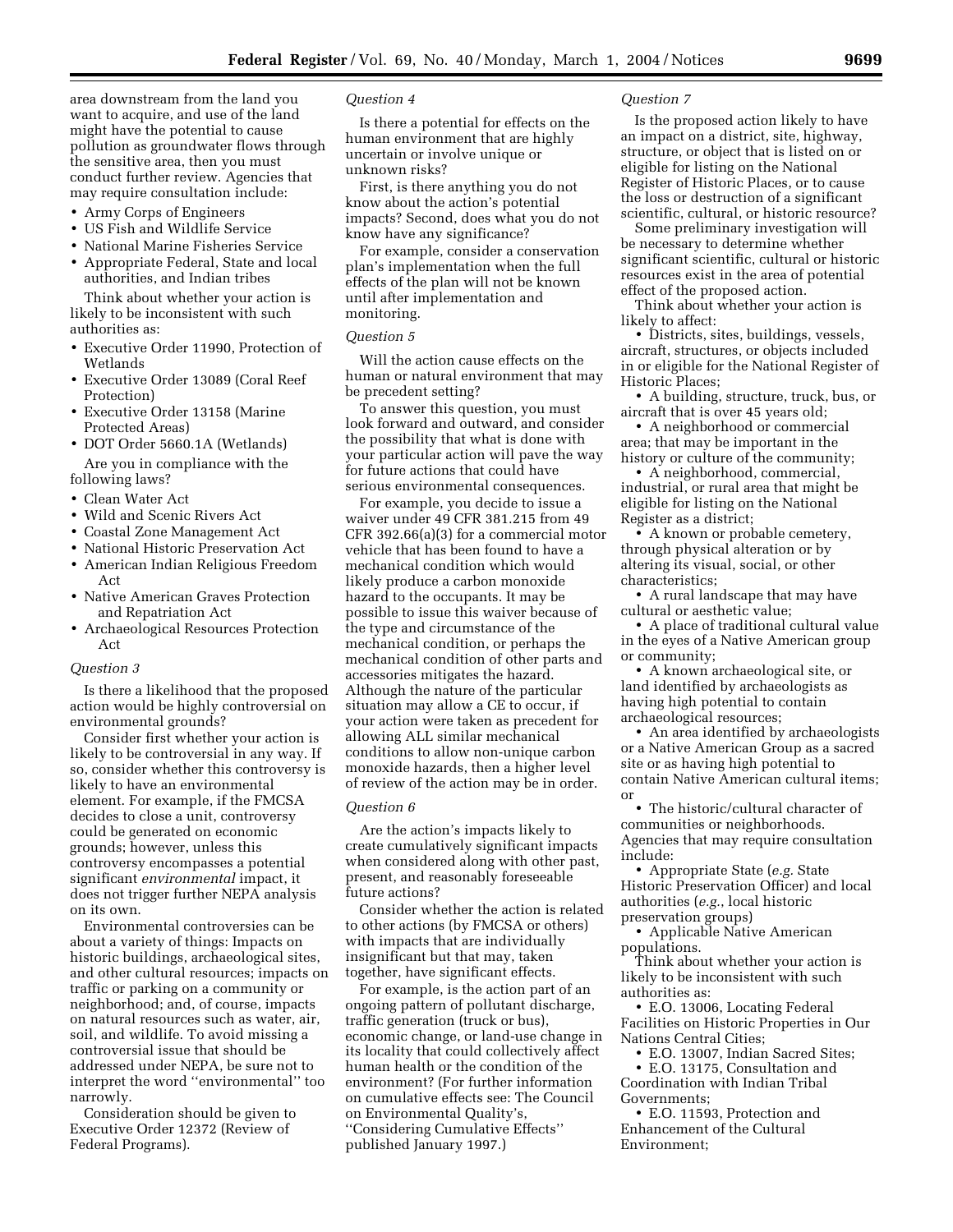Are you in compliance with the following laws?

• National Historic Preservation Act;

• Archaeological Resources

Protection Act;

• American Indian Religious Freedom Act;

• Native American Graves Protection and Repatriation Act;

#### *Question 8*

Will the proposed action have a significant effect on species or habitats protected by the Endangered Species Act or other statute?

To answer this question, you must have information on protected species or habitats in the area of potential effect of the proposed action.

Think about whether your action is likely to

• Affect an endangered or threatened species, or its critical habitat;

• Affect a species under consideration for listing as endangered or threatened, or its critical habitat;

- Affect migratory birds;
- Affect a protected marine mammal; or

• Affect essential fish habitat protected by the Magnuson-Stevens Fishery Conservation and Management Act.

Agencies that may require consultation include:

- US Fish and Wildlife Service
- National Marine Fisheries Service Are you in compliance with the following laws?
- Endangered Species Act
- Fish and Wildlife Coordination Act
- Magnuson-Stevens Fishery Conservation and Management Act as amended in 1996
- Migratory Bird Treaty Act
- Executive Order 13186,
- Responsibilities of Federal Agencies To Protect Migratory Birds

# *Question 9*

Is there a likelihood that the proposed action would be inconsistent with or cause a violation of any Federal, State, local, or tribal law or requirement imposed for the protection of the environment?

Think about whether your action is likely to

• Adversely affect the ambient air quality due to dust, vehicle or equipment emissions, open burning, etc.;

• Result in toxic or unusual air emissions;

• Adversely affect the ambient air quality due to the operation and/or maintenance of vehicles, vessels, or aircraft;

• Significantly increase the ambient noise levels of the area (includes operation and/or maintenance of machinery, vehicles, vessels, aircraft, loudspeaker systems, alarms, etc.);

• Include the use of equipment with unusual noise characteristics; or

• Have noisy activities continue past normal working hours.

# *Question 10*

Is the proposed action likely to have an impact that may be both beneficial and adverse? A significant impact may exist even if it is believed that, on balance, the effect will be beneficial such as likelihood that air emissions exceed de minimis levels or otherwise that a formal Clean Air Act conformity determination is required?

Think about whether your action is likely to Adversely affect a SIP;

• Adversely affect national primary ambient air quality standards (NAAQS);

• Violate the carbon monoxide standards;

- Violate ozone standards;
- Violate lead standards; or

• Violate particulate matter

standards.

Think about whether your action is likely to

- Change traffic patterns;
- Increase traffic volumes;
- Increase access constraints; or
- Require substantial new facilities.

#### *Question 11*

Are there reportable releases of hazardous or toxic substances as specified in 40 CFR part 302, Designation, Reportable Quantities, and Notification in the vicinity of the proposed action?

To answer this question, you must have historic information on reportable releases of hazardous or toxic substances as specified in 40 CFR part 302.

#### *Question 12*

Are there reportable releases of petroleum, oils, and lubricants, application of pesticides and herbicides, or where the proposed action results in the requirement to develop or amend a Spill Prevention, Control, or Countermeasures Plan?

To answer this question, you must have historic information on reportable releases of petroleum, oils, and lubricants, application of pesticides and herbicides, and have an understanding of the requirements for developing and amending a Spill Prevention, Control, or Countermeasures Plan.

#### *Question 13*

Does the proposed action have the potential to degrade already poor

environmental conditions? Does the initiation of degrading influence activity, or effect areas not already significantly modified from their natural condition?

To answer this question, you must have historic information of the area of potential effect and determine if the proposed action will further degrade or improve the already poor environmental conditions. In addition, you must determine the likelihood of the degrading activities, previously described, having an effect on areas not already modified from their natural condition.

#### *Question 14*

Does the proposed action have the potential to impact minority and/or lowincome populations?

Think about whether your action is likely to

• Adversely impact minority and low-income communities;

• Adversely impact how public services (*i.e.*, transportation) are made available to minorities and low-income communities in the vicinity of the action; and

• Adversely change the environment in minority and low-income communities.

# *Other Environmental Considerations*

Address any potential environmental effects that may be of concern, but do not fall into any of the other categories. As the decisionmaker, you could recognize something problematic in your unique situation that could not be foreseen in the development of a generalized guideline such as this.

#### *Socioeconomic Impacts and Environmental Justice*

If you are preparing an EA or an EIS due to the potential for significant environmental impacts, you must also consider and analyze any potential for significant impacts on the socioeconomic environment and issues of environmental justice.

Think about whether your action is likely to

- Change traffic patterns or increase traffic volumes (road and/or waterway);
- Require the rerouting of roads/ waterways or traffic;

• Be located near any existing bottleneck in vehicle traffic (*e.g.*, a bridge intersection);

- Have access constraints:
- Affect a congested intersection;

• Be inconsistent with existing zoning, surrounding land use, or the official land use plan for the specific site and/or the delineated area;

• Be inconsistent with surrounding architecture or landscape;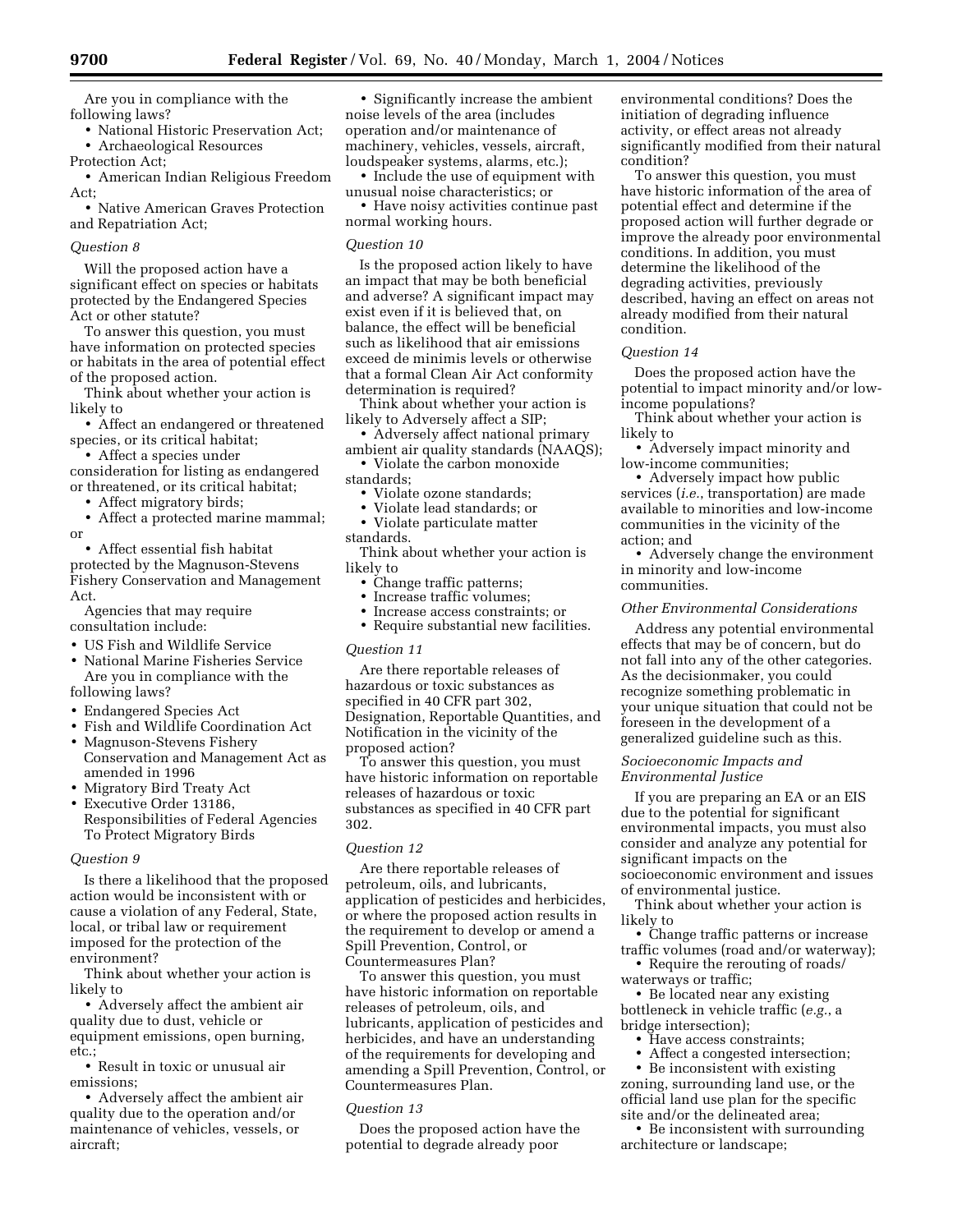• Increase or decrease the population of the community;

• Increase the population density of the area;

• Intrude on residential or business uses in the affected area;

• Relocate private residences or businesses;

• Affect the economy of the community in ways that result in impacts to its character, or to the physical environment;

• Result in a higher proportion of effects affecting low income or minority groups;

• Require substantial new utilities;

• Be regarded as burdensome by local or regional officials or the public because of infrastructure demands (*e.g.*, sewer, water, utilities, street system, public transit);

• Be regarded as burdensome by local or regional officials or the public because of support facilities demands (*e.g.*, schools, hospitals, shopping facilities, and recreation facilities);

• Alter a group's use of land or other resources (*e.g.*, sustenance fishing); or

• Disproportionately have a high and adverse effect on a minority or low income population.

#### *Appendix 2—FMCSA Categorical Exclusions (CE)*

The following are actions that, unless consideration of the factors in Section D.3.a. of Chapter 2 triggers the need to conduct further analysis, are categorically excluded from further analysis and documentation in an environmental assessment or environmental impact statement. These categories of activities have been found by FMCSA to not have the potential to significantly affect the quality of the human environment, except when ''extraordinary circumstances'' are involved. (**Note:** Where there is the potential for extraordinary circumstances, an environmental checklist must be completed to determine whether the circumstances warrant further analysis in an EA or EIS. Ordinarily, documentation of a decision regarding the applicability of a categorical exclusion and the basis for that decision should be limited to the space of one page. If more detailed justification is considered necessary, the decisionmaker should consider whether an environmental assessment is a more appropriate level of documentation.)

#### **1. Administration**

a. Preparation of guidance documents that implement decisions authorized by the applicable FMCSA's Office of Business Operations Directive or other Federal agency regulations, procedures,

manuals, internal orders, and other guidance documents not required to be published in the **Federal Register** under the Administrative Procedure Act, 5 U.S.C. 552(a)(1).

b. Routine intra-agency personnel, fiscal, and administrative activities, actions, procedures, and policies which clearly do not have environmental impacts, such as, hiring, recruiting, processing and paying of personnel, and recordkeeping.

c. Routine procurement and contract activities and actions for goods and services, including office supplies, equipment, mobile assets, and utility services for routine administration, operation, and maintenance in accordance with Executive Orders 13101, 13148, and other applicable Executive Orders and Departmental policies regarding ''greening the government.''

d. Decisions to set up or decommission equipment or temporarily discontinue use of facilities or equipment, such as:

(1) Noise pollution monitors used in enforcement of the Noise Control Act of 1972.

(2) Radioactive material detectors used in enforcement of the Hazardous Material Transportation Acts.

(3) FMCSA-owned commercial motor vehicles used in the:

(A) Office of Enforcement and Program Delivery;

(B) Office of Research and Technology; or

(C) Commercial Vehicle platform of the Intelligent Vehicle Initiative.

This does not preclude the need to review decommissioning under Section 106 of the National Historic Preservation Act.

e. Routine and permitted movement of agency personnel and equipment, and the routine movement, handling, and distribution of non-hazardous and hazardous materials and wastes incidental to the routine and permitted movement of personnel and equipment in accordance with applicable regulations. Examples would include moving personnel from the Boise, Idaho, Division Office to the Pierre, South Dakota, Division Office or moving the agency's Intelligent Transportation System/Commercial Vehicle Operation Technology Truck working display from McLean, Virginia, to an awareness training venue in Oak Ridge, Tennessee.

f. Personnel and other administrative actions associated with consolidations, reorganizations, or reductions in force resulting from identified inefficiencies, reduced personnel or funding levels, skill imbalances, or other similar causes.

g. Financial assistance or procurements for motor carrier activities that do not commit the FMCSA or its applicants to a particular course of action affecting the environment.

h. Hearings, meetings, or public affairs activities held at locations developed for such activities.

#### **2. Purchase, Lease, and Acquisitions**

Lease of space in buildings or towers for a firm-term of one year or less when the intended use is in conformity with current uses.

# **3. Operations**

Realignment of mobile assets, including motor vehicles, to existing operational facilities that have the capacity to accommodate such assets or where supporting infrastructure changes will be minor in nature to perform as new terminals or for repair and overhaul.

**Note.** If the realignment would result in more than a one for one replacement of assets at an existing facility, then the checklist required for this CE must specifically address whether such an increase in assets could trigger the potential for significant impacts to sensitive resources before use of the CE can be approved.

# **4. Data Gathering, Review of Environmental Tests, Studies, Analyses and Reports, and Research Activities**

a. Data gathering, information gathering, and studies that involve no detectable physical change to the environment.

b. Research activities that are in accordance with inter-agency agreements and which are designed to improve or upgrade the FMCSA's ability to manage its resources. Examples of these resources would include FMCSA's stored data, its assets, and its properties, including its Intelligent Transportation System/Commercial Vehicle Operation Technology Trucks and its Safety Trucks.

c. Environmental studies undertaken to define the elements of a proposal or alternatives sufficiently so that the environmental effects may be assessed.

d. Contracts for activities conducted at established laboratories and facilities, to include contractor-operated laboratories and facilities, on FMCSAcontracted property where all airborne emissions, waterborne effluents, external radiation levels, outdoor noise, and solid and bulk waste disposal practices are in compliance with existing applicable Federal, State, and local laws and regulations.

e. Planning and technical studies that do not contain recommendations for authorization or funding for future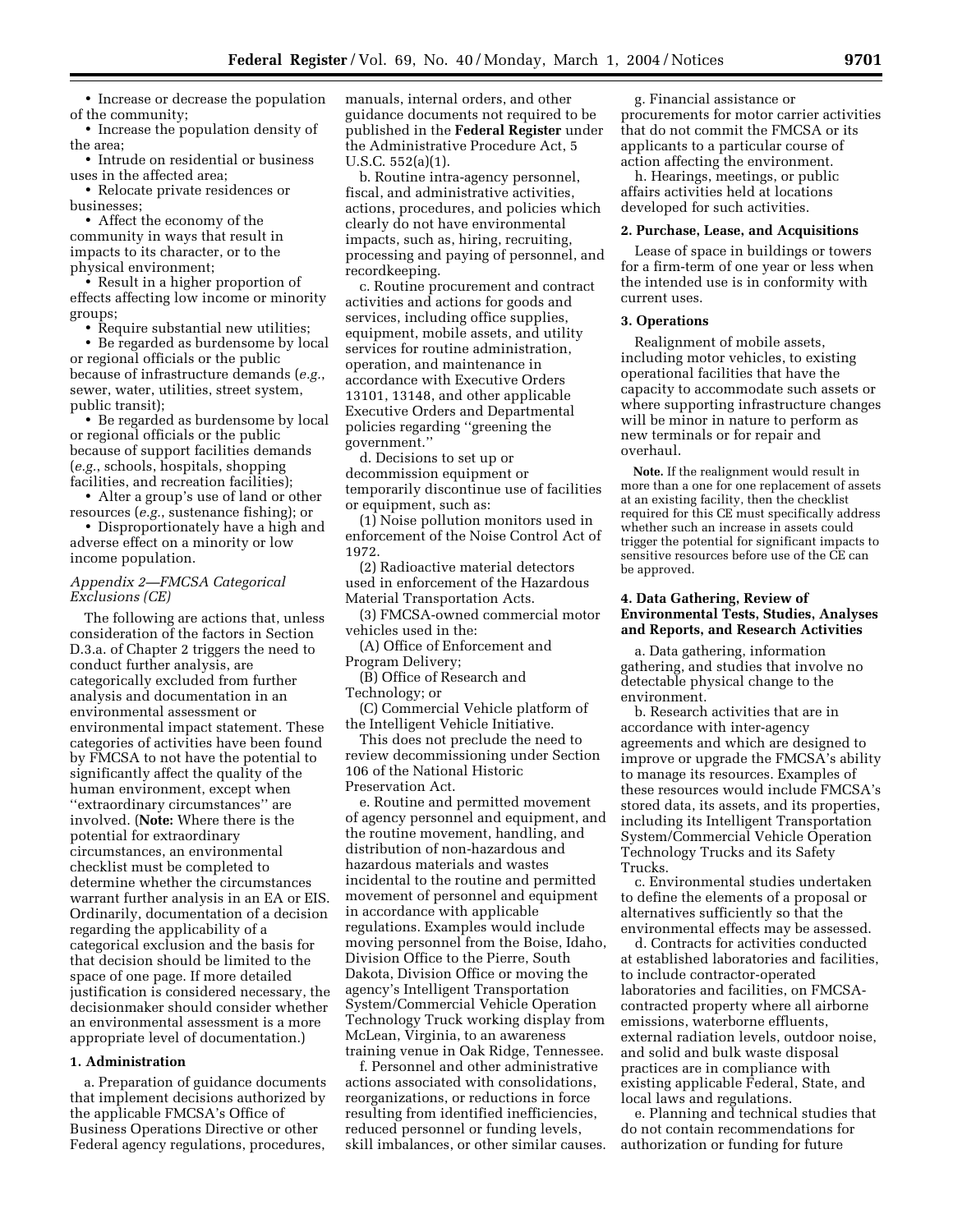construction, but may recommend further study. This includes engineering efforts or environmental studies undertaken to define the elements of a proposal or alternatives sufficiently so that the environmental effects may be assessed and does not exclude consideration of environmental matters in the studies.

# **5. Training**

a. Simulated inspection exercises, including those involving small numbers of personnel.

b. Training of an administrative or classroom nature. Examples would include training to inspect a commercial motor vehicle brake system or to learn more about NEPA and how to prepare and develop environmental analyses for Environmental Assessments (EAs) and Environmental Impact Statements (EISs).

# **6. The Following Types of Regulations,2 and Actions Covered by This Order Taken Pursuant to Those Regulations**

a. Regulations concerning Civil Rights procedures and guidance.

b. Regulations which are editorial or procedural, such as, those updating addresses or establishing application procedures, and procedures for acting on petitions for waivers, exemptions and reconsiderations, including technical or other minor amendments to existing FMCSA regulations.

c. Regulations concerning internal agency functions or organization or personnel administration, such as, funding or delegating authority.

d. Regulations concerning the training, qualifying, licensing, certifying, and managing of personnel.

e. Regulations concerning applications for operating authority and certificates of registration.

f. Regulations implementing the following activities, whether performed by FMCSA or by States pursuant to the Motor Carrier Safety Assistance Program (MCSAP), which provides financial assistance to States to reduce the number and severity of accidents and hazardous materials incidents involving commercial motor vehicles (CMVs).

(1) Driver/vehicle inspections;

- (2) Traffic enforcement;
- (3) Safety audits; 3

(4) Compliance reviews 4

(5) Public education and awareness; and

(6) Data collection; and provide reimbursement for:

(A) Personnel expenses;

(B) Equipment and travel expenses;

(C) Indirect expenses for:

(i) Facilities (not including fixed scales, real property, land or buildings) used to conduct inspections or house enforcement personnel. Examples of facilities would include a motor vehicle trailer for inspection personnel to take cover while doing paperwork during a roadside inspection;

(ii) Support staff;

(iii) Equipment to the extent they are measurable and recurring (*e.g.*, rent, overhead, maintenance and minor improvements);

(iv) Expenses related to data acquisition, storage, and analysis; and

(v) Clerical and administrative expenses.

g. Regulations implementing procedures to:

(1) Promote adoption and enforcement of State laws and regulations pertaining to CMV safety that are compatible with the FMCSRs and HMRs;

(2) Provide guidelines for a continuous regulatory review of State laws and regulations; and

(3) Establish deadlines for States to achieve compatibility with appropriate parts of the FMCSRs and HMRs with respect to interstate commerce.

h. Regulations implementing procedures to collect fees that will be charged for motor carrier registration and insurance for the following activities:

(1) Application filings;

(2) Records searches; and

(3) Reviewing, copying, certifying and related services.

i. Regulations implementing procedures for which motor carriers and brokers designate their agents (persons) for whom court process may be served, describing activities, such as:

(1) The forms upon which the carrier can make the designations;

(2) The eligible persons that can be agents, and how carriers shall make the designations in each State in which it is authorized to operate and for each State traversed during such operations, and (3) Where such designations must be

made. j. Regulations implementing uniform Single-State registration procedures for motor carriers registered with the Secretary of Transportation.

k. Regulations for all brokers 5 of transportation by motor vehicles that describe the following activities:

(1) The duties and obligations of a broker;

(2) The records and accounts a broker must keep;

(3) The type of brokerage service the broker must perform; and

(4) The charges and compensation a broker is entitled to receive.

l. Regulations requiring every motor carrier to issue and keep a receipt or bill of lading (or record) for property tendered for transportation in interstate or foreign commerce containing such information as:

(1) What must be contained on the receipt; and

(2) Who shall be given the original freight bill and who shall be given a copy, as well as how it can be transmitted to the payer.

m. Regulations implementing procedures applicable to the operations of household good carriers engaged in the transportation of household goods,<sup>6</sup> for the following activities:

(1) The information that carriers must give to prospective shippers prior to holding themselves out to perform such service;

(2) How carriers are to estimate the shipping costs which the shippers will be required to pay for these shipments;

(3) How to determine the weight of the shipments prior to assessing any shipping charges;

(4) How to accept shipments and provides carrier notification of delay; (5) The liability of carriers; and

(6) How to file complaints.

6As defined in 49 U.S.C. 13102(10) and amended by the Motor Carrier Safety Improvement Act of 1999 (Pub. L. 106–159, title II, Sec. 209(a), Dec. 9, 1999, 113 Stat. 1764), the term ''household goods'' as used in connection with transportation, means personal effects and property used or to be used in a dwelling, when a part of the equipment or supply of such dwelling, and similar property if the transportation of such effects or property is—

(A) arranged and paid for by the householder, except such term does not include property moving from a factory or store, other than property that the householder has purchased with the intent to use in his or her dwelling and is transported at the request of, and the transportation charges are paid to the carrier by, the householder; or

(B) arranged and paid for by another party.

<sup>2</sup> ''Regulations'' as used in this section includes interpretative rules and guidance, policy statements, orders, and other similar agency actions.

<sup>3</sup>A ''safety audit'' is an examination of motor carrier's operations to provide educational and technical assistance on safety and the operational requirements of 49 CFR parts 100 through 178 and parts 350 through 399) and to gather critical safety data needed to make an assessment of the carrier's safety performance and basic safety management controls.

<sup>4</sup>A ''compliance review'' is an on-site examination of motor carrier operations (normally at the carrier's facility). An investigator can examine items, such as driver's hours-of-service, maintenance and inspection, driver qualification, commercial driver's license requirements, financial responsibility, accident involvement, hazardous materials, and other safety and transportation records to determine whether a motor carrier has systems, policies, programs, practices or procedures to ensure compliance with the applicable Federal safety regulations.

<sup>5</sup>A ''broker'' is a person who, for compensation, arranges, or offers to arrange, the transportation of property by an authorized motor carrier. The broker has accepted the shipments and is legally bound to transport them.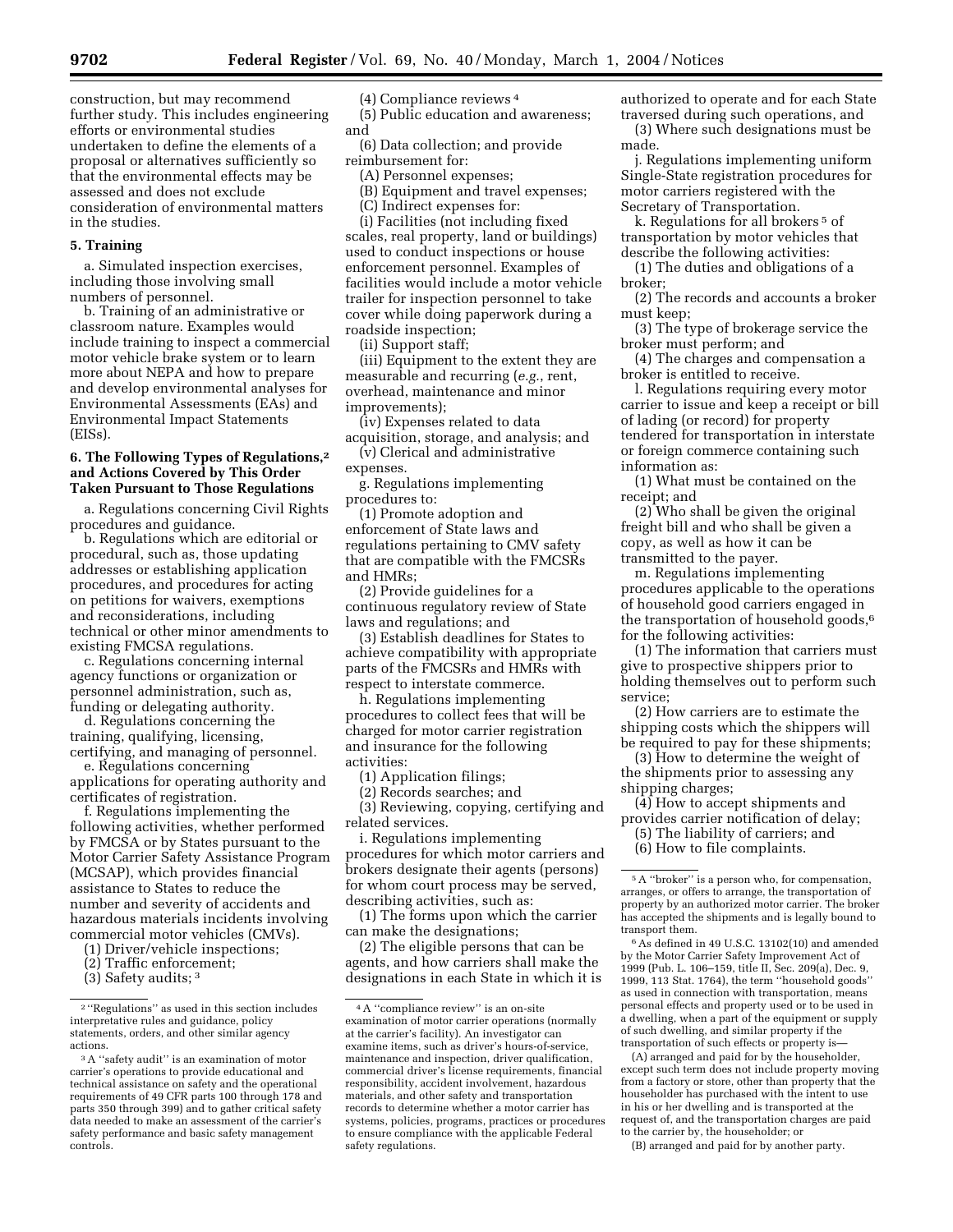n. Regulations that apply to actions by motor carriers registered with the Secretary to transport property for the following:

(1) The leasing of equipment (*e.g.*, a motor vehicle, straight truck, tractor, semi-trailer, full trailer, any combination of these and any other type of equipment used by carriers in the transportation of property) with which to perform transportation regulated by the Secretary;

(2) The interchange of equipment between motor common carriers in the performance of transportation regulated by the Secretary;

(3) To provide written lease requirements for authorized carriers that do not own their transportation equipment; and

(4) To set forth requirements for carriers to obtain exemptions for lease arrangements.

o. Regulations that apply to the transportation by motor vehicle of C.O.D. shipments by all common carriers of property subject to 49 U.S.C. 13702, except such transportation which is auxiliary to or supplemental of transportation by railroad and performed on railroad bills of lading, and for such transportation that is performed by freight forwarders and on freight forwarder bills of lading for the following activities:

- (1) Tariff filing requirements;
- (2) Extension of credit to shippers;
- (3) Presentation of freight bills; and
- (4) Computing time for shipments.

p. Regulations that govern the processing of claims for overcharge, duplicate payment, or over-collection for the transportation of property in interstate commerce or foreign commerce by motor carriers for information concerning how to document and investigate claims, keep records, and dispose of claims.

q. Regulations implementing record preservation procedures for motor carriers, brokers, and household goods freight forwarders, including record types retained and retention periods.

r. Regulations implementing employer controlled substances and alcohol use and testing procedures designed to prevent accidents and injuries resulting from the misuse of alcohol or use of controlled substances by drivers of commercial motor vehicles who:

(1) Operate a commercial motor vehicle (as defined in 49 CFR 382.107) in commerce in any State; and

(2) Are required by 49 CFR part 383 to possess a commercial driver's license (CDL).

(3) Examples of the topics covered

include rules prescribing activities for: (A) Pre-employment controlled

substances test requirements;

(B) Random, post accident, reasonable suspicion, return to duty and follow-up alcohol and controlled substances testing procedures for employers and employees;

(C) Random testing rates,

(D) Requirements for drivers to report immediately to a specimen collection site; and

(E) An action required by employers if an employee has a positive test result, and recordkeeping.

s. Regulations intended to help reduce or prevent truck and bus accidents, fatalities, and injuries by requiring drivers to have a single commercial motor vehicle driver's license and by disqualifying drivers who operate commercial motor vehicles in an unsafe manner and provide for:

(1) A prohibition against a commercial motor vehicle driver having more than one commercial motor vehicle driver's license;

(2) A requirement for drivers to notify their current employer and State of domicile of certain convictions;

(3) A requirement for drivers to provide previous employment information when applying for employment as an operator of a commercial motor vehicle;

(4) A prohibition against an employer allowing a person with a suspended license to operate a commercial motor vehicle;

(5) Periods of disqualification and penalties for those persons convicted of certain criminal and other offenses and serious traffic violations, or subject to any suspensions, revocations, or cancellations of certain driving privileges; testing and licensing requirements for commercial motor vehicle operators;

(6) A requirement for States to give knowledge and skills tests to all qualified applicants for commercial drivers' licenses which meet the Federal standard; and

(7) Requirements for the State-issued commercial license documentation.

t. Regulations to ensure that the States comply with the provisions of the Commercial Motor Vehicle Safety Act of 1986, by:

(1) Including the minimum standards for the actions States must take to be in substantial compliance with each of the statutory requirements of 49 U.S.C. 31311(a); and

(2) Having the appropriate laws, regulations, programs, policies, procedures and information systems concerning the qualification and licensing of persons who apply for a commercial driver's license, and persons who are issued a commercial driver's license.

And, establish procedures for: (1) Determining whether a State is in compliance with the rules of this part; and

(2) The consequences of State noncompliance.

u. Regulations implementing rules of practice for motor carrier, broker, freight forwarder and hazardous materials proceedings before the Assistant Administrator/Chief Safety Officer, under applicable provisions of the Federal Motor Carrier Safety Regulations (49 CFR parts 350–399), including the commercial regulations (49 CFR parts 360–379) and the Hazardous Materials Regulations (49 CFR parts 171–180) to determine whether:

(1) A motor carrier, property broker, freight forwarder, or its agents, employees, or any other person subject to the jurisdiction of the FMCSA, has failed to comply with the provisions or requirements of applicable statutes and the corresponding regulations; and,

(2) To issue an appropriate order to compel compliance with the statute or regulation, assess a civil penalty, or both if such violations are found.

v. Regulations prescribing the minimum levels of financial responsibility required to be maintained by motor carriers of property and passengers operating motor vehicles in interstate, foreign, or intrastate commerce.

w. Regulations to enable States to enter into cooperative agreements with the FMCSA to enforce the safety laws and regulations of a State and the agency concerning motor carrier transportation by filing a written acceptance of the terms.

x. Regulations implementing procedures for the issuance, amendment, revision and rescission of Federal motor carrier regulations (*e.g.*, the establishment of procedural rules that would provide general guidance on how the agency manages its notice-andcomment rulemaking proceedings, including the handling of petitions for rulemakings, waivers, exemptions, and reconsiderations, and how it manages delegations of authority to carry out certain rulemaking functions).

y. Regulations implementing:

(1) Aiding or abetting prohibitions; (2) Motor carrier identification and registration reports, including Performance and Registration Information Systems Management program registrations;

(3) Motor carrier and driver assistance with routine accident investigations;

(4) Relief during regional and local emergencies, including tow trucks responding to emergencies;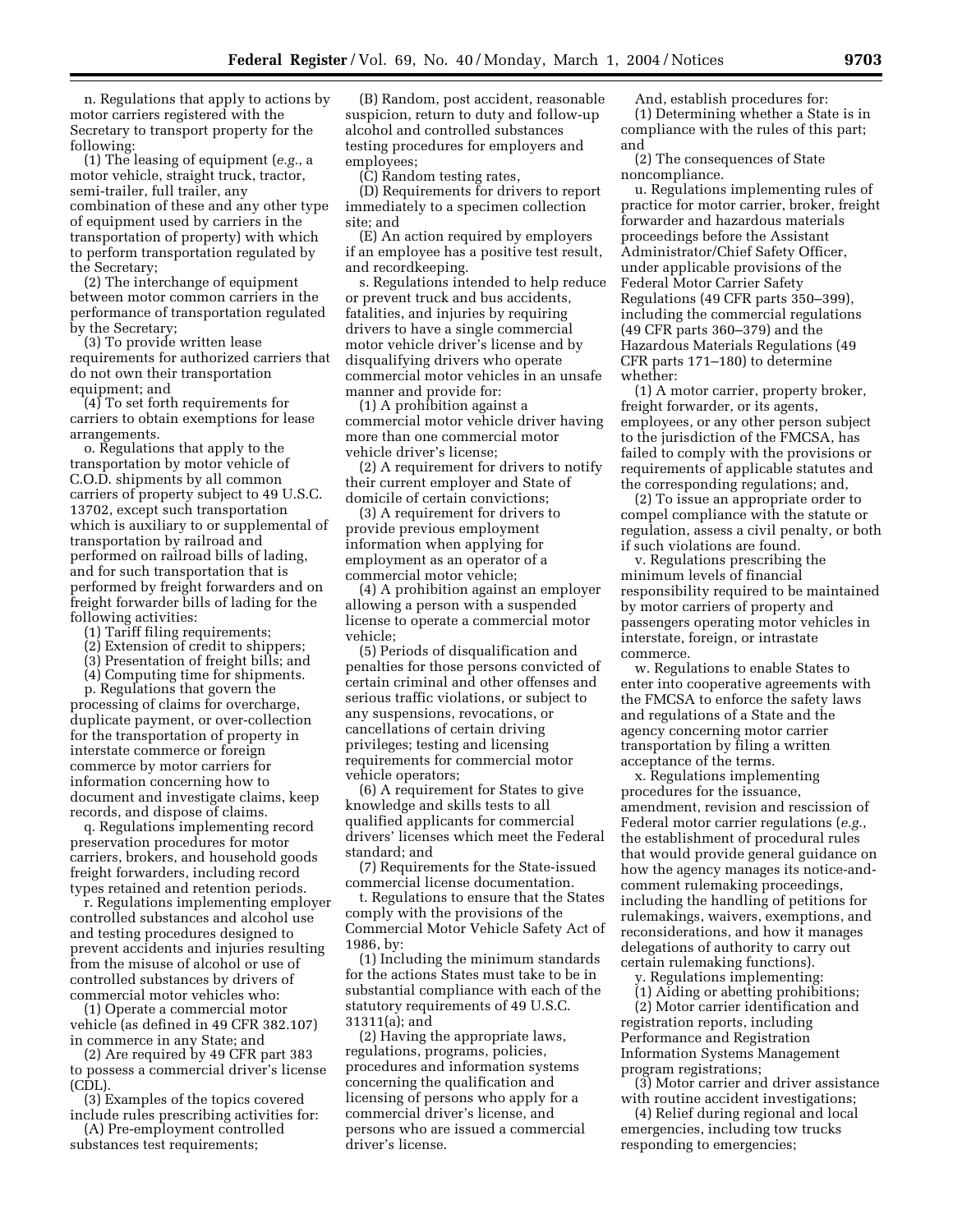(5) Locations where motor carriers, drivers, brokers, and freight forwarders must store records;

(6) Requirements about motor carriers, drivers, brokers, and freight forwarders copies of records; and

(7) Prohibitions on motor carriers, agents, officers, representatives, and employees from making fraudulent or intentionally false statements on any application, certificate, report, or record, including interstate motor carrier noise emission applications, certificates, reports, or records required by FMCSA.

z. Regulations establishing:

(1) The minimum qualifications for persons who drive CMVs as, for, or on behalf of motor carriers; and

(2) The minimum duties of motor carriers with respect to the qualifications of their drivers.

aa. Regulations requiring motor carriers, their officers, drivers, agents, representatives, and employees directly in control of CMVs to inspect, repair, and provide maintenance for every CMV used on a public road.

bb. Regulations concerning vehicle operation safety standards (*e.g.*, regulations requiring: Certain motor carriers to use approved equipment which is required to be installed such as an ignition cut-off switch, or carried on board, such as a fire extinguisher, and/ or stricter blood alcohol concentration (BAC) standards for drivers, etc.), equipment approval, and/or equipment carriage requirements (*e.g.* fire extinguishers and flares).

cc. Special local regulations issued in conjunction with a motor vehicle rodeo or motor vehicle parade; provided that, if a permit is required, the environmental analysis conducted for the permit included an analysis of the impact of the regulations.

dd. Regulations concerning rules of the road, traffic services, and marking of intelligent transportation systems.

#### **7. Recreational Activities and Events**

a. Approval of recreational activities or events (such as an FMCSA picnic) at a location developed or created for that type of activity.

b. Approvals of motor vehicle rodeo and motor vehicle parade event permits for the following events:

(1) Events that are not located in, proximate to, or above an area designated environmentally sensitive by an environmental agency of the Federal, State, or local government. For example, environmentally sensitive areas may include such areas as critical habitats or migration routes for endangered or threatened species or important fish or shellfish nursery areas.

(2) Events that are located in, proximate to, or above an area designated as environmentally sensitive by an environmental agency of the Federal, State, or local government and for which the FMCSA determines, based on consultation with the Governmental agency, that the event will not significantly affect the environmentally sensitive area.

# **Appendix 3—FMCSA Regulations Typically Subject to an EA**

The following actions are typically subject to an environmental assessment:

(1) Regulations addressing compliance with interstate motor carrier noise emission standards.

(2) Regulations implementing procedures for motor carrier routing (commercial).

(3) Regulations addressing principles and practices for the investigation and voluntary disposition of loss and damage claims and processing salvage (*i.e.*, disposition of damaged property).

(4) Regulations addressing exemptions (not included in Appendix 2), commercial zones, and terminal areas.

(5) Regulations that apply exclusively to passenger carriers.

(6) Regulations that apply to driving of commercial motor vehicles.

(7) Regulations addressing parts and accessories necessary for safe operation.

(8) Regulations that apply to hours of service of drivers.

(9) Regulations that apply to transportation of hazardous materials, including driving and parking rules.

(10) Regulations that apply to transportation of migrant workers.

(11) Regulations that address employee safety and health standards (not included in Appendix 2).

#### **Appendix 4—FMCSA Categorical Exclusion Determination (CED)**

# **''Public Notice—All Interested Parties'' FMCSA Categorical Exclusion Determination for (Title of Proposed Project)**

(Brief, concise description of the location and the proposed action. Should be only one or two paragraphs.)

This action is not expected to result in any significant adverse environmental impacts as described in the National Environmental Policy Act of 1969 (NEPA). The proposed action has been thoroughly reviewed by the FMCSA, and the undersigned have determined this action to be categorically excluded from further environmental documentation, in accordance with FMCSA's NEPA Implementing Procedures and Policy for Considering Environmental Impacts (FMCSA Order 5610.1), since implementation of this action will *not* result in any of the following:

1. Significant cumulative impacts on the human environment.

2. Substantial controversy or substantial change to an existing environmental condition.

3. Impacts that are more than minimal on properties protected under 4(f) of the DOT Act as superseded by Pub. L. 97– 449, and Section 106 of the National Historic Preservation Act.

4. Inconsistencies with any Federal, State, tribal, or local laws or administrative determinations relating to the environment.

Date

\*Preparer/Environmental Project Manager (as applicable) Title/Position

**Date** 

Environmental Reviewer

Title/Position

In reaching my decision/ recommendation on the FMCSA's proposed action, I have considered the information contained in this CED (and in any attached environmental checklists or other supplemental environmental analyses) on the potential for environmental impacts. Date

Responsible Official Title/Position

• The FMCSA preparer signs for NEPA documents prepared in-house. The FMCSA environmental project manager signs NEPA documents prepared by an applicant, a contractor, or another outside party.

#### **Appendix 5—FMCSA Environmental Assessment Cover Sheet**

#### **Public Notice—All Interested Parties**

Title of Document (Environmental Assessment) Responsible Agency Names(s) Title of Action Location Contact Name Address Telephone/Fax/E-mail (as appropriate) Abstract of the Document Date of Distribution

# **Appendix 6—FMCSA Environmental Assessment (EA)**

# **''Public Notice—All Interested Parties'' FMCSA'S Environmental Assessment for (Title of proposed action)**

The FMCSA's environmental assessment (EA) was prepared in accordance with FMCSA's NEPA Implementing Procedures and Policy for Considering Environmental Impacts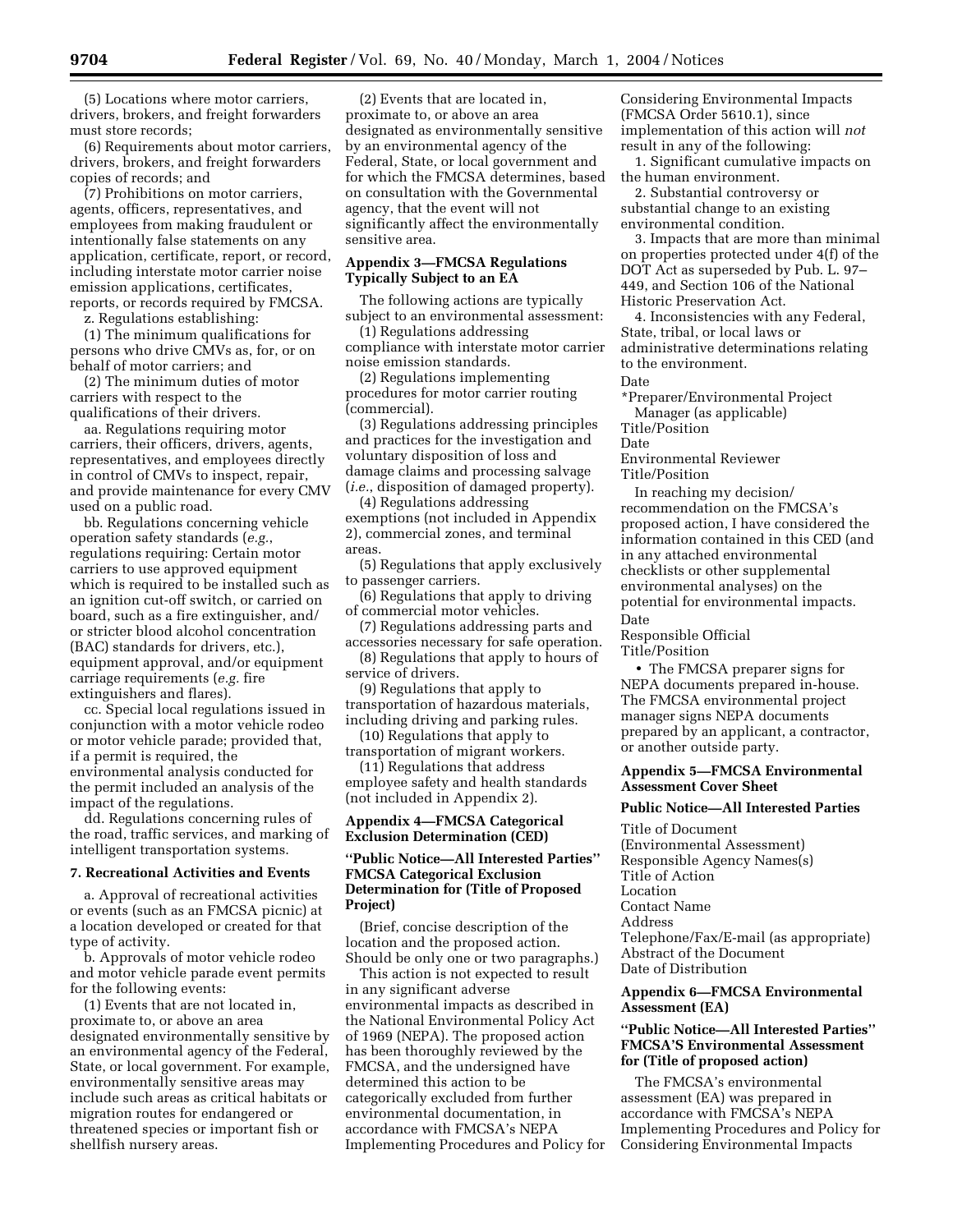(FMCSA Order 5610.1) and complies with the National Environmental Policy Act of 1969 (Pub.L. 91–190) and the Council of Environmental Quality Regulations dated 28 November 1978 (40 CFR parts 1500–1508).

This environmental assessment serves as a concise public document to briefly provide sufficient evidence and analysis for determining the need to prepare an environmental impact statement or a finding of no significant impact (FONSI). This environmental assessment concisely describes the proposed action, the need for the proposal, the alternatives, and the environmental impacts of the proposal and alternatives. This environmental assessment also contains a comparative analysis of the action and alternatives, a statement of the environmental significance of the preferred alternative, and a list of the agencies and persons consulted during EA preparation.

Date

\*Preparer/Environmental Project Manager (as applicable)

Title/Position

Date

Environmental Reviewer

Title/Position

In reaching my decision/ recommendation on the FMCSA's proposed action, I have considered the information contained in this EA on the potential for environmental impacts. Date

Responsible Official

Title/Position

\*The FMCSA preparer signs for NEPA documents prepared in-house. The FMCSA environmental project manager signs for NEPA documents prepared by an applicant, a contractor, or another outside party.

#### *Environmental Assessment (EA) Format*

I. Purpose of and Need for Proposed Action

The preparer of the EA will need to examine the objectives of the proposed action, the problems to be resolved by the action, and the environmental issues raised by the action, if any, as determined through scoping.

II. Description of the Proposed Action, No Action, and Alternatives

Examine the size, location, nature of proposed action, tied to purpose and need above. Also examine the size, location, and nature of any alternative actions that would meet the purpose and need when required by section 102(2)(E) of NEPA. A description of the No Action Alternative is also useful here, indicating the state of the environment as it exists today and in

the future if the agency decides not to implement its proposal.

III. Description of the Environmental Impacts of the Proposed Action, including the Alternatives and No Action

The preparer of the EA would describe the potential environmental impacts for each alternative, including all proposed Action Alternatives and No Action, and all issues identified during scoping and any other issues that have become apparent in the course of analysis. The preparer of the EA may examine the context(s) in which effects may occur, including the intensity of effects, using the Environmental Checklist as an outline. The preparer should also include mitigation measures (avoidance, minimization, repair, rehabilitation, restoration, preservation, and compensation) where they exist and are adequate to reduce effects below significance.

IV. Comments and Coordination

The preparer of the EA must include a list of agencies, tribes, groups or individuals who commented during the preparation of the EA and who have submitted comments to the notice of availability. A copy of each comment to the notice of availability must be appended to the EA. A list (may be in table format) of names, titles, educational and experience background, and analyses or document sections for which each person who prepared, reviewed, or who were consulted during the EA's preparation.

V. Appendicies (if any), Including References, Maps, Reports, etc., That Substantiate the EA Analysis

VI. Section 4(f) Evaluation (49 U.S.C. 303) (if any)

VII. Other Compliance Information (if any)

The preparer of the EA must include any other environmental statutory evaluations completed, such as section 6(f) of the Land and Water Conservation Fund Act of 1965, section 106 of the National Historic Preservation Act, section 404 of the Clean Water Act, section 7 of the Endangered Species Act, Clean Air Act 1990 (conformity), Executive Order 12898 and DOT Order 5610.2 Environmental Justice assessments,

# **Appendix 7—FMCSA Finding of No Significant Impact (FONSI)**

# **''Public Notice—All Interested Parties''**

# **FMCSA'S Finding of No Significant Impact for (Title of proposed action)**

In accordance with the National Environmental Policy Act of 1969 (NEPA) (Pub. L. 91–190) and the Council of Environmental Quality Regulations dated 28 November 1978 (40 CFR parts 1500–1508), and FMCSA Order 5610.1, this action has been thoroughly reviewed by the FMCSA and it has been determined, by the undersigned, that this project will have no significant impact on the human environment. Therefore, no Environmental Impact Statement (EIS) will be prepared.

This finding of no significant impact is based on the attached FMCSA prepared environmental assessment (reference other environmental documents as appropriate and if this action is related to other projects) which has been determined to adequately and accurately discuss the environmental issues and impacts of the proposed action and provides sufficient evidence and analysis for determining that an environmental impact statement is not required.

[Use the following language only if needed]:

The following environmental agreements have been reached with agencies having jurisdiction by law or expertise on environmental issues:

(List any agreements reached during the environmental analysis for this EA.)

The following mitigation and monitoring measures will be implemented to ensure that the action will have no significant impact on the quality of the human environment:

(List mitigation and monitoring measures agreed upon with others, or established independently by FMCSA.)

# Date

Environmental Reviewer

Title/Position

I have considered the information contained in the EA, which is the basis for this FONSI. Based on the information in the EA and this FONSI document, I agree that the proposed action as described above, and in the EA, will have no significant impact on the environment.

# Date

Responsible Official Title/Position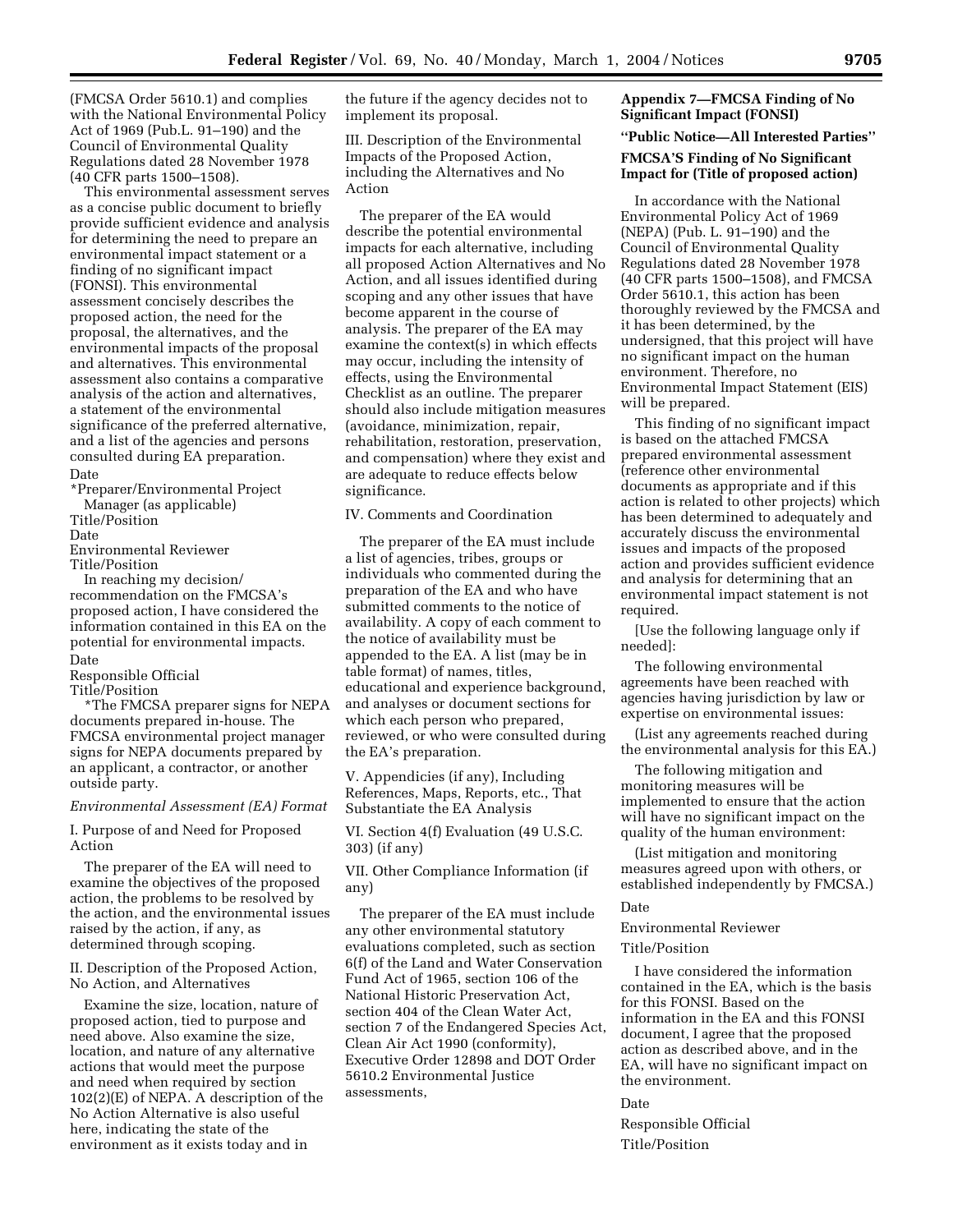**Appendix 8—FMCSA Notice of Intent to Prepare An Environmental Impact Statement** 

# **Public Notice—All Interested Parties**

# **FMCSA'S Notice of Intent To Prepare an Environmental Impact Statement**

The Federal Motor Carrier Safety Administration (FMCSA) intends to prepare an Environmental Impact Statement on the following action and/ or project:

Name of Action/Project Location of Action/Project FMCSA Docket Number

The proposed action/project will: (Enter a brief description of the purpose and need for the project, and a description of the proposed action to meet that purpose and need.)

Alternatives to the proposed action include:

(Describe briefly any alternatives identified that will meet the purpose and need for the project; include a description of the No Action alternative.)

Public scoping (if appropriate at this stage) will include:

(Describe the scoping and public involvement plan for the EIS, including any meetings, field trips, or other public events scheduled as part of scoping.) For further information:

Name of Contact

Title Address

Phone Number

(Fax and E-mail addresses, if appropriate)

# **Appendix 9—FMCSA Environmental Impact Statement Model Cover Sheet FMCSA'S EIS Model Cover Sheet Format**

# **Public Notice—All Interested Parties**

# **FMCSA'S EIS Cover Sheet for (Title of Document/Volume #/Total # of Volumes)**

(Draft or Final Environmental Impact Statement)

or

(Supplemental Environmental Impact Statement)

FMCSA Docket Number

Responsible Agency Name(s)

Title of Action/Project

FMCSA Docket Number

Location

Contact Name(s)

Address

Telephone/Fax/E-mail (as appropriate) [Add one paragraph abstract of the Document]

The Federal Motor Carrier Safety Administration (FMCSA) [enter a brief description of the underlying purpose

and need to which the agency is responding in proposing the alternatives, including the ''no action'' alternative]. This Environmental Impact Statement (EIS) examines the environmental effects of: [List the environmental analyses that were made in the EIS (*i.e.*, potential impacts on natural resources, air quality, water quality, endangered species, and community, social, and cultural resources were examined, together with the potential for the generation or release of toxic, hazardous, and radioactive wastes).] Date of Publication:

Date Comments Must be Received: (For DEIS/SEIS: Allow at least 45 Days

from Date of Publication)

(For FEIS: Allow at least 30 Days from Date of Publication)

# **Appendix 10—FMCSA Environmental Impact Statement (EIS)**

# **''Public Notice All Interested Parties''**

FMCSA (State whether Draft, Supplemental, or Final) Environmental Impact Statement (Volume # / Total # of Volumes) For (Title of action)

*Document Number:*

*Prepared By:* (Responsible agency name(s) and contractor name, if appropriate, or prepared by: contractor name for responsible agency name(s)) (Location).

*Contact Information:* (Name, address, telephone/fax/e-mail, as appropriate).

*Abstract:* (One-paragraph abstract of the document).

*Date of Publication: Date Comments Must Be Received:* FMCSA Docket Number:

(For DEIS/SEIS: allow at least 45 Days from date of publication)

(For FEIS: allow at least 30 Days from date of publication)

Date

\* Preparer/Environmental Project Manager (as applicable)

Title/Position

Date

Environmental Reviewer

Title/Position

In reaching my decision/ recommendation on the FMCSA's proposed action, I have considered the information contained in this EIS on environmental impacts.

Date

Responsible FMCSA Official Title/Position

\* The FMCSA preparer signs for EISs prepared in-house. The FMCSA environmental project manager signs for EISs prepared by an applicant, a contractor, or another outside party.

**Appendix 11—FMCSA Notice of Availability of Environmental Impact Statement** 

# **FMCSA's Notice of Availability of (Draft/Supplemental/Final) EIS for (Title of Proposed Action)**

The Federal Motor Carrier Safety Administration (FMCSA) has filed with the Environmental Protection Agency and made available to other governmental and private bodies a (Draft / Supplemental / Final) Environmental Impact Statement on the following action/project: Name of Action/Project Location of Action/Project FMCSA Docket Number

This proposed action/project will: (Enter brief description of the purpose and need for the action, alternatives, plus no action, location of project, affected environment, etc.)

Copies of Draft/Final environmental Impact Statement are available from: Name of Contact

Title

Address

Phone Number

(Fax and E-mail addresses, if

appropriate)

[For Draft EISs *only*, use the following language:]

Council on Environmental Quality regulations provide for a 45-day review and comment period, which begins with the date of the **Federal Register** notice of the availability of the Draft Environmental Impact Statement. That date is (insert date here); comments are due to the FMCSA contact named above no later than (insert date here). Date

\*Preparer/Environmental Project Manager (as applicable)

Title/Position

Date

Environmental Reviewer Title/Position

Date Responsible FMCSA Official

Title/Position

# **Appendix 12—FMCSA Record of Decision**

# **''Public Notice—All Interested Parties''**

# **FMCSA Record of Decision**

The FMCSA has published a Final Environmental Impact Statement (FEIS) on the following project:

(Name of action/project)

(Location of action/project) (FMCSA Docket Number)

(Describe each of the following topics:)

The purpose and need for the action/ project was: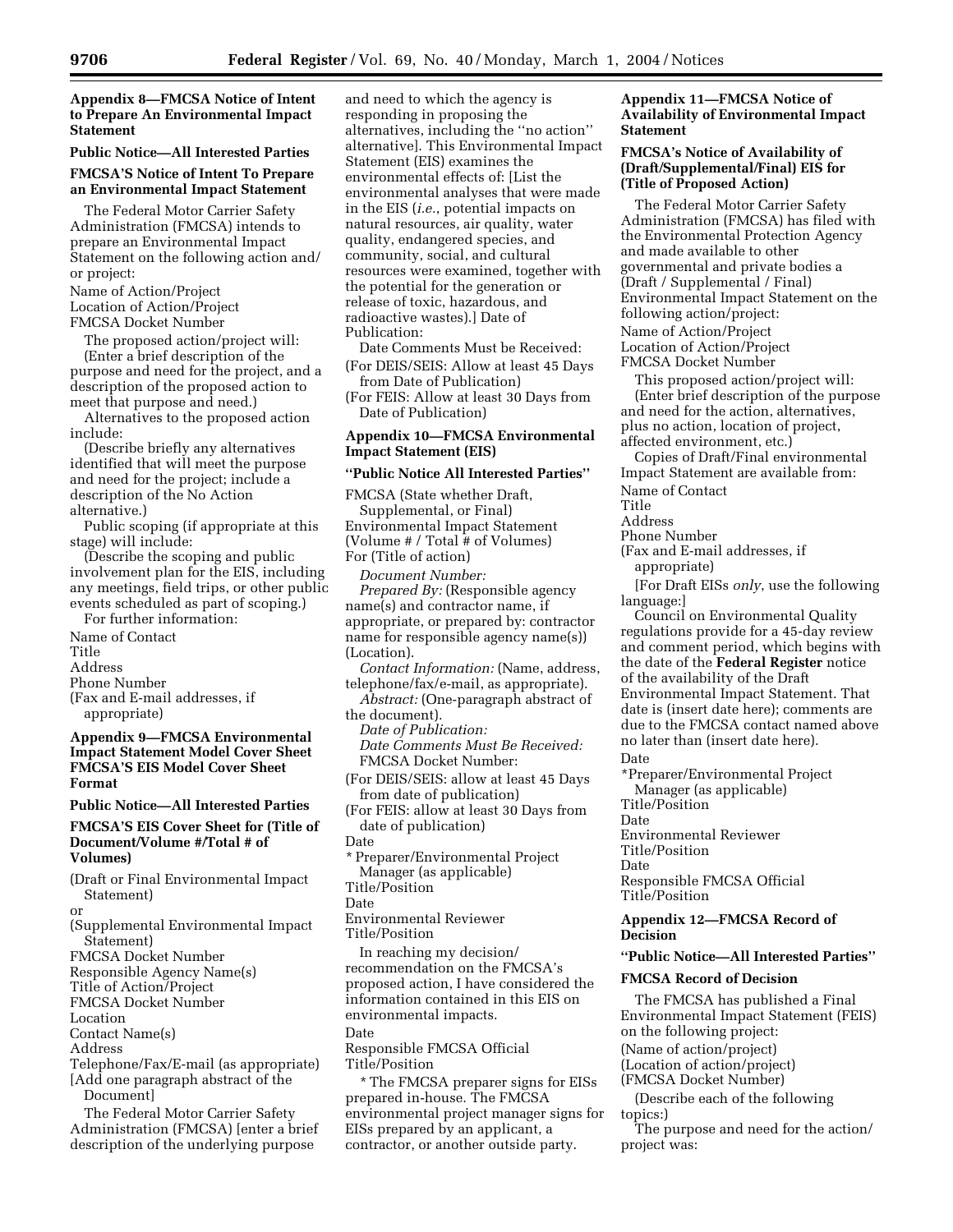Alternatives examined included: Environmental consequences of the action/project include:

The decision is:

The environmentally preferable alternative(s) is (are):

I (selected/did not select) the environmentally preferable alternative because:

The following are the economic, technical, FMCSA statutory mission, national policy considerations (as applicable) that were weighed in reaching my decision: (Explain how these considerations, as applicable, entered into the decisionmaking process.)

All practicable means of avoiding or minimizing environmental harm from the selected alternative(s) were/were not adopted because:

The following mitigation, monitoring, and enforcement has been adopted (if applicable):

In reaching my decision/ recommendation on the FMCSA's proposed action, I have considered the information contained in the abovementioned FEIS on the potential for environmental impacts.

Date Responsible FMCSA Official Title/Position

#### **Appendix 13—Form and Content of 4(f) Statements**

#### **Form and Content of 4(f) Statements**

1. These instructions are to supplement the 4(f) requirements of Attachment 2 to DOT Order 5610.1C.

2. Section 4(f) of the Department of Transportation Act states that *special effort* should be made to preserve the natural beauty of the countryside, public parks, and recreation lands, wildlife and waterfowl refuges, and historic sites. Section 4(f) further states that the Secretary of Transportation (Secretary) shall not approve any program or project which requires the use of 4(f) lands (*see* paragraph 4.) unless:

a. There is *no feasible and prudent* alternative to the use of such lands, and;

b. Such program includes *all possible* planning to minimize harm to 4(f) lands resulting from such use.

3. Subsequent legal decisions have indicated that the protection of parklands and other 4(f) areas is of *paramount importance;* that such lands are not to be lost unless there are *truly unusual factors* present, or unless the cost or community disruption resulting from alternatives reaches *extraordinary magnitudes;* and that the Secretary cannot approve the destruction of parkland unless alternatives present *unique problems*.

4. Section 4(f) lands include any publicly owned land from a park, recreation area, or wildlife or waterfowl refuge, or any land from an historic (including archaeological) site.

a. Publicly Owned land—Any land owned in fee simple or land subject to public easement or other interest in the land by a Federal, State, or local agency or entity.

b. Historic Site—For the purposes of Section 4(f), an historic site is significant only if it is on or eligible for inclusion on the National Register of Historic Places, or if the FMCSA or the DOT lead Federal agency determines that the application of Section 4(f) is appropriate. Consultation with the State Historic Preservation Officer (SHPO) and the Keeper of the Register (DOI) is required to identify such properties, unless the FMCSA official and the SHPO have agreed that the property does not meet the eligibility criteria, then the Keeper of the Register need not be consulted for a determination.

c. Archaeological Site—Section 4(f) generally applies to archaeological sites on or eligible for the National Register. If the SHPO concurs in a FMCSA determination that a data recovery program will negate ''an adverse'' effect to an archaeological property on or eligible for the National Register, Section 4(f) does not normally apply. (See the Advisory Council Historic Preservation Handbook: Treatment of Archaeological Properties, November 26, 1980, Part II, Section X.)

d. Multiple-Use Lands—Where Federal lands or other large public land holdings are managed for multiple uses under a statute authorizing such management, Section 4(f) applies only to portions of multiple-use lands that are used for or are designated as being for public park, recreation, wildlife or waterfowl refuge, or historic purposes. The official having jurisdiction over the land (see paragraph 7) determines its significance.

e. Temporary 4(f)—Type Use of Acquired (Non-4(f)) Lands—This use shall not be subject to 4(f) actions if:

(1) The land was not previously used for parks, recreation, wildlife or waterfowl refuge purposes or was not listed on or eligible for the National Register before acquisition by the transportation agency; and

(2) The lease, permit, or license clearly states that the use is temporary (time period specified or subject to the transportation agency owning the land) and that after that period the transportation use will commence.

f. The amount of land taken or affected is immaterial; the law clearly refers to any 4(f) lands having Federal, State, local, or tribal significance as determined by the officials having jurisdiction over the land. The 4(f) lands' significance must be determined as one entity and not be divided into significant and non-significant parcels.

g. Enhancement of the 4(f) lands by the proposed project is also immaterial; the Secretary must still approve the use of the land.

h. Also included are *former* 4(f) lands, if the transfer of ownership or the change in use was to avoid a Section 4(f) issue.

i. ''Use of land'' under Section 4(f) generally means the acquisition of title to or an easement in land for a transportation program or project. In unusual circumstances, serious adverse impacts such as severe increases in noise or air pollution, or access disruption may constitute a ''constructive use,'' even where no acquisition is involved, and Section 4(f) would apply.

j. Facilities (*e.g.*, roadside rest areas) located on 4(f) lands and provided by the transportation agency solely for the use by the users of the transportation facility will not normally be subject to Section 4(f).

k. Projects (*e.g.*, pedestrian, bicycle or equestrian bridges) that require the use of 4(f) lands for recreation purposes will not normally be subject to Section 4(f).

5. The language of Section 4(f) and subsequent legal interpretations clearly indicate the need for a *rigorous* 4(f) statement to accompany any FMCSA project using lands under the protection of this statute. The 4(f) statement should include the information discussed in the following paragraphs.

6. A comprehensive description of the 4(f) lands affected or taken by the project should be presented.

a. The type and amount of lands required by the project should be indicated. This should include the acreage needed for permanent surface easements, aerial easements, underground easements, drainage and utility easements, etc., as well as that needed for temporary construction easements.

b. The existing 4(f) lands should be described including ownership, administrative jurisdiction, location, size, available recreational facilities, use, patronage, unique or irreplaceable qualities present, type of vegetation or landscaping, type of wildlife (including resident and migratory species), historical or cultural (including architectural or artistic) significance, etc.

c. The relationship of the 4(f) lands to other similarly used lands near the project should be clearly indicated.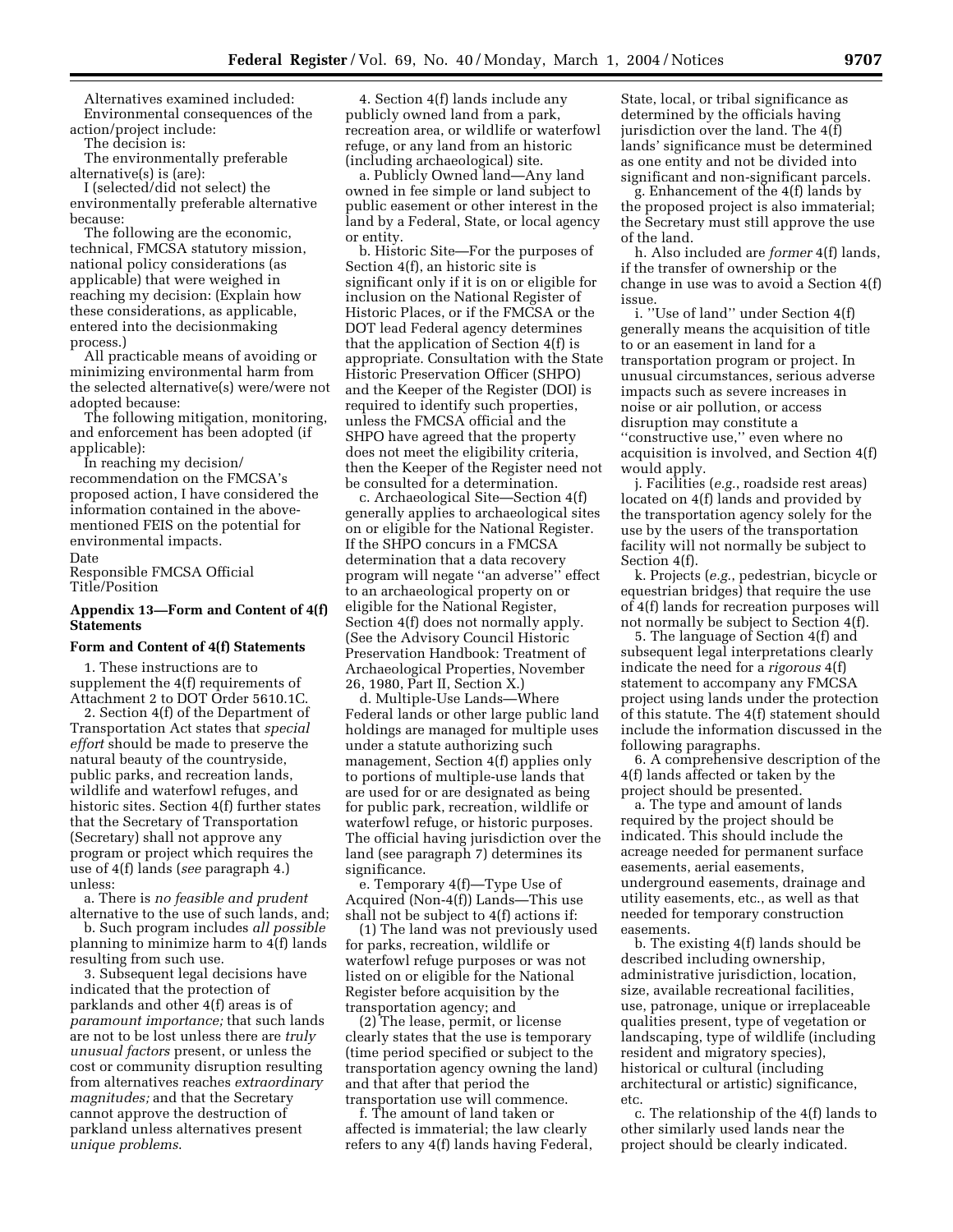d. Adverse impacts of the project on 4(f) lands should be discussed. This discussion should pay particular attention to the special nature of 4(f) lands and should include detailed information concerning the effect of the project on natural views, local historical values, pedestrian and other access, recreational use, vegetation, wildlife, etc. Care should be taken to include a rigorous analysis of aesthetic, air, water, and noise pollution on 4(f) lands near and adjacent to the project. If these impacts are insignificant, the reasons for this determination should be given in detail.

e. Secondary impacts of the project on involved 4(f) lands should also be discussed, as these can often be of a greater magnitude than direct primary impacts. Such a discussion should include possible change in nearby land values that could lead to private development in the area which would reduce the natural beauty or scenic qualities of the 4(f) lands, increased access which may lead to excessive patronage and overuse of the lands, etc.

f. General statements made in the above discussions and descriptions should be supported by numerical data. In addition, maps, plans, elevations, pictorial drawings, photographs (including aerial photographs), or other graphics should be presented which show the affected 4(f) lands and their relationship to the proposed project. These graphics should be of sufficient scale and detail to allow an analysis of the use to be made.

7. A statement of the tribal, local, State, or national significance of the 4(f) lands should be presented. This statement should come from the officials having jurisdiction over the lands when at all possible, and should address the significance of the entire area involved, and the actual land affected or taken by the project. When such a statement cannot be obtained from the officials having jurisdiction, the lands will be presumed to be significant. Any statement of insignificance from whatever source is subject to review by the FMCSA for bias.

8. A complete description of all alternatives and their impacts that were considered in order to avoid effects on, or the taking of, 4(f) lands should be presented. The Secretary cannot approve a project unless there is *no feasible and prudent* alternative to the use of involved 4(f) lands.

a. Alternatives considered should be sincere attempts to avoid or reduce impacts on 4(f) lands and not those contrived to satisfy the letter of the law.

b. The FMCSA must critically examine the project as a whole and its relation to nearby 4(f) lands to determine if the applicant has considered *all reasonable* alternatives to avoid or minimize the use of these lands, including the ''status quo'' or ''do nothing'' alternative.

c. In order to evaluate the feasibility and prudence of the alternatives, rigorous and detailed information must be presented for *each* one. If the alternatives are determined not to be feasible and prudent, this information should include evidence that they present *truly unique and unusual* technical problems or that they will result in costs or community disruptions that reach *extraordinary magnitudes.* (*See Citizens to Preserve Overton Park* v. *Volpe,* 401 U.S. 402 (2 ERC 1250) (1971)).

d. Evidence supporting determination on feasibility and prudence should include, but not be limited to:

(1) A description of each alternative, including a discussion of the type and amount of land required (especially through 4(f) lands), maps, plans, elevations, or other graphics, sufficient to assess potential impacts of the alternative.

(2) A cost estimate for *each* alternative, including figures showing percentage differences in total costs for the various alternatives (including the proposed project).

(3) A discussion of the environmental and community impacts of *each* alternative, including figures showing the number of people displaced, the number of homes or businesses removed, the degree of air and noise pollution caused by the alternative, and other numerical data that will allow a proper evaluation of the *magnitude* of the impacts to be made, if appropriate.

(4) An assessment of the technical or engineering feasibility of *each* alternative, which includes full consideration of new or innovative construction techniques.

9. If there is no feasible and prudent alternative to the use of 4(f) lands by the proposed project, then a description of measures to minimize harm to the protected area should be presented. The Secretary cannot approve a project unless it includes *all possible* planning to minimize harm to the involved 4(f) lands.

a. The FMCSA must examine the relationship of the proposed project to the affected 4(f) lands and determine whether *all possible* measures to minimize harm were considered; it should ensure that the statement treated alternative designs, sites and/or routes.

b. All planning undertaken to minimize harm to 4(f) lands should be described in detail. A statement of actions taken, or to be taken, to implement this planning should also be included, along with an estimated schedule showing when this implementation will take place.

c. Measures to minimize harm should include, but not be limited to, the following:

(1) The replacement of land and facilities, or the provision of compensation adequate for the functional replacement of land and facilities.

(2) Measures to reduce visual intrusion and related aesthetic impacts, such as landscape screenings, appropriate architectural design, etc.

(3) Measures to reduce noise impacts, such as sound barriers, etc.

(4) Measures to reduce construction impacts, such as control of drainage and erosion, proper disposal of spoil material, protection of trees and other vegetation, control of temporary air and noise pollution, maintenance of vehicular and pedestrian access during construction, etc.

(5) Measures to enhance the natural beauty of the lands traversed, such as the provision of more usable landscaped open space in congested urban areas, etc.

10. Evidence of concurrence, or a description of efforts to obtain concurrence of officials having jurisdiction over Section 4(f) lands regarding the proposed action and measures planned to minimize harm should be presented. Evidence of consultation with grantor agencies, where land acquired with Federal grant money is involved, should also be presented. Concurrence of these officials to the proposed project, however, does not remove the necessity for the preparation of a detailed and rigorous 4(f) statement.

11. Approval of the 4(f) statement in accordance with FMCSA's NEPA Implementing Procedures and Policy for Considering Environmental Impacts (FMCSA Order 5610.1) shall be accomplished by having the proper approving official sign a 4(f) determination approval statement. This approval page shall contain the following paragraph:

''Based on this 4(f) statement, I have determined that there is no feasible and prudent alternative to the use of this 4(f) land(s) and that all possible planning to minimize harm to this land(s) has been accomplished.''

The dated approval page must be inserted as the first page inside the cover of the final document.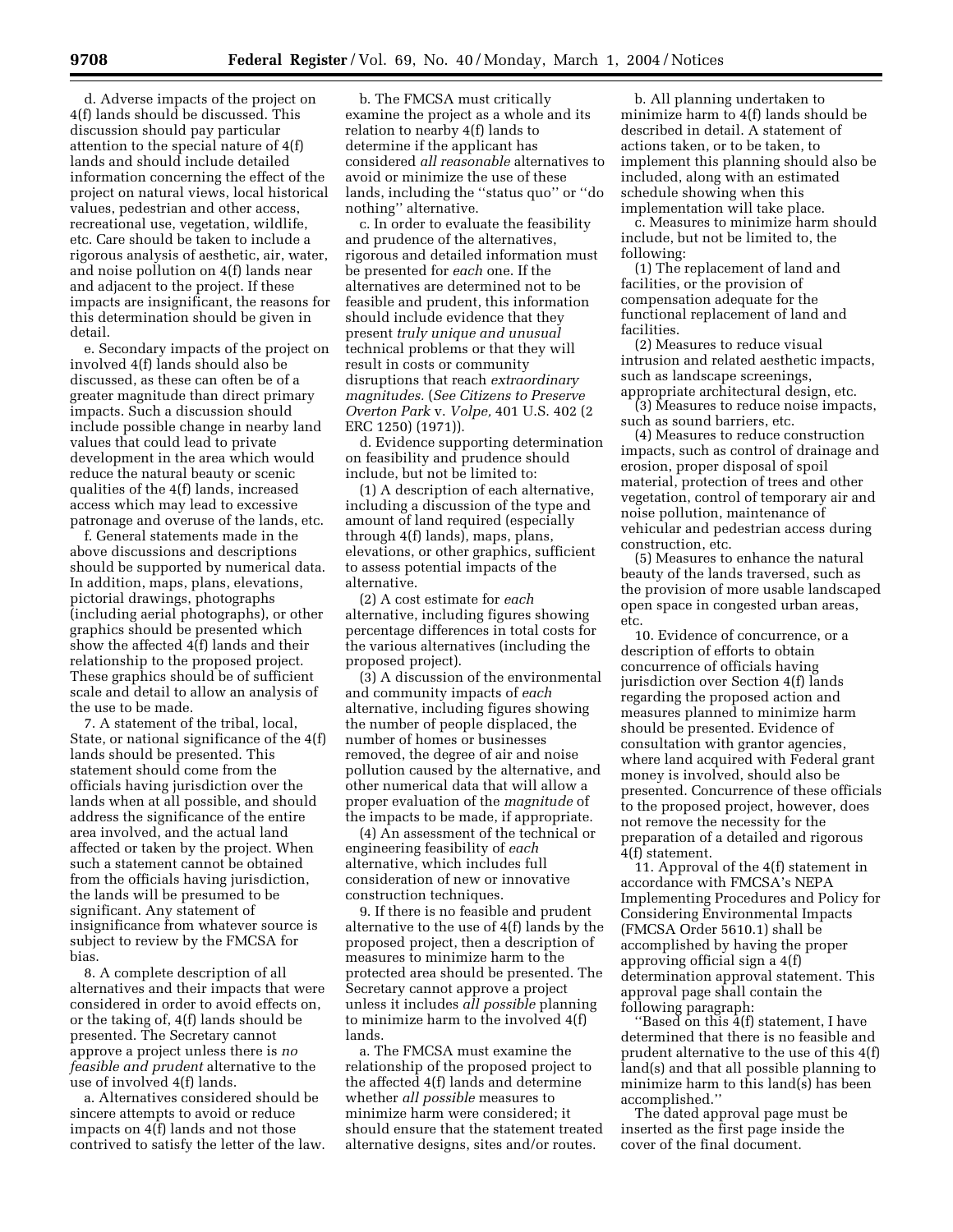12. Section 4(f) statements should be made a part of, and be supported by, data within Environmental Impact Statements, or FMCSA Supplementary Statements, whenever such are prepared as part of a project, *e.g.*, whenever the use of or effect on the 4(f) lands will ''significantly affect the quality of the human environment.''

a. When incorporating a 4(f) statement into an EIS as required by FMCSA's NEPA Implementing Procedures and Policy for Considering Environmental Impacts (FMCSA Order 5610.1), one of two methods for presentation of the 4(f) information may be used. The 4(f) statement may be presented as a *complete separate section* of the EIS or the 4(f) information may be *incorporated throughout the text* of the EIS.

b. When the 4(f) statement is presented as a *complete separate section* of an EIS, that section must contain the detailed analysis of issues, alternatives, and mitigation measures to be implemented. A 4(f) statement presented in this manner shall be written in sufficient detail to allow the 4(f) section to stand independent of the EIS.

c. When the 4(f) information is *incorporated throughout the text* of an EIS a summary of findings of the 4(f) investigation shall be presented in an appropriate section of the EIS. This summary should concisely describe the 4(f) issue and direct the reader to quickly locate detailed information needed to rigorously evaluate the 4(f) issue.

d. When a 4(f) statement is incorporated throughout the text of an EIS, the front cover of the EIS shall clearly indicate that the document is an Environmental Impact/Section 4(f) Statement.

e. When the 4(f) statement is incorporated throughout the text of an EIS, the requirement of paragraph 11 of this appendix shall be combined with the EIS approval page.

13. Some uses of  $\frac{3}{4}$ (f) lands will only minimally affect the 4(f) land. In such instances, the 4(f) statement shall be an independent document accompanied by a Finding of No Significant Impact (FONSI) or Categorical Exclusion Determination Statement.

# **Appendix 14—Air Quality Analysis**

This appendix offers guidance on how to determine the appropriate level of air quality analysis for Federal Motor Carrier Safety Administration (FMCSA) actions subject to environmental review. Where projects are of greater scope than characteristic FMCSA actions, these actions should be developed in

coordination with the Office of the Secretary of Transportation (OST) and the Environmental Protection Agency (EPA).

Two primary laws apply to air quality: The National Environmental Policy Act of 1969 (42 U.S.C. 4321– 4347), and the Clean Air Act as amended (CAA) (42 U.S.C. 7401 *et seq.*). NEPA and its implementing regulations (40 CFR Parts 1500–1508) and guidelines establish broad Federal policies and goals for the protection of the environment and provide a framework for balancing the need for environmental quality with other essential societal functions, including national defense.

The CAA established National Ambient Air Quality Standards (NAAQS) for six pollutants, termed criteria pollutants. The six pollutants are: Carbon monoxide (CO), lead (Pb), nitrogen dioxide  $(NO<sub>2</sub>)$ , ozone  $(O<sub>3</sub>)$ , particulates (PM–10 and PM–2.5), and sulfur dioxide  $(SO<sub>2</sub>)$ . The CAA requires each State to adopt a plan to achieve the NAAQS for each pollutant within timeframes established under the CAA. These air quality plans, known as State implementation plans (SIP), are subject to Environmental Protection Agency (EPA) approval. In default of an approved SIP, the EPA is required to promulgate a Federal implementation plan (FIP).

Every effort should be made to reflect information necessary to address any applicable State and local air quality requirements in the NEPA document.

These requirements can include, but are not limited to, provisions such as State indirect source regulations and State air quality standards

#### **FMCSA Responsibilities**

#### *National Environmental Policy Act*

FMCSA has a responsibility under NEPA to include in its EA or EIS sufficient analysis to disclose the potential impacts of a proposed action, including whether the action would affect an area's attainment and maintenance of air quality standards established by the Clean Air Act.

#### *Clean Air Act*

It is FMCSA's affirmative responsibility under Section 176(c) of the CAA to assure that its actions that are covered by the general conformity requirements conform to applicable SIPs in nonattainment and maintenance areas. Before FMCSA can fund or support in any manner an activity, it must address the conformity of the action with the applicable SIP using the criteria and procedures prescribed in

the general conformity rule (see CAA— General Conformity Requirements section).

# **Requirements**

#### *National Environmental Policy Act*

The requirements for air quality analysis under NEPA are distinct from those of the general conformity rule of the CAA. However, the NEPA document should reflect findings of a conformity analysis. When a NEPA analysis is needed, the impacts of the alternatives on air quality are assessed by evaluating the alternatives against the NAAQS. The proposed action's emissions are analyzed for each reasonable alternative, including the no action alternative. The analysis should include direct emissions as well as indirect emissions that are reasonably foreseeable. For purposes of quantitatively evaluating health impacts under NEPA, provide all estimated criteria air pollutant concentrations, *e.g.*, 1—or 8-hour average concentrations for ozone.

In most cases, further analysis would not be required for areas that are in attainment with the NAAQS for criteria pollutants. However, based on the nature of the proposed action, additional analysis may be appropriate. The methodologies and scope of these analyses should be determined through consultation with Federal, State, and local air quality agencies.

#### *Categorical Exclusions (CEs)*

Typically, actions that are categorically excluded under this Order would have no effect or a de minimus effect on air quality and would not result in more than a de minimus increase in emissions from commercial motor vehicle (CMV) activity. As such, an air quality analysis is generally not necessary. If there is some question as to whether a particular project normally processed as a CE would have the potential for a significant air quality impact, the screening criteria listed in the analysis section of this appendix can be used to determine whether further analysis is needed. If the screening analysis shows that the proposed action has the potential to substantially increase emissions from CMV activity, a national-level analysis should be conducted to develop an estimate of emissions associated with the proposed action (see Analysis section), and if appropriate, the results should be documented in an environmental assessment.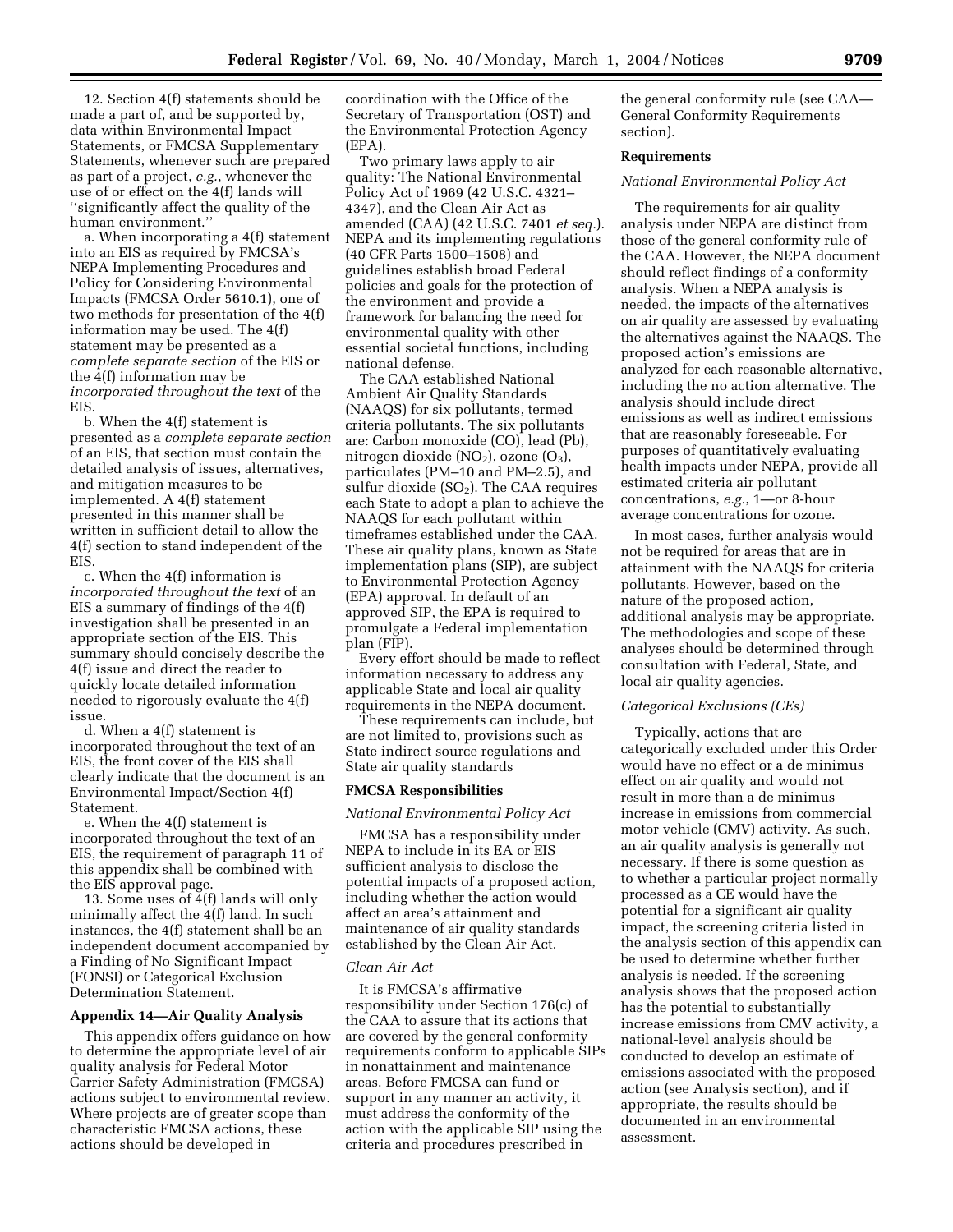# *Environmental Assessment (EA)/ Finding of No Significant Impact (FONSI)*

NEPA and the CAA Amendments of 1990 have separate requirements and processes; however, their steps can be integrated and combined for efficiency, and results of conformity analysis should be reflected in environmental documents. Also, an air quality analysis can require the coordination of many different agencies. Such coordination and subsequent analysis takes time; therefore, air quality impacts should be addressed as early as practicable when preparing an EA.

The preparation of an EA/FONSI may not require substantial analytical backup. Such a judgment could be based on the screening criteria, previous analyses for similar Federal agency actions or previous general analyses for various classes of projects that are current. In general, a simplified national analysis procedure should be adequate for most Federal agency actions processed with an EA/FONSI (see Analysis Section). If the analysis shows that the proposed action will not create a new violation or exacerbate an existing violation, the proposed action will normally lead to a FONSI.

# *Clean Air Act—General Conformity Requirements*

Section 176(c) of the CAA, as amended in 1990, requires that Federal agency actions conform to the appropriate Federal or State air quality implementation plans (FIPs or SIPs) in order to attain the CAA's air quality goals. Section 176(c) states:

''No department, agency, or instrumentality of the Federal Government shall engage in, support in any way or provide financial assistance for, license or permit, or approve, any activity which does not conform to an implementation plan.''

General conformity is defined as conformity to the implementation plan's purpose of eliminating or reducing the severity and number of violations of the NAAQS and achieving expeditious attainment of such standards, and that such Federal agency activities will not:

(1) Cause or contribute to any new violation of any standard in any area.

(2) Increase the frequency or severity of any existing violation of any standard in any area.

(3) Delay timely attainment of any standard or any required interim emission reductions or other milestones in any area.

The CAA 1990 amendments required the EPA to issue rules that would ensure Federal agency actions conform to

appropriate FIP or SIP. A final rule for determining conformity of general Federal agency actions (40 CFR part 93, subpart B) was published in the **Federal Register** (FR) on November 30, 1993, and became effective January 31, 1994. In addition, 40 CFR part 51, subpart W specifies requirements for conformity which States must include in their respective SIPs. EPA published separate rules addressing conformity of highway, roadway, and transit plans and projects (40 CFR part 93, subpart A, and 40 CFR part 51, subpart T) on November 24, 1993 and several subsequent amendments. The remaining conformity discussion addresses only general conformity since FMCSA actions are subject to this rule.

The general conformity rule establishes the procedures and criteria for determining whether certain Federal agency actions conform to State or Federal air quality implementation plans. To determine whether conformity requirements apply to a proposed Federal agency action, the following must be considered: the nonattainment or maintenance status of the area; the project's emission levels; exemptions from conformity and presumptions to conform; and the regional significance (discussed below) of the project's emissions. The procedures for assessing conformity for FMCSA actions are presented in the analysis section of this appendix.

The general conformity rule only applies in areas that EPA has designated nonattainment or maintenance. A nonattainment area is any geographic area of the U.S. that experiences a violation of one or more NAAQS and is designated as nonattainment by EPA. A maintenance area is any geographic area of the U.S. previously designated nonattainment for a criteria pollutant pursuant to the CAA Amendments of 1990 and subsequently re-designated to attainment. A list of all areas designated as nonattainment or maintenance areas is maintained in 40 CFR part 81 (commonly known as the *Green Book*) by the EPA Office of Air Quality Planning and Standards (OAQPS) on their Web site. This serves as the official register of all nonattainment and maintenance areas.

The general conformity rule covers direct emissions of criteria pollutants or their precursors from Federal agency actions, as well as indirect emissions that are reasonably foreseeable, and can practicably be controlled and maintained by the Federal agency through continuing program responsibility.

A conformity determination is not required if the emissions caused by the

proposed Federal agency action are not reasonably foreseeable; if the emissions caused by the proposed Federal agency action cannot practicably be controlled and maintained by the Federal agency through its continuing program responsibility; if the action is listed as exempt or presumed to conform; or if the action is below the emission threshold (*de minimis*) levels (40 CFR 93.153).

#### *Exemptions*

Certain Federal actions are exempt from the requirement of the general conformity rule because they result in no emissions or emissions are clearly below the rule's applicability emission threshold levels. These include, but are not limited to:

(i) Judicial and legislative proceedings;

(ii) Continuing and recurring activities such as permit renewals where activities conducted will be similar in scope and operation to activities currently being conducted;

(iii) Rulemaking and policy development and issuance;

(iv) Routine maintenance and repair activities, including repair and maintenance of administrative sites, roads, trails, and facilities;

(v) Civil and criminal enforcement activities, such as investigations, audits, inspections, examinations, prosecutions, and the training of law enforcement personnel;

(vi) Administrative actions such as personnel actions, organizational changes, debt management or collections, cash management, internal agency audits, program budget proposals, and matters relating to the administration and collection of taxes, duties, and fees;

(vii) The routine, recurring transportation of material and personnel;

(viii) The granting of leases, licenses such as for exports and trade, permits, and easements where activities conducted will be similar in scope and operation to activities currently being conducted; or

(ix) Research, investigations, studies, demonstrations, or training where no environmental detriment is incurred;

A complete list of all actions that would result in no emissions increase or an increase in emissions that is clearly *de minimis* can be found at 40 CFR 93.153(c)(2) and 93.153(d).

The general conformity rule (58 FR 63250, November 30, 1993) includes a provision that permits agencies to develop a list of actions presumed to conform which would be exempt from the requirements of the rule unless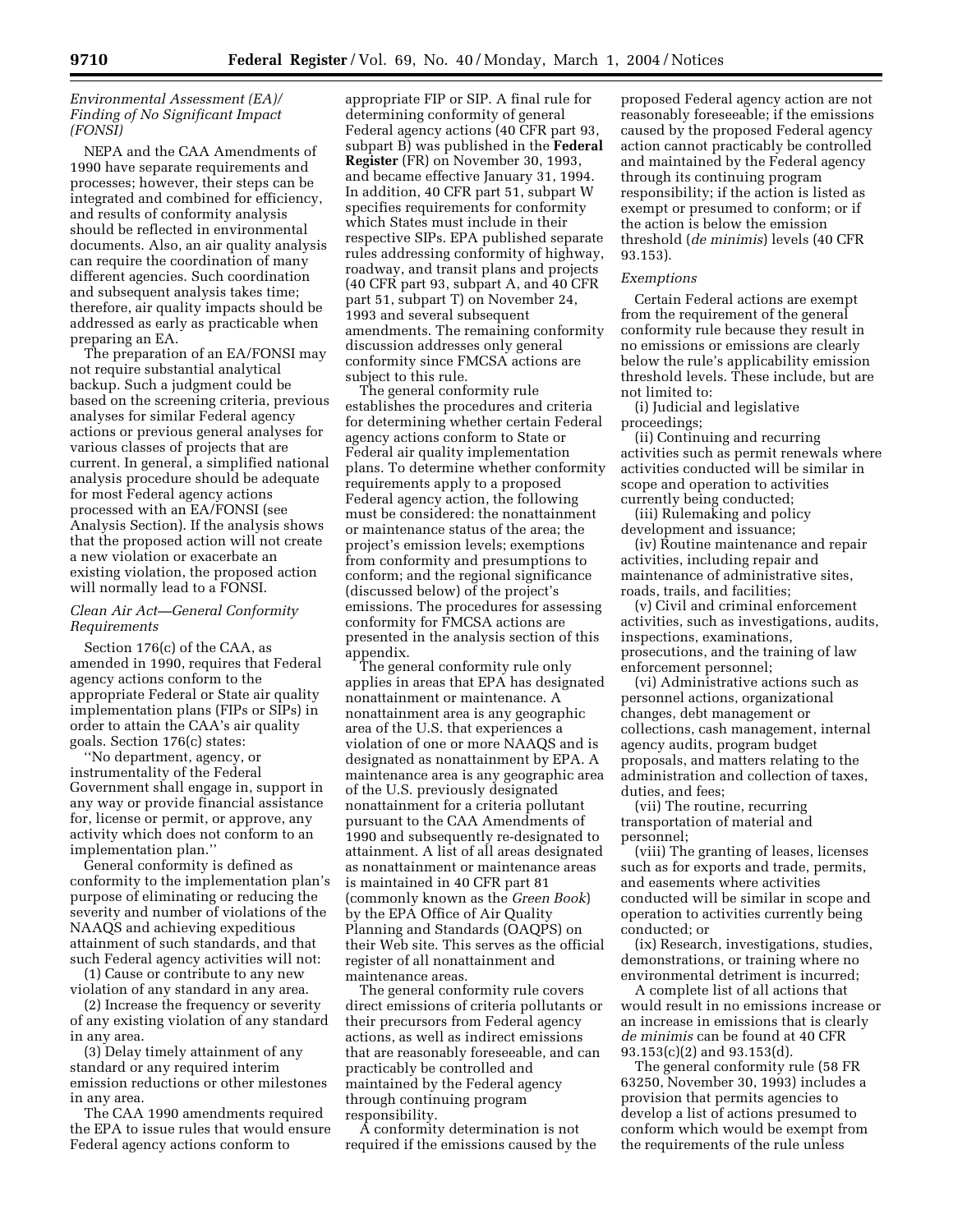regionally significant. To date, FMCSA does not have a list of actions that are presumed to conform. Notification of such a list and the basis for the presumption of conformity would be published in the **Federal Register** in the future. For those actions that are not exempt from the general conformity requirements, FMCSA must conduct a screening process to determine if the proposed action has the potential to generate emissions in excess of the *de minimis* thresholds (*see* Analysis section).

# **Analysis**

#### *General Procedures*

In the preparation of the air quality section of the NEPA document, FMCSA must present the results of the air quality analysis for all analyzed alternatives. The scope of the air quality analysis must be designed so that it provides a comparison of alternatives with regard to the air quality standards set forth in the CAA. If the results of the analysis determine that the proposed action would result in emissions below *de minimis* levels, no conformity determination is required. However, if the air quality analysis determines the proposed action would result in emissions above *de minimis* levels, FMCSA must perform a conformity analysis and determination.

The conformity review and determination does not address how emissions of pollutant(s) of concern affect human or ecological receptors. However, completion of the conformity analysis would provide the necessary data to evaluate the effects on these receptors.

The general conformity analysis should be reflected in the air quality analysis section of the NEPA document. As a matter of practice, the general conformity analysis should be performed concurrently with the NEPA document. The draft and final conformity determinations may be provided as an appendix or separate volume of the NEPA documents or incorporated into the body of the NEPA document.

# **Analysis**

When the analysis indicates potentially significant air quality impacts, it may be necessary to consult further with State or local air quality agencies and/or with EPA. It also is advisable to include such officials in the EIS scoping process to represent agencies with air quality expertise. These officials will help identify specific analyses needed, alternatives to be considered, and/or mitigation measures to be incorporated into the action.

# **Evaluation Criteria**

Figure 1 contains a flow chart that describes the evaluation criteria and procedure to help determine if a conformity determination is required. If a proposed action is not exempt from the general conformity requirements, the potential for the proposed action to generate direct or indirect emissions in excess of the *de minimis* thresholds must be evaluated.

The potential for a proposed action to generate emissions in excess of the *de minimis* thresholds in a nonattainment or maintenance area can be determined using the following evaluation criteria. Actions that would not modify the

elements of CMV traffic presented in these criteria would have air quality impacts that are clearly *de minimis* and no further air quality analysis is required.

# *Increase in CMV mileage*

Would the proposed action result in an overall increase in CMV mileage? An increase in the number of miles traveled could result in an increase in overall emissions.

#### *Routing*

Would the proposed action result in a geographical shift of CMV operations at the regional level? For example, if the proposed action were to shift CMV travel to different interstates, a region may experience an increase in CMV mileage, although the number of miles traveled nation-wide may not increase.

# *Operation*

Would the proposed action result in a change in how CMVs are operated? For example, would idling times be increased or would speeds be restricted during operation. These changes in operation could result in an increase in overall emissions.

#### *Fleet Mix*

Would the proposed action result in a shift in the mixture of CMVs in any regional fleet? The use of different types of CMVs, vehicles of different ages, or vehicles with different maintenance regimes should be considered changes in the fleet mix. Emissions from CMVs can vary substantially and changes in the fleet mix may result in changes in the amount of emissions from the fleet. **BILLING CODE 4910–EX–P**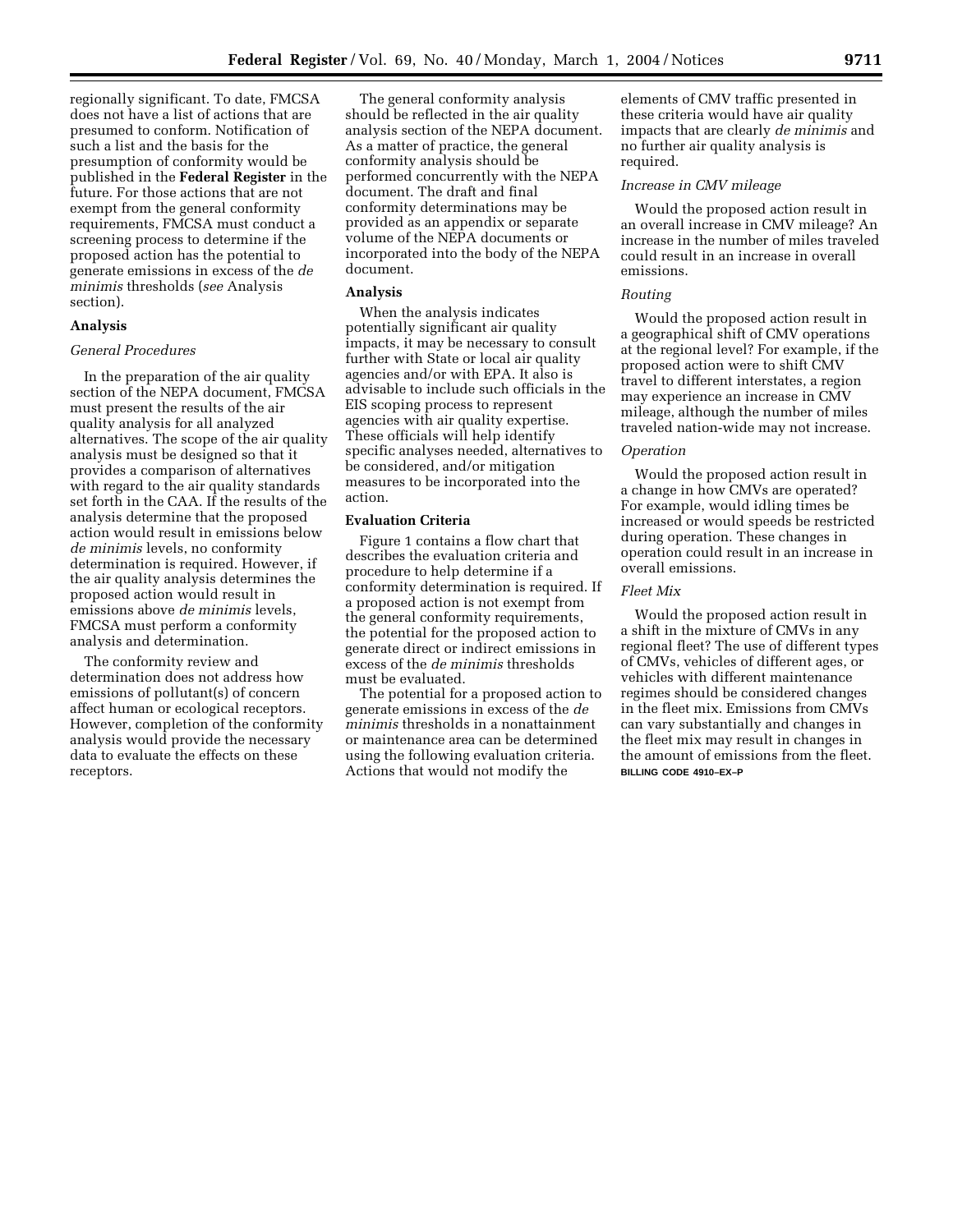# **Figure 1. Air Quality Analysis Procedure**



#### **BILLING CODE 4910–EX–C**

Emissions from FMCSA proposed actions that would have the potential to modify the elements of CMV operation

listed above must be assessed using the methodology described below.

# **National Analysis Methodology**

For FMCSA actions with the potential to increase emissions that impact CMV activity uniformly nation-wide,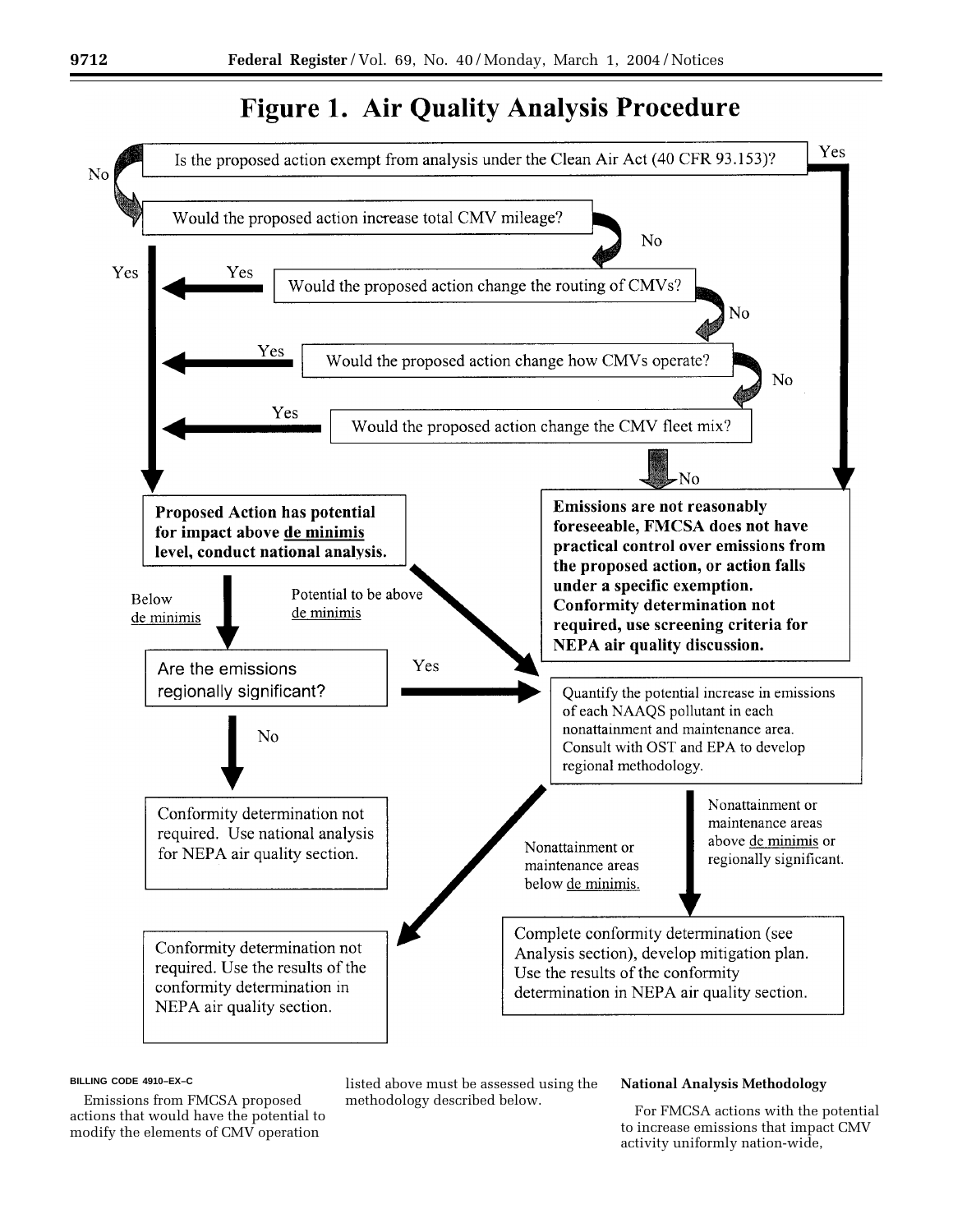emissions should be calculated at the national scale. These nation-wide estimates of emissions can then be assigned to each nonattainment area in proportion to the national level of CMV activity. Estimates of potential nationwide emission increases should be developed using EPA-approved models unless otherwise approved by the EPA  $(40 \text{ CFR } 51.859(c))$ . In accordance with CEQ NEPA guidelines (40 CFR 1500– 1508), this simplified analysis would allow FMCSA to determine the scope of the potential emission increase without the need for excess paperwork and delay.

If the project's emissions are below annual threshold levels (*de minimis* levels) and are not regionally significant, then the requirements of the general conformity regulation do not apply to the Federal agency action or project (and therefore, a conformity determination is not required). If the potential emission increase from the proposed action is greater than the *de minimis* threshold in a nonattainment area or maintenance area, then the agency must prepare a conformity determination based on analysis using criteria stated in EPA's General Conformity Rule (40 CFR parts 51 and 93).

#### **Conformity Determination**

In determining whether emission threshold levels are exceeded, and that a conformity determination is required, agencies must consider direct and indirect emissions. Direct emissions are those that are caused by or initiated by the Federal agency action and occur at the same time and place as the action. Indirect emissions are those caused by the Federal agency action, but that occur later in time and/or may be removed in distance from the action. Temporary construction emissions must be considered in determining whether emission threshold levels are exceeded.

The general conformity rule adopted a definition of indirect emissions, which excludes emissions that may be attributable to the Federal agency action, but that the Federal agency has no authority to control. In addition to assessing direct emissions, FMCSA is responsible for assessing indirect emissions of criteria pollutants and precursors that are caused by a Federal agency action, are reasonably foreseeable, and can practicably be controlled by FMCSA through its continuing program responsibility. FMCSA may compare emissions with and without the proposed Federal agency action during the year in which emissions are projected to be greatest in

determining whether emission threshold levels are exceeded.

If a Federal agency action does not exceed the threshold levels or is presumed to conform, the action may still be subject to a general conformity determination if it has regional significance. If the total of direct and indirect emissions of any pollutant from a Federal agency action represent ten percent or more of a maintenance or nonattainment area's total emissions of that pollutant, the action is considered to be a regionally significant activity and conformity rules apply. Parts of the overall Federal agency action that are exempt from conformity requirements (*e.g.*, emission sources covered by New Source Review (CAA Section 111)) should not be included in the analysis. The purpose of the regionally significant requirement is to capture those Federal agency actions that fall below threshold levels, but have the potential to impact the air quality of a region.

The conformity analysis would be conducted on the proposed action and would show whether the conformity requirements would apply and explain the basis for the conclusion, including if and how the following were used:

• Criteria pollutant(s) or precursors expected to be emitted, if any;

• Emissions of pollutants of concern occurring in a nonattainment or maintenance area;

• Whether the alternative is exempt from the CAA conformity requirements;

• Emissions estimates for pollutant(s) of concern, if needed.

For purposes of demonstrating conformity, present emission estimates, *i.e.*, tons per year, of only the pollutant(s) of concern. The CAA General Conformity rule (40 CFR 93.159) requires that emissions estimates use the latest planning assumption, the most accurate estimation techniques, current models, and the latest emission factors. Section 93.159(d)) requires emissions estimates for:

• The mandated attainment year in the CAA, or the farthest year in which emissions re specified in the maintenance plan, if applicable;

• The year during which the total of direct and indirect emission from the action is expected to be the greatest on an annual basis;

• Any year for which the applicable SIP specifies an emissions budget. The general conformity rule, in § 93.158, provides options for demonstrating conformity. Options include showing that the emissions resulting from the action are specifically accounted for in the SIP or in a SIP budget; that the emissions are accounted for in a SIP

revision or a planned SIP revision to which the State has committed; that the action is specifically included in a transportation plan and transportation improvement program found to conform under the Transportation Conformity rule; or that enforceable mitigation measures will fully offset the emissions increases.

Documentation for a conformity determination must:

• Briefly describe how the conformity determination criteria would be met;

• Summarize how any conformity analysis was conducted based on the latest local or area-wide planning assumptions (*e.g.*, employment, population, travel, and congestion);

• Summarize the methodology for calculating emissions of the pollutant(s) of concern;

• Briefly describe the methodology (including assumptions and input data) for air quality modeling (for use in NEPA air quality section);

• Briefly describe any mitigation measures or offsets needed to fully offset the project's emissions and to demonstrate conformity; and

• Briefly describe the process for implementing and enforcing the mitigation measures or offsets.

In addition, the comparison of the proposed action with regard to conformity is required to show how the action would conform to the applicable implementation plan, and to the extent known, any mitigation measures or offsets needed to demonstrate conformity. If mitigation measures are necessary, they would be determined on a project-by-project basis.

A proposed action cannot be approved or initiated unless conformity does not apply or a positive conformity determination is issued (i.e., the action conforms to the SIP). If initial analysis does not indicate a positive conformity determination, alternative actions (including mitigation measures as part of the action) should be considered and further consultation, analysis, and documentation will be necessary.

If a proposed action is modified after the project has been determined to be below *de minimis* levels, all emissions from the proposed action must be reevaluated against the *de minimis* thresholds to determine if a conformity determination is necessary. In a Record of Decision (ROD) or Finding of No Significant Impact (FONSI), briefly describe any conformity determination(s). In a ROD, include any commitments to implement mitigation measures or offsets needed to achieve conformity with the applicable implementation plan, and reference the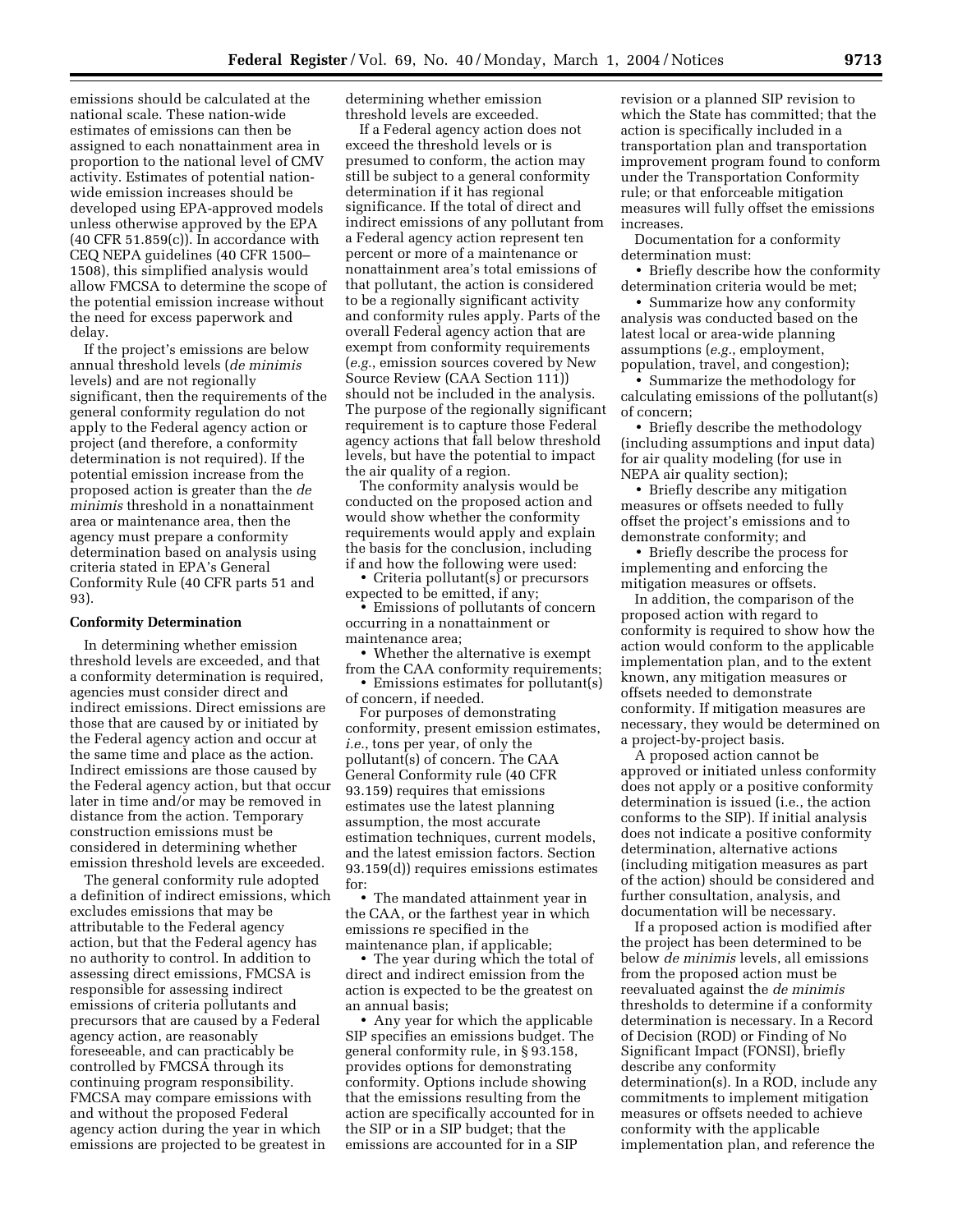preparation of a NEPA mitigation action plan.

If FMCSA has not made a needed final conformity determination at the time a final NEPA document is issued, issue the final conformity determination concurrent with the ROD, and in addition to describing the final conformity determination, provide responses to public comments on the draft determination. If a modification to the proposed action occurs after the final conformity determination has been issued, any increase in emissions must be below the *de minimis* levels or a new determination will be necessary.

Once the final conformity determination is issued, FMCSA must complete the action in five years, unless a continuous program to implement the action is in place. Otherwise, a new conformity determination is required.

# **Appendix 15—Distribution of Environmental Impact Statements Distribution of Environmental Impact Statements**

CEQ regulations require distribution to the following:

# **A. Draft EISs**

• Other agencies with jurisdiction by law or special expertise with respect to the environmental impacts involved or that are authorized to develop and enforce environmental standards (including cooperating agencies) Federal

State

Local (including counties) Tribal

- The applicant, if any
- Any person, organization, or agency requesting the entire EIS
- Indian tribes when the effects may be on a reservation
- Any agency that has requested to receive EISs on actions of the kind proposed

• Environmental Protection Agency After distributing the EIS to the parties listed above, send five (5) copies to pertinent EPA Regional Offices and 5 copies to: U.S. Environmental Protection Agency, Office of Federal Activities, EIS Filing Section, Mail Code 2252–A, Room 7241, Ariel Rios Building (South Oval Lobby), 1200 Pennsylvania Avenue, NW., Washington, DC 20460.

For all deliveries by courier, including express delivery services other than the U.S. Postal Service, use 20004 as the zip code. If the documents are to be hand-delivered, ask the security guards to phone (202) 564–2400 for an escort to the Filing Section. Telephone inquiries can also be made to: (202) 564–7167 or (202) 564–7153.

# **B. Final EISs**

- All of the above, plus
- Any person, organization, or agency that submitted substantive comments on the draft EIS

# **C. Supplemental EISs**

• All of the above (A. and B.)

# **D. Notice of NEPA-Related Hearings, Meetings, and Documents**

- **Federal Register**
- FMCSA Docket assigned to the project
- FMCSA's Office of Communications
- (MC–CM) • Local newspapers of general circulation
- Newsletters (of the agency or other organizations)
- Those who requested a hearing or meeting or requested notices to the individual action (40 CFR  $1506.6(b)(1)$
- National organizations reasonably expected to be interested in the matter or who have requested notice regularly be provided (40 CFR 1506.6(b)(2))
- Potentially interested community organizations including small business associations (40 CFR 1506.6(b)(3)(vi))
- Owners and occupants of nearby or affected property (40 CFR 1506.6(b)(3)(viii))

*Distribution to Any or All of the Following Is Appropriate Where Scoping, Analysis, Public Participation, or Expressed Interest So Indicate* 

- U.S. Senators for the States where the action will occur
- U.S. Representatives for the Districts where the action will occur
- Governors for the States where the action will occur
- Governing body of any Federally recognized Indian tribe that may be affected by the action.

• Elected officials of the local jurisdiction where the action will occur or that may be affected by the action:

- County commissioners, Township council, or equivalent
- Mayor
- Head of City Council
- City or County Executive • City or County Manager, Administrator
- Cooperating agency(ies) where FMCSA is the lead agency
- U.S. Environmental Protection Agency
- (5 copies to headquarters and five copies to pertinent EPA Regional Offices where the action will occur)
- Public libraries
- Agencies with jurisdiction by law or expertise:
- 1. Federal agencies such as:
- U.S. Department of Interior, including
- National Park Service<br>• Fish and Wildlife Serv
- Fish and Wildlife Service (with appropriate documentation for coordination under the Endangered Species Act)
- U.S. Department of Justice
- U.S. Department of Commerce
- U.S. Department of Health and Human Services
- U.S. Department of Housing and Urban Development
- U.S. Army Corps of Engineers (with any permit application under Section 404 of the Clean Water Act or Section 10 of the Rivers and Harbors Act)
- Advisory Council on Historic Preservation (with appropriate determination under Section 106 of the National Historic Preservation Act)
- Federal Emergency Management Agency (with appropriate determination under Executive Order 11988)
- U.S. Geological Survey
- U.S. Small Business Administration
- 2. State agencies such as:
- State Environmental Protection Agency, Environmental Quality Department, or Pollution Control Agency
- State Attorney(s) General
- State and Local Air Quality Board(s)
- State Historic Preservation Officer (with appropriate determination under Section 106 of the National Historic Preservation Act)
- State Department of Natural Resources
- State Department of Transportation, including
- State Motor Vehicle Administration
- State Motor Carrier Agency(ies)
- State Highway Patrols
- State Utility Commissions
- State Department of Public Safety
- State Fish and Game
- State and Local Parks and Recreation Agency(ies)
- State Land Use Board/Commission/ Department
- Community Development Agency
- 3. Governments of Federally recognized Indian tribes and native entities within the State of Alaska potentially affected by the action, and/or specific pertinent agencies as directed by the tribal or native Alaskan government
- 4. County and Local agencies such as:
- County Planning Commission/ Engineering Department
- City Landmark Commission and or Historic Preservation Commission
- Fire Department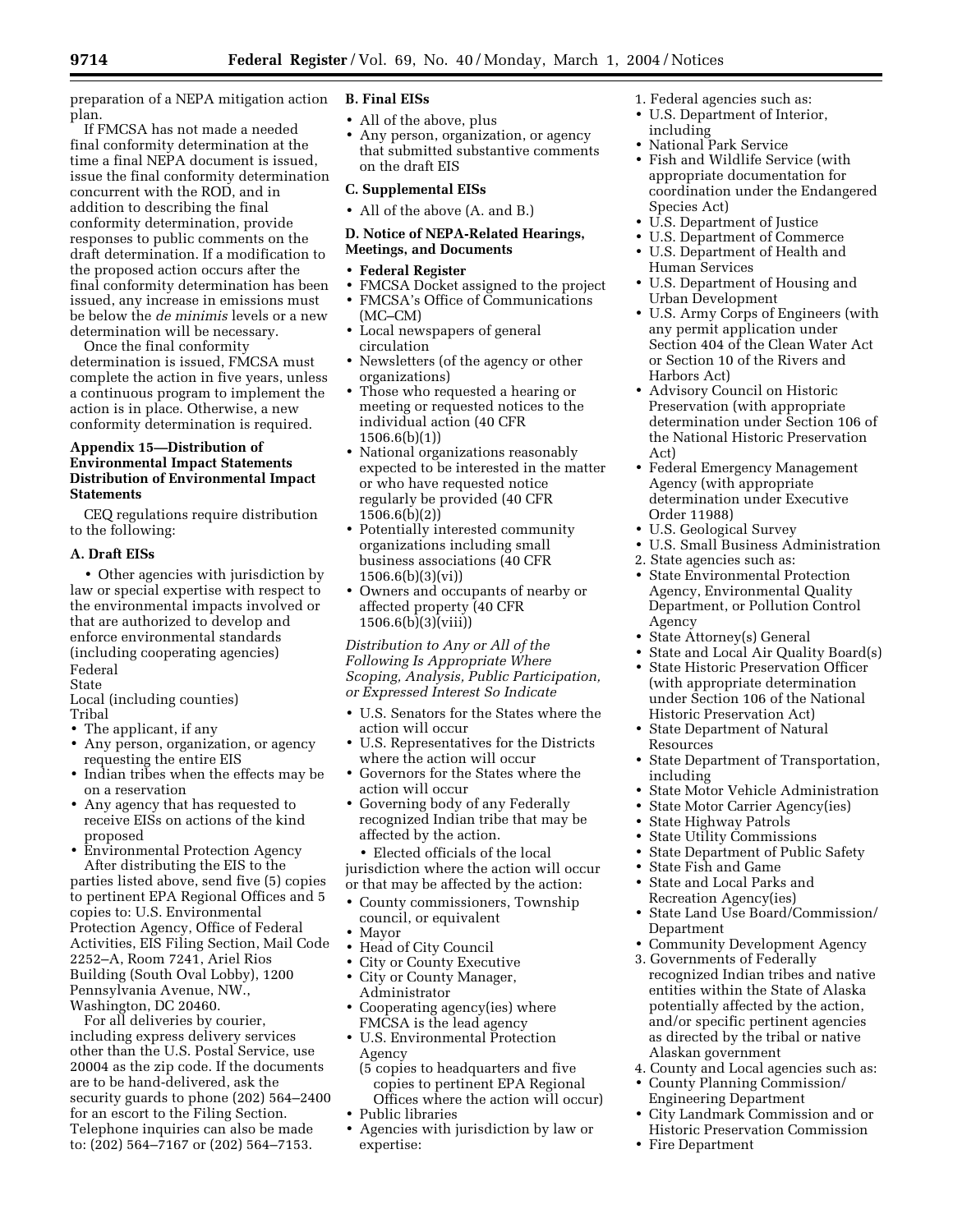- Police Department
- Building Department
- Land Use and/or Zoning Department or Commission
- Parks and Recreation
- 5. Non-governmental groups and organizations such as:
- Representatives of affected lowincome and minority groups (with translations, etc., where needed)
- Non-Federally recognized Indian tribes
- Native Hawaiian groups (in Hawaii)
- Other indigenous groups where applicable
- Environmental groups (Audubon, Greenpeace, Friends of the Earth, Natural Resources Defense Council, Sierra Club, etc.)
- Industry groups (Chamber of Commerce, Downtown associations, American Trucking Associations, Inc., American Bus Association, Associated General Contractors, National Private Truck Council, United Motor Coach Association, etc.)
- Utility companies (gas, electric, water, etc.)
- Neighborhood groups
- Adjacent landowners
- Print and electronic media

#### **Appendix 16—List of Relevant Environmental Statutes and Executive Orders**

# **List of Relevant Environmental Statutes and Executive Orders**

- 1. Actions Concerning Regulations That Significantly Affect Energy Supply, Distribution, or Use (E.O. 13211, 66 FR 28355)
- 2. American Indian Religious Freedom Act (AIRFA) (42 U.S.C. 1996, *et seq.*)
- 3. Antiquities Act (16 U.S.C. 433, *et seq.*)
- 4. Archeological and Historic Preservation Act (AHPA) (16 U.S.C. 469)
- 5. Archeological Resources Protection Act (ARPA) (16 U.S.C. 470, *et seq.*)
- 6. Architectural Barriers Act (42 U.S.C. 4151, *et seq.*)
- 7. Clean Air Act (CAA) (Pub. L. 95–95 / 42 U.S.C. 7401, *et seq.*)
- 8. Clean Water Act of 1977 (CWA) (Pub. L. 95–217 / 33 U.S.C. 1251, *et seq.*)
- 9. Community Environmental Response Facilitation Act (CERFA) (42 U.S.C. 9620 *et seq.*)
- 10. Comprehensive Environmental Response, Compensation, and Liability Act of 1980 (CERCLA), also commonly referred to as SUPERFUND (Pub. L. 96–510 / 26 U.S.C. 4611, *et seq.*)
- 11. Consultation and Coordination With Indian Tribal Governments (E.O. 13175, 65 FR 67249)
- 12. Coral Reef Protection (E.O. 13089, 63 FR 32701).
- 13. Department of Transportation Act, Section 4(f) (Pub. L. 89–670 / 49 U.S.C. 303, Section 4(f), *et seq.*)
- 14. Developing and Promoting Biobased Products and Bioenergy (E.O. 13134, 64 FR 44639)
- 15. Emergency Planning and Community Right-to-Know Act (42 U.S.C. 11001–11050, *et seq.*)
- 16. Endangered Species Act of 1973 (ESA) (Pub. L. 93–205 / 16 U.S.C. 1531, *et seq.*)
- 17. Energy Efficiency and Water Conservation at Federal Facilities (E.O. 12902, 59 FR 11463)
- 18. Environmental Effects Abroad of Major Federal Actions (E.O. 12114, 44 FR 1957)
- 19. Environmental Review of Trade Agreements (E.O. 13141, 64 FR 63169)
- 20. Environmental Quality Improvement Act (Pub. L. 98–581 / 42 U.S.C. 4371, *et seq.*)
- 21. Federal Actions to Address Environmental Justice in Minority Populations and Low-Income Populations (E.O. 12898, 59 FR 7629)
- 22. Federal Compliance with Pollution Control Standards (E.O. 12088, 43 FR 47707)
- 23. Federal Insecticide, Fungicide, and Rodenticide Act (Pub. L. 86–139 / 7 U.S.C. 135, *et seq.* )
- 24. Federal Records Act (FRA) (44 U.S.C. 2101–3324, *et seq.*)
- 25. Federalism (E.O. 13132, 64 FR 43255)
- 26. Fish and Wildlife Act of 1956 (Pub. L. 85–888 / 16 U.S.C. 742, *et seq.*)
- 27. Fish and Wildlife Coordination Act (Pub. L. 85–624 / 16 U.S.C. 661, *et seq.*)
- 28. Fisheries Conservation and Recovery Act of 1976 (Pub. L. 94–265 / 16 U.S.C. 1801 *et seq.*)
- 29. Greening the Government Through Leadership in Environmental Management (E.O. 13148, 65 FR 24595)
- 30. Greening the Government Through Federal Fleet and Transportation (E.O. 13149, 65 FR 24607)
- 31. Greening the Government Through Waste Prevention, Recycling, and Federal Acquisition (E.O. 13101, 63 FR 49643)
- 32. Historic Sites Act (16 U.S.C. 46, *et seq.*)
- 33. Indian Sacred Sites (E.O. 13007, 61 FR 26771)
- 34. The President Intergovernmental Review of Federal Programs (E.O. 12372, 47 FR 30959)
- 35. Invasive Species (E.O. 13112, 64 FR 6183)
- 36. Locating Federal Facilities on Historic Properties in our Nation's
- Central Cities (E.O. 13006, 61 FR 26071)
- 37. Magnuson-Stevens Fishery Conservation and Management Act as amended through October 11, 1996. (16 U.S.C. 1801, *et seq.*)
- 38. Marine Protected Areas (E.O. 13158, 65 FR 24909)
- 39. Marine Protection, Research, and Sanctuaries Act of 1972 (Pub. L. 92– 532 / 16 U.S.C. 1431, *et seq.* and 33 U.S.C. 1401, *et seq.*)
- 40. Migratory Bird Treaty Act (16 U.S.C. 703–712, *et seq.*)
- 41. National Environmental Policy Act of 1969 (NEPA), (Pub. L. 91–190 /42 U.S.C. 4321, *et seq.*)
- 42. National Historic Preservation Act of 1966 (NHPA) (Pub. L. 89–665 / 16 U.S.C. 470, *et seq.*)
- 43. Native American Graves Protection and Repatriation Act (NAGPRA) (25 U.S.C. 3001, *et seq.*).
- 44. Noise Control Act of 1972 (Pub. L. 92–574 / 42 U.S.C. 4901, *et seq.*)
- 45. Implementation of the North American Free Trade Agreement
- (NAFTA (E.O. 12889, 58 FR 69681) 46. Procurement Requirements and Policies for Ozone Depleting Substances (E.O. 12843, 48 FR 21881)
- 47. Pollution Prevention Act of 1990 (PPA) (42 U.S.C. 13101–13109, *et seq.*)
- 48. Protection and Enhancement of Cultural Environment (E.O. 11593, 36 FR 8921)
- 49. Protection and Enhancement of Environmental Quality (E.O. 11514, 35 FR 4247)
- 50. Protection of Children From Environmental Health Risks and Safety Risks (E.O. 13045, 62 FR 19885.)
- 51. Protection of Wetlands (E.O. 11990, 42 FR 26961)
- 52. Recreational Fisheries (E.O. 12962, 60 FR 307695)
- 53. Requiring Agencies to Purchase Energy Efficient Computer Equipment (E.O. 12845, 58 FR 21887)
- 54. Resource Conservation and Recovery Act of 1976 (RCRA), (Pub. L. 94–580 / 42 U.S.C. 6941, *et seq.*)
- 55. Responsibilities of Federal Agencies To Protect Migratory Birds (E.O. 13186, 66 FR 3853)
- 56. Safe Drinking Water Act (SDWA) (Pub. L. 93–523 / 42 U.S.C. 201, *et seq.*)
- 57. Toxic Substances Control Act (TOSCA) (7 U.S.C. 136, *et seq.*)
- 58. Wild and Scenic Rivers Act (Pub. L. 90–542 / 16 U.S.C. 1271, *et seq.*)

**Note:** All Public Law (Pub. L.) and DOT Order Numbers should be referenced as amended.

#### **BILLING CODE 4910–EX–P**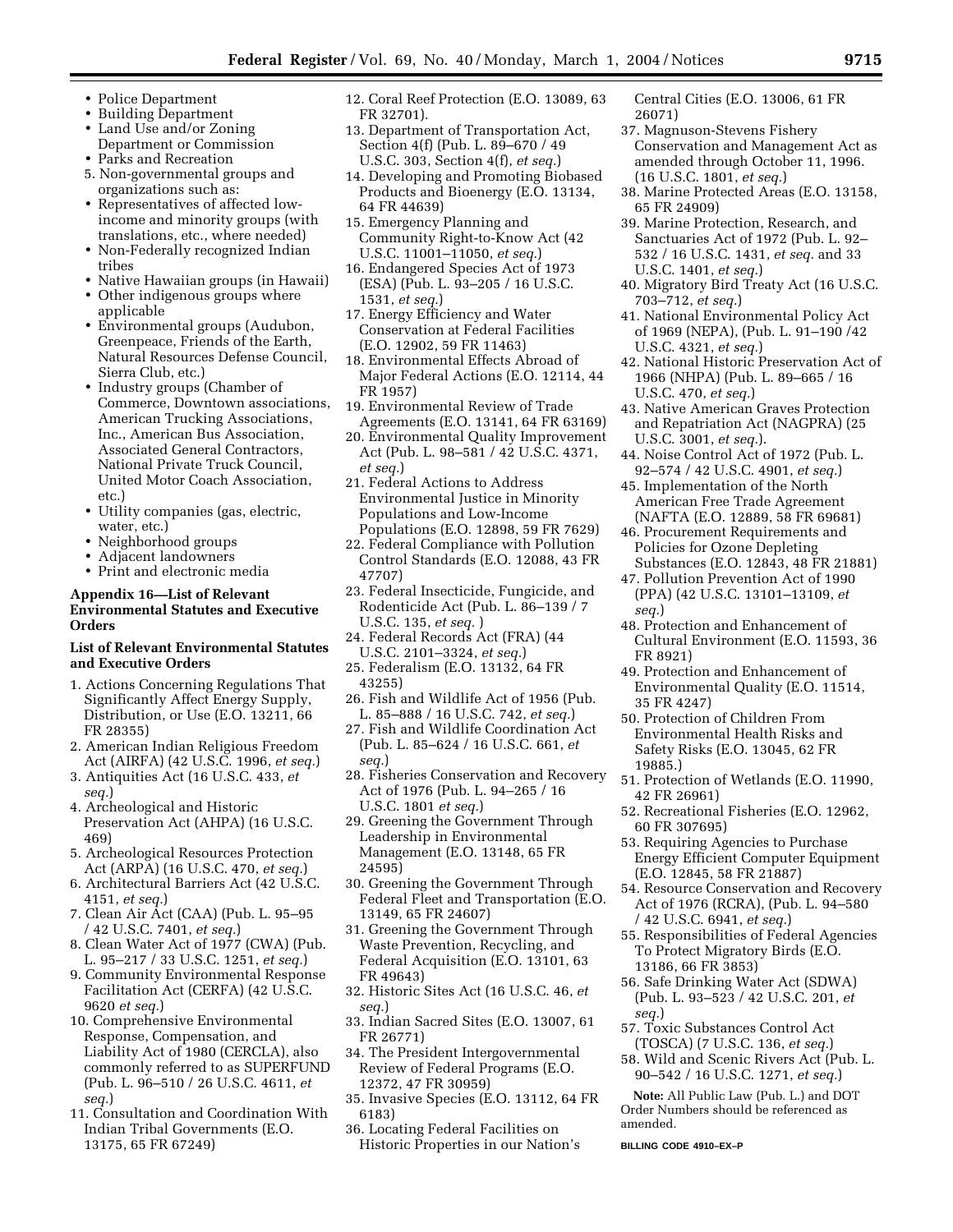

**BILLING CODE 4910–EX–C**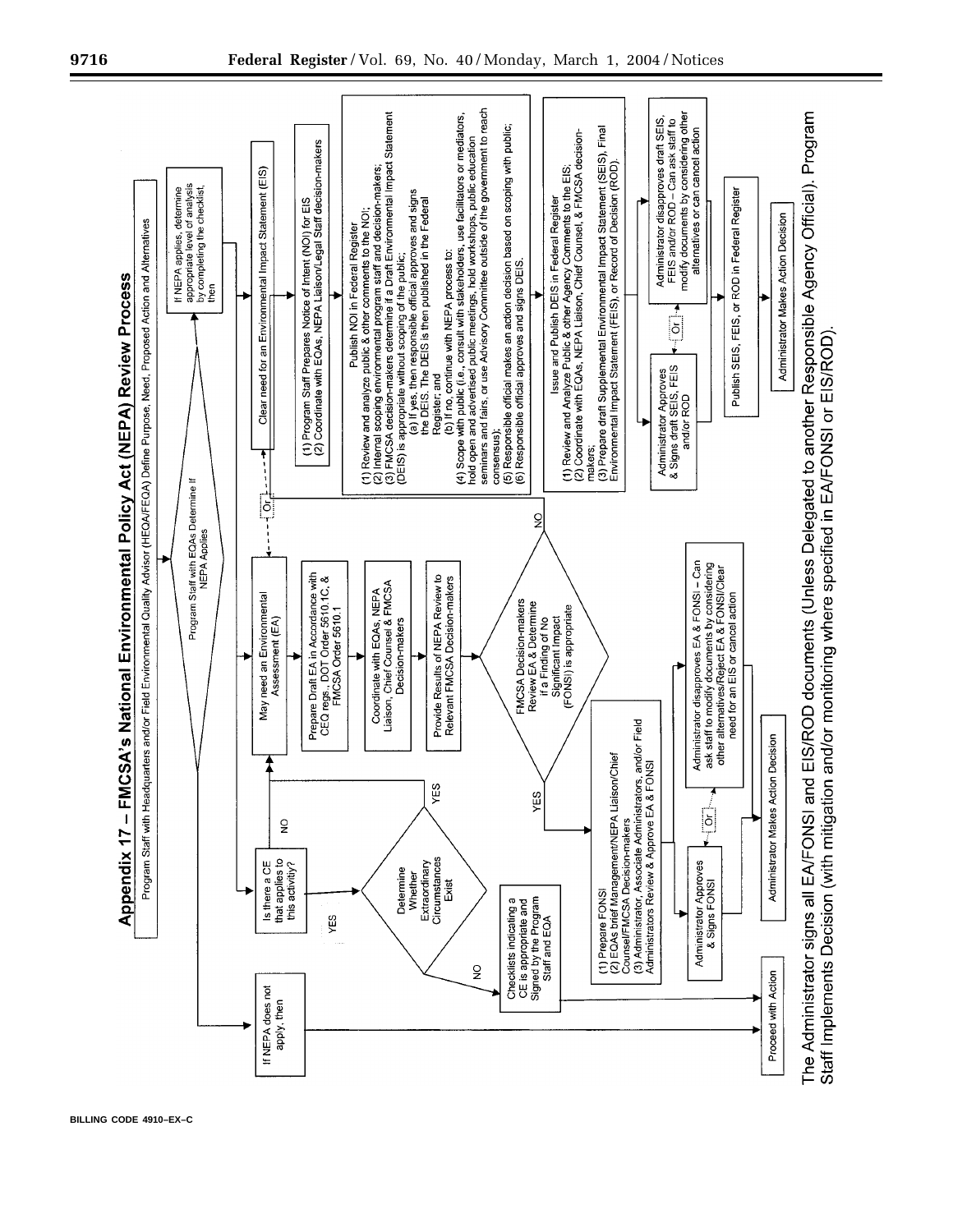# **Appendix 18—Special Areas of Consideration When Implementing NEPA**

This appendix supplements the information that appears in Chapter 2, FMCSA Responsible Parties, Duties, And Instructions For Implementing NEPA.

#### **1. Air Quality**

Both the Clean Air Act (CAA) and the National Environmental Policy Act (NEPA) require that air quality be considered in the preparation of environmental documents for any proposed action. The CAA also requires that all Federal actions conform to the State Implementation Plan (SIP). The Environmental Protection Agency's General Conformity Rule, 40 CFR parts 51 and 93 applies to FCMSA actions.

The level of detail in air quality analyses will vary considerably according to the action, the existing level of air quality in the area, and degree of controversy. The only pollutants of concern for a project analysis are those that would be directly affected by the action.

*See* Appendix 14 for guidance on the appropriate level of air quality analysis for a project.

#### **2. Noise**

In compliance with the Noise Control Act of 1972, the responsible FMCSA official must ensure that commercial motor vehicles (CMVs) and commercial motor vehicle equipment operated by motor carriers conform to the Interstate Motor Carrier Noise Emission Standards of the Environmental Protection Agency in 40 CFR part 202.

If an action involving a construction activity is proposed, an analysis of potential noise impacts should be prepared, including the following for each alternative under detailed study:

a. A brief description of noise sensitive areas (residences, businesses, schools, parks, etc.), including information on the number and types of activities which may be affected.

b. The extent of the impact (in decibels) at each sensitive area. This includes a comparison of the predicted noise levels with both the noise abatement criteria and the existing noise levels. (Traffic noise impacts occur when the predicted traffic noise levels approach or exceed the noise abatement criteria or when they substantially exceed the existing noise levels). The criterion used for defining a ''substantial increase'' in noise levels should be identified. Use of a table for this comparison is recommended for clarity.

c. Noise abatement measures which have been considered for each impacted area and activity and those measures that are reasonable and feasible and that would ''likely'' be incorporated into the proposed action. Estimated costs, decibel reductions and height and length of barriers should be shown for all abatement measures.

d. Noise impacts for which no prudent solution is reasonably available and the reasons why.

#### **3. Hazardous Materials**

The responsible FMCSA official must document whether the proposed action will result in impacts on the use, transportation, and storage of hazardous materials or on the number or severity of hazardous materials accidents or incidents.

An accident is defined as an event that occurs when the vehicle transporting the goods is involved in a collision. Any accident involving the shipment of hazardous materials would be considered as a hazardous materials accident regardless of whether any of the material was spilled or was exposed to the atmosphere. Similarly, a nonhazardous materials shipment accident would be considered as a nonhazardous materials shipment accident even if fuel from the tractor spilled during an accident. An event that occurs when the vehicle transporting the goods spills some of the hazardous materials cargo but is not involved in a collision is termed an enroute incident. An event resulting in the spill or release of hazardous materials material during loading or unloading is defined as a loading/unloading incident. The analysis must identify any moderate to significant adverse impacts to public safety and health, transportation, property damage, water resources, and biological resources from releases of hazardous materials associated with safety-related accidents and incidents. Also, mitigating measures and countermeasures should be identified.

The analysis of the action should also identify any impacts on water quality and public health and safety from oil and fuel leaks and spills, particularly from tankers, commercial motor vehicles (CMVs), and fuel storage tanks. Runoff of hazardous materials from roads, infrastructure construction, and deterioration of discarded vehicles have an impact on wetlands, surface and groundwater quality as well. The 1981 FHWA research report entitled ''Constituents of Highway Runoff'' and the 1987 report entitled ''Effects of Highway Runoff on Receiving Waters'' contain procedures for estimating pollutant loading from highway runoff and would be helpful in determining

the level of potential impacts and appropriate mitigative measures.

To estimate the likely impacts of potential hazardous materials incidents/ accidents, the following impact categories should be considered:

- Injuries and deaths
- Cleanup costs
- Property damage
- Evacuation
- Product loss
- Traffic incident delay
- Environmental damage

For guidance, consult FMCSA's Hazardous Materials Incident Prevention Manual (*http:// www.fmcsa.dot.gov/factsfigs/ accidenthm/forewhaz.htm*) and the Final Report on Comparative Risks of Hazardous Materials and Nonhazardous Materials Truck Shipment Accidents/Incidents, March 2001, prepared for FMCSA by Battelle (*http:/ /www.fmcsa.dot.gov/Pdfs/ HMRiskFinalReport.pdf*).

#### **4. Endangered Species**

a. *Responsibilities*. If an action involving a construction activity is proposed, the following requirements apply.

(1) During the scoping process, the responsible FMCSA official must request from the Regional Directors of the Fish and Wildlife Service (FWS) and the National Marine Fisheries Services (NMFS), information on whether any species which is listed, or proposed to be listed, on the Federal Endangered Species List may be present in the area of a proposed action.

(2) The responsible FMCSA official must ensure that an action enhances the continued existence of species' listed as endangered or threatened and is not likely to jeopardize the continued existence of such species. If a proposed action may affect any species that is listed, or is proposed for listing, as an endangered or threatened species, then the responsible FMCSA official must initiate informal or formal consultation with the following: Terrestrial Species— Department of Interior, FWS and for Marine Species—Department of Commerce, NMFS. Any consultation must be reflected in the resulting environmental documentation.

(3) When applicable, the responsible FMCSA Official must ensure that the environmental documentation in the case file includes the biological assessment, the results of the consultation process, the analysis of any procedures taken to avoid impacts on the species, and any other pertinent information to document compliance with this law.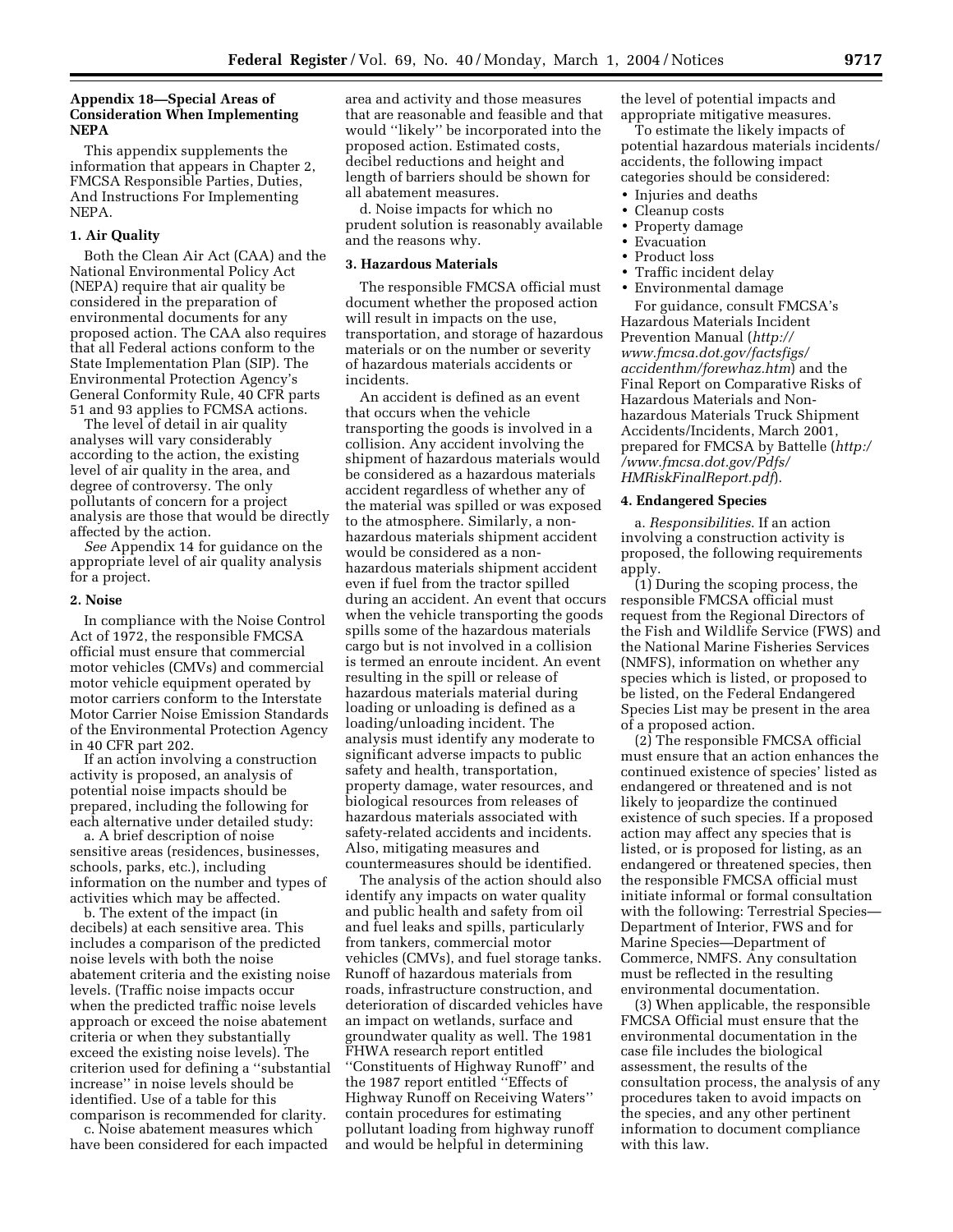b. *Public and Agency Involvement*. The responsible FMCSA official must coordinate with the FWS and the NMFS regarding the initiation of a consultation process, as well as to explore the necessity to prepare a biological assessment, as required by section 7 of the Endangered Species Act (ESA) (16 U.S.C. 1531, *et seq.*) and the ESA implementation regulations (50 CFR part 402). A copy of the EA, EIS, or any other public notice document prepared for a proposed action affecting, or potentially affecting, endangered species, must be sent to the Endangered Species Specialist of the appropriate FWS and NMFS field and regional offices.

c. *Content of NEPA Documentation*. Any EA or EIS for a proposed action must state the presence or absence of endangered species within the physical area of the action. If endangered species are likely to be present, the EA or EIS must describe the species, summarize the potential for effects on the species, and if necessary, summarize the biological assessment, the results of the consultation process, the analysis of any procedures taken to avoid impacts on the species, and any other pertinent information to document compliance with this law.

# **5. National Historic Preservation Act (NHPA) and Related Executive Orders**

If an action involving a construction activity is proposed, the following requirements apply.

a. *General requirements*. The responsible FMCSA official must comply with the National Historic Preservation Act of 1966, as amended (16 U.S.C. 470, *et seq.*) (NHPA), the regulations which implement the NHPA (36 CFR part 800), and E.O. 11593, 36 FR 8291, *Protection and Enhancement of the Cultural Environment*. The responsible FMCSA official must also take into account E.O. 13006, 61 FR 26071, *Locating Federal Facilities on Historic Properties in our Nation's Central Cities*, if the FMCSA action includes locating FMCSA facilities in metropolitan areas.

b. *Responsibilities Under Section 106 of the NHPA.*

(1) *General*. The responsible FMCSA official must comply with the NHPA Section 106 process regarding historic and cultural resources. Historic and cultural resources include any district, site, building, structure, or object significant in American history, architecture, archaeology, or culture. The regulations setting forth the NHPA Section 106 process were revised and finalized December 12, 2000 and became effective January 11, 2001 (65

FR 77697), and are codified at 36 CFR part 800. Citations to the NHPA Section 106 regulations refer to the regulation published in the December 12, 2000, **Federal Register** notice (65 FR 77697). When a FMCSA proposed action triggers the requirements of Section 106 and NEPA, the Section 106 process must be integrated with, and conducted concurrently with, any applicable NEPA environmental analysis, to the extent practicable (40 CFR 1502.25(a); 36 CFR 800.2(a)(4), 800.3(b) and 800.8).

(2) *Determine If an Undertaking is Present*. Before taking an action, the responsible FMCSA official must determine if the action is an ''undertaking'' in accordance with 36 CFR 800.16 $(y)$ . If the action is an ''undertaking,'' the responsible official must determine whether it is a type of action that has the potential to cause effects on historic properties *if historic properties were present* (it is irrelevant whether historic properties are there or not at this point in the process). If it is a type of action that has the potential to cause effects on historic properties, then the responsible FMCSA official must investigate the action area to determine if the action may actually affect any resources listed, or eligible for listing, on the NRHP.

Criteria for evaluating eligibility for listing on the NRHP are given in 36 CFR 60.4. (In brief, 36 CFR 60.4 states that properties of historical, architectural, or archaeological significance should be considered for NRHP evaluation if they are associated with events and persons significant in our past, or that have distinctive character, artistic values or are the work of a master, or have yielded or are likely to yield important information in pre-history or history. This section provides specific criteria and should be referenced.) If the type of action is one that does not have the potential to cause effects on historic properties if historic properties were present, then the responsible official has no further obligations under Section 106.

(3) *For Undertakings, Identify the Appropriate SHPO/THPO and Consult*. If an FMCSA action is an undertaking that could affect historic properties, the responsible FMCSA official must identify the appropriate State Historic Preservation Officer (SHPO), appropriate Tribal Historic Preservation Officer (THPO), or appropriate Indian tribe (36 CFR 800.3(c) and (d)). The responsible official must consult the appropriate preservation officer or Indian tribe and plan to involve the public in carrying out and completing the Section 106 process in consultation with the SHPO/THPO (36 CFR 800.3(e)).

(4) *Public and Agency Involvement*. At all appropriate stages of the Section 106 process, the responsible FMCSA official must ensure proper public participation, as required by 36 CFR part 800. The extent of public involvement will depend upon the specific action and the historic resources involved. In most cases, the responsible official must provide the public with information about the undertaking and its effects on historic properties and seek public comment and input (36 CFR 800.2(d)(2)). Consulting parties should be identified in consultation with the SHPO/THPO (36 CFR 800.3(f)). Consulting parties can include the Advisory Council on Historic Preservation; the National Park Service, Indian tribes, Native Hawaiian Organizations; representatives of local governments; applicants for Federal assistance, permits, licenses and other approvals; and individuals and organizations with a demonstrated interest in the undertaking (36 CFR  $800.2(b)$ –(c)).

c. *Content of NEPA Documentation*. Unless the NEPA process is being used to comply with NHPA per 36 CFR 800.8, to the extent practicable, EAs and EISs for actions that have the potential to, or will, significantly affect historic properties should summarize the results of the Section 106 process. The summary should include information on the presence or absence of historic properties; the significance of impacts to historic properties; any treatments/ mitigation that may be developed to avoid significant adverse effects on historic properties, and a summary of the consultation and public notice efforts and results. The EA or EIS should also include a copy of any action Memorandum of Agreement/ Programmatic Agreement developed in compliance with Section 106. EAs and EISs must fulfill the requirements of 36 CFR 800.8 when prepared as the main instrument for compliance with Section 106.

#### **6. Wetlands**

If an action involving a construction activity is proposed, the following requirements apply.

a. *Responsibilities*.

(1) FMCSA actions require compliance with the provisions of Executive Order 11990, Protection of Wetlands (except as noted in Section 1(b) of the order); and DOT Order 5660.1A, Preservation of the Nation's Wetlands.

(2) The responsible FMCSA official must coordinate with the applicant and the lead Federal agency when applicable, to ensure the action is